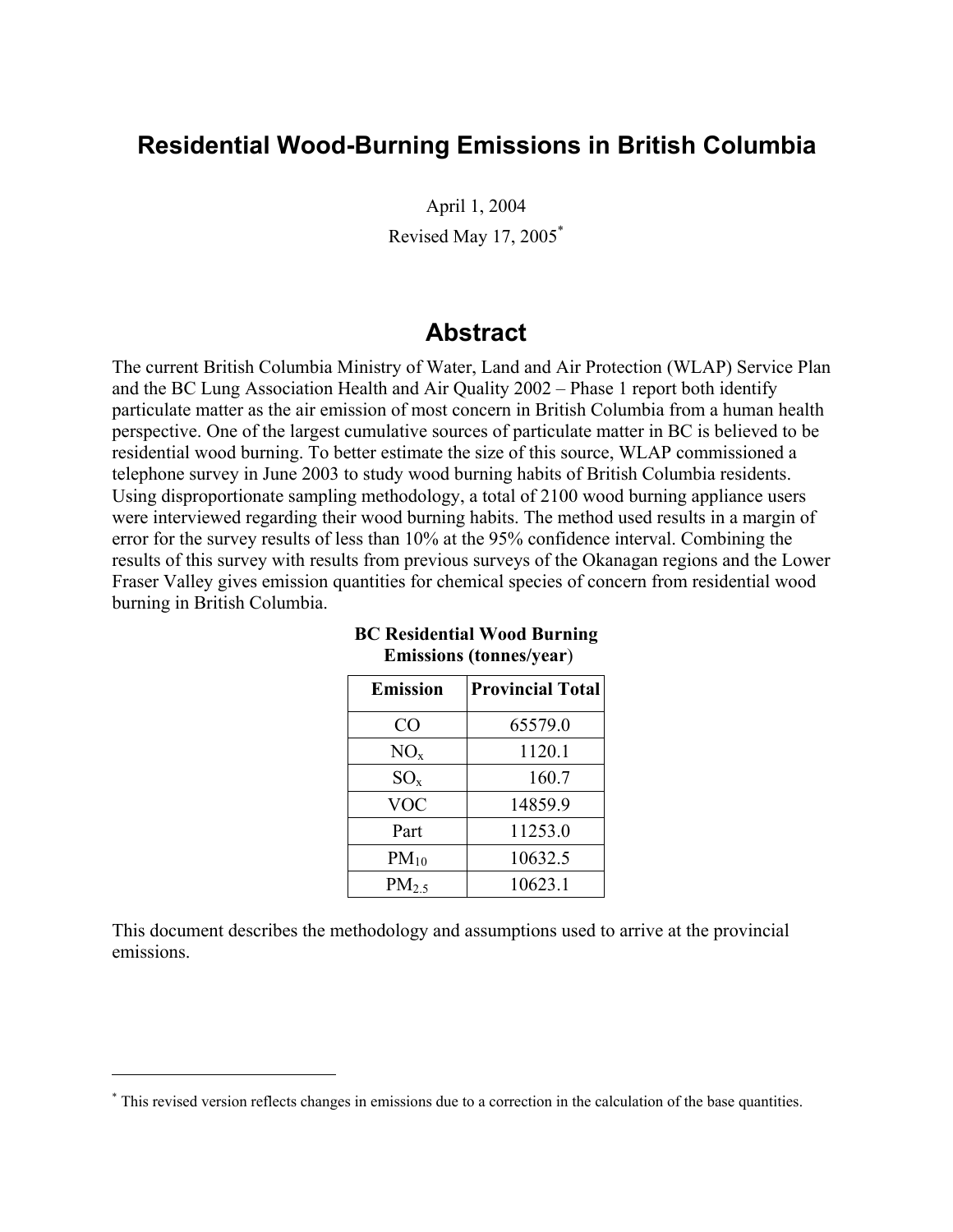**Library and Archives Canada Cataloguing in Publication Data**  Main entry under title: Residential wood burning emissions in British Columbia [electronic resource]. – Rev. ed. --

Available on the Internet. Caption title (viewed on Sept. 7, 2005) "April 1, 2004. Revised May 17, 2005" Issued 2004 in printed format only. ISBN 0-7726-5438-7

1. Fuelwood – Burning – Environmental aspects - British Columbia. 2. Fuelwood - British Columbia – Burning – Public opinion. 3. Air - Pollution - British Columbia - Measurement. I. British Columbia. Ministry of Water, Land and Air Protection.

TD884.5R47 2005 363.739'2'09711 C2005-960208-2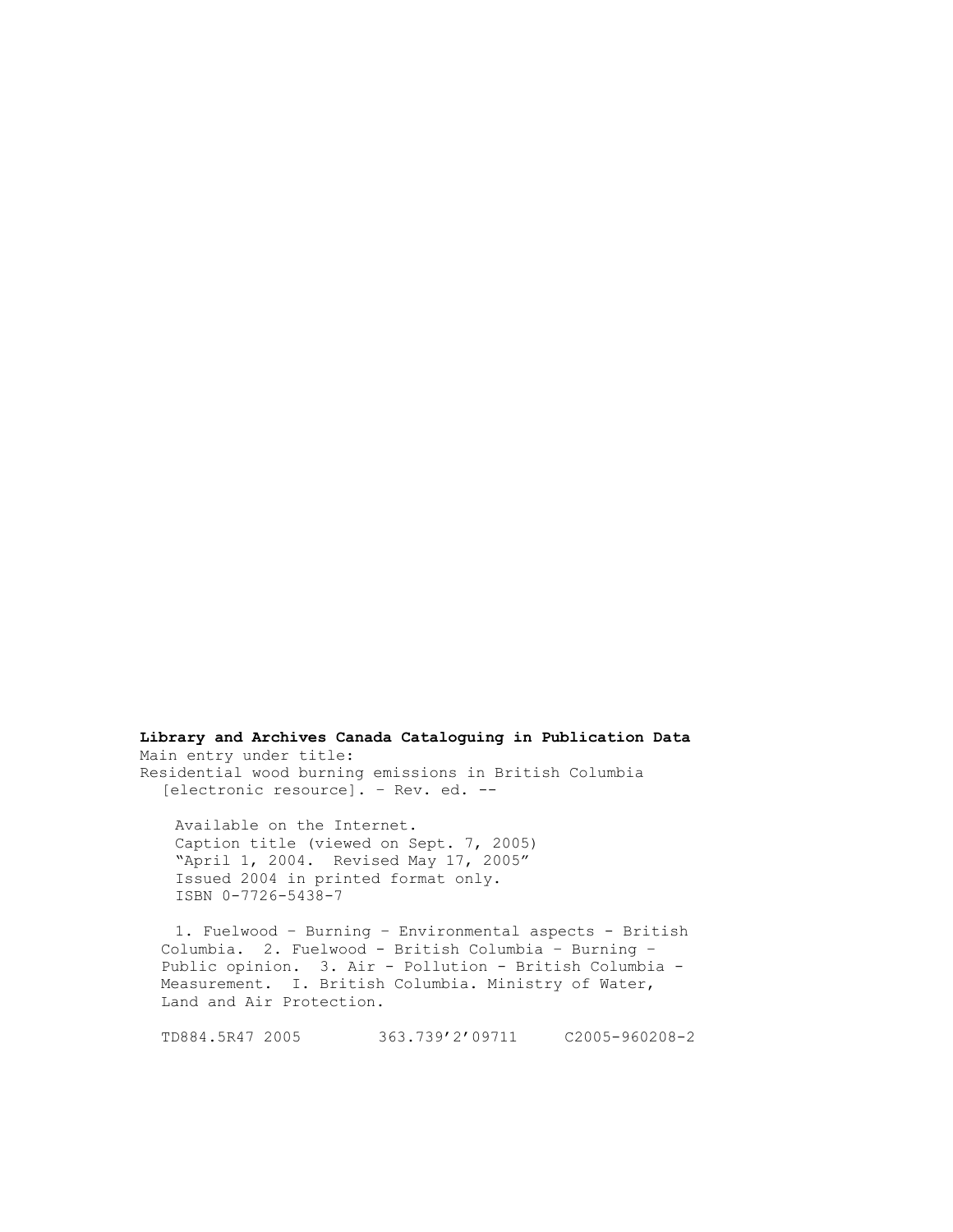## **Table of Contents**

| $\mathcal{L}$  |  | 2 |  |  |  |  |  |
|----------------|--|---|--|--|--|--|--|
| 2.1            |  |   |  |  |  |  |  |
| 2.2            |  |   |  |  |  |  |  |
| 2.3            |  |   |  |  |  |  |  |
| 2.4            |  |   |  |  |  |  |  |
| 3 <sup>7</sup> |  |   |  |  |  |  |  |
| 3.1            |  |   |  |  |  |  |  |
| 3.2            |  |   |  |  |  |  |  |
| 3.3            |  |   |  |  |  |  |  |
| 3.4            |  |   |  |  |  |  |  |
| 3.5            |  |   |  |  |  |  |  |
| 3.6            |  |   |  |  |  |  |  |
|                |  |   |  |  |  |  |  |
|                |  |   |  |  |  |  |  |
|                |  |   |  |  |  |  |  |
|                |  |   |  |  |  |  |  |
|                |  |   |  |  |  |  |  |
|                |  |   |  |  |  |  |  |
|                |  |   |  |  |  |  |  |
|                |  |   |  |  |  |  |  |
|                |  |   |  |  |  |  |  |

# **Table of Figures and Tables**

| Table 5: Emissions from Wood Burning Appliances in British Columbia (tonnes/year) <sup>*</sup> 10 |    |
|---------------------------------------------------------------------------------------------------|----|
|                                                                                                   |    |
|                                                                                                   |    |
|                                                                                                   |    |
|                                                                                                   |    |
|                                                                                                   |    |
|                                                                                                   | 38 |
|                                                                                                   |    |
|                                                                                                   |    |
|                                                                                                   |    |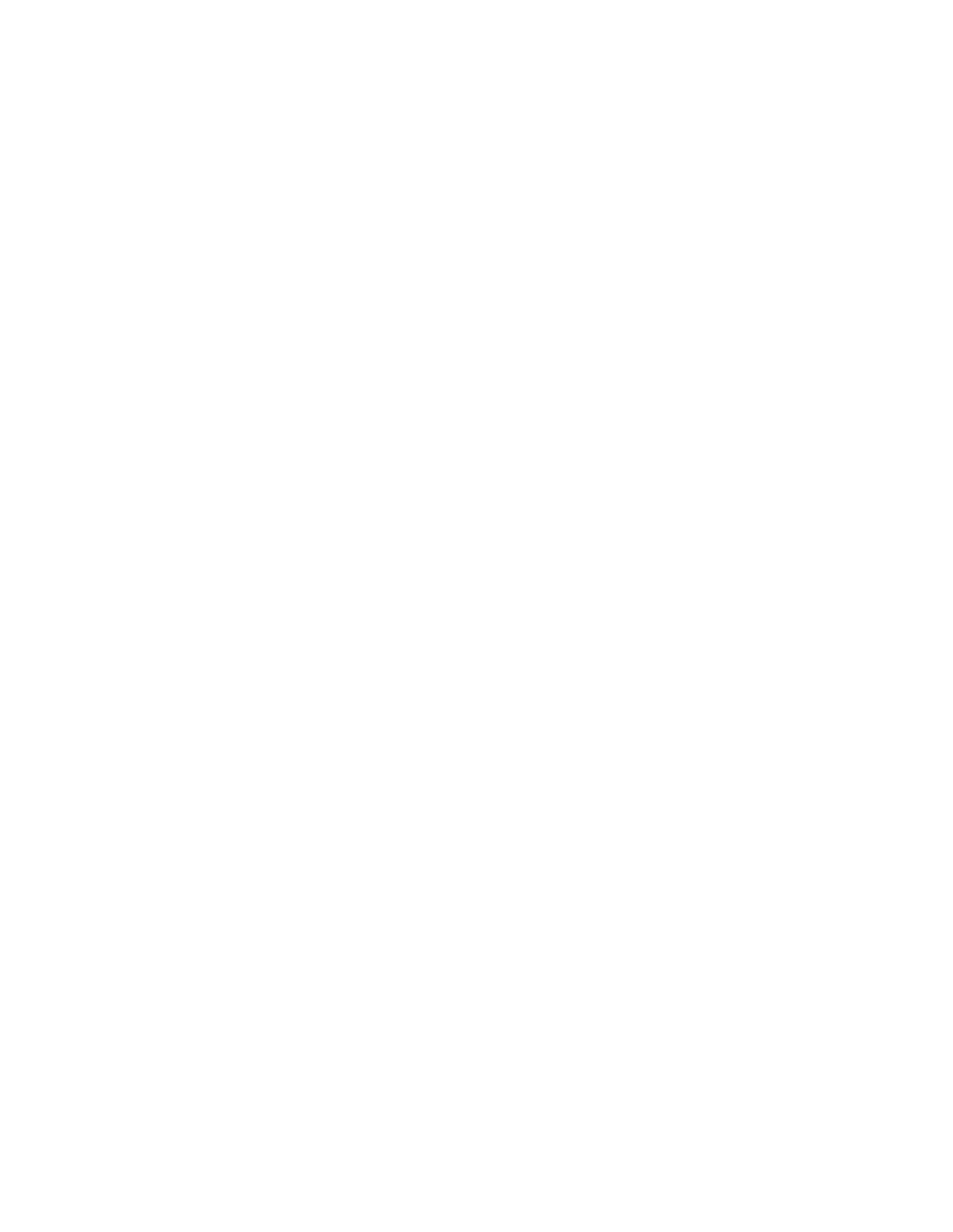# **1 Introduction**

Five common air emissions are associated with direct human health effects:

- Nitrogen oxides  $(NO_x)$
- Sulphur oxides  $(SO_x)$
- Carbon monoxide (CO)
- Ozone  $(O_3)$
- Particulate matter (Part), inhalable particles (PM<sub>10</sub>), and fine particles (PM<sub>2.5</sub>)

The current British Columbia Ministry of Water, Land and Air Protection (WLAP) Service Plan<sup>1</sup> and the BC Lung Association Health and Air Quality  $2002 -$  Phase 1 report<sup>2</sup> both identify particulate matter as the air emission of most concern in British Columbia from a human health perspective.

One of the largest cumulative sources of particulate matter in BC is believed to be residential wood burning. Although emission release estimates have been prepared based on national survey data and a number of assumptions, there have not been any province wide studies of residential wood burning habits.

In June 2003, WLAP commissioned a survey<sup>3</sup> to study wood burning habits and opinions towards burning of British Columbia residents. Two areas of the province were excluded from the survey; Kelowna<sup>\*</sup> and the Lower Fraser Valley (LFV) since both have been surveyed in independent surveys<sup>4,5</sup>. Documentation for both of these surveys is readily available. Data from the Okanagan and LFV surveys were incorporated into these survey results to create province wide results.

The main tasks performed were to:

1

- Revise a draft questionnaire to ensure all required information was gathered in an objective, unbiased manner;
- Program the questionnaire into the contractor's computer-assisted telephone interviewing (CATI) system;
- Develop a random sampling methodology that ensured each airshed and region within the province included at least 100 residential wood heat users, and 50 non-users;
- Interview a total of 3025 residents from the regions with at least 2075 users and 950 nonusers; and
- Provide the Ministry with the data for the final outcome of the calls.

This report uses the results of the survey to estimate the quantity of air emissions released as a result of residential wood heating throughout the province (excluding the LFV). To do this, the

<sup>\*</sup> Kelowna was not surveyed due to the premature understanding that it would be the only area surveyed by the Okanagan Air Quality Technical Steering Committee. When the survey was released, it was realized that the survey actually covered the three regional districts of the Okanagan.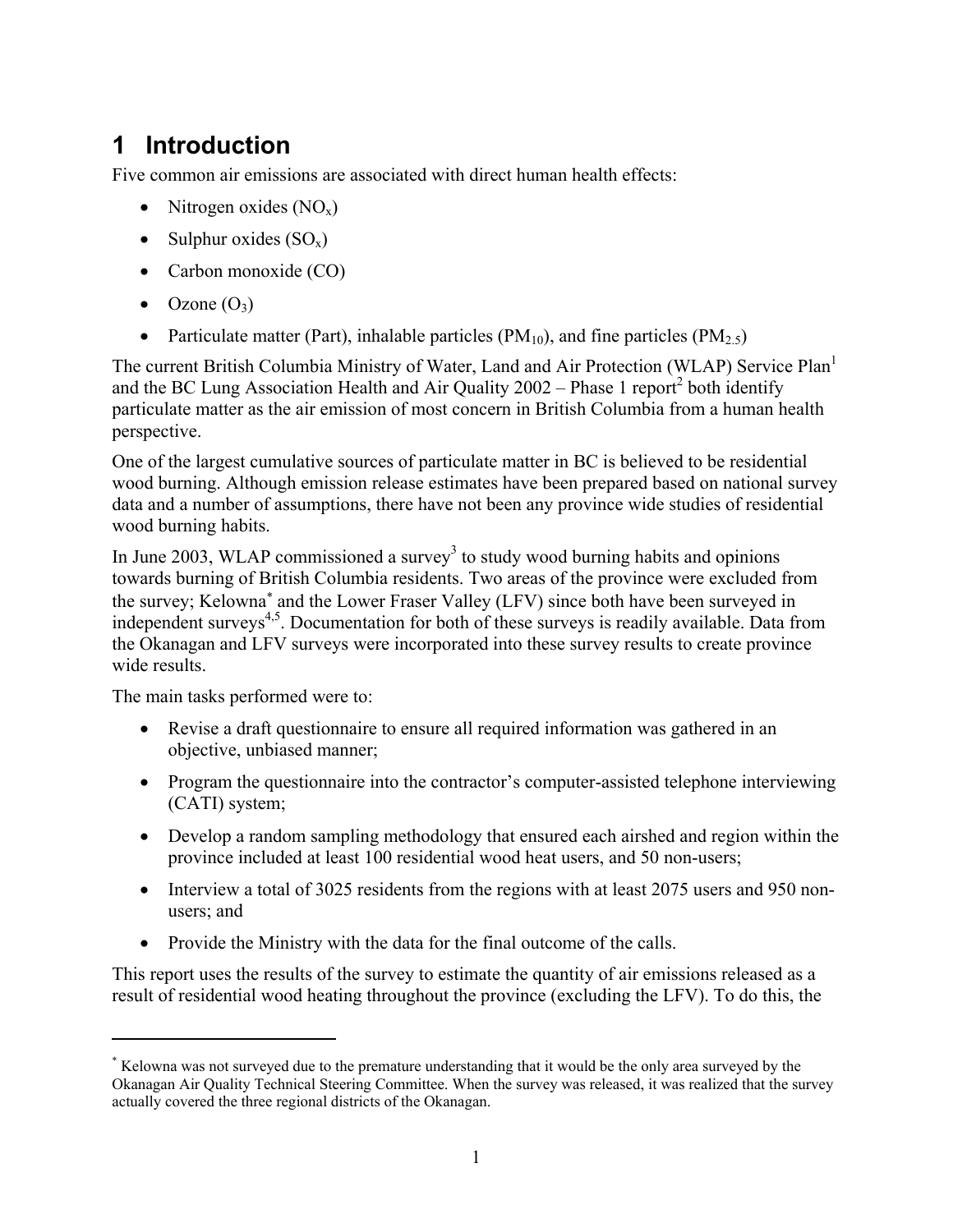randomly sampled area responses were scaled up to represent the province. After this, emission estimates were calculated for each provincial airshed, Ministry Regional Office, and the Province as a whole. Example calculations are provided as appropriate.

It should be recognized that estimating emissions is one of the main intended uses of the survey data. Additional questions were asked regarding residential heating practices, likelihood of switching to wood heating, and general impressions regarding air quality. Each of these areas can also be interpreted as needed. A copy of the survey questions is in Appendix A.

# **2 Survey Methodology**

## *2.1 Disproportionate Sampling*

In order to obtain statistically reliable sub-samples for Ministry specified regions, disproportionate stratified sampling methodology was used in this study. This results in useable sub-samples for each of the specific areas that can be weighted into correct proportion for the provincial population. The margin of error for each of the airsheds is less than 10% at the 95% confidence interval. The populations of the Ministry Regions outside the airsheds were sampled to give less than 6.3% error at the 95% confidence interval.

A telephone survey was used to maximize the cost effectiveness and quality of the survey. The households sampled were drawn at random by Dominion Directory Information Services from their database of published telephone listings.

## *2.2 Regions*

Figure 1 shows the regions and areas that were surveyed. The polling was done for seven main Ministry Regions, as well as twelve regions of particular interest for regional air quality concerns. For example, for the Cariboo Region, there were three groups of responses: Quesnel, Williams Lake, and the rest of the Cariboo Region.

Kelowna and the Lower Fraser Valley were not surveyed, and are indicated on the map as shaded areas.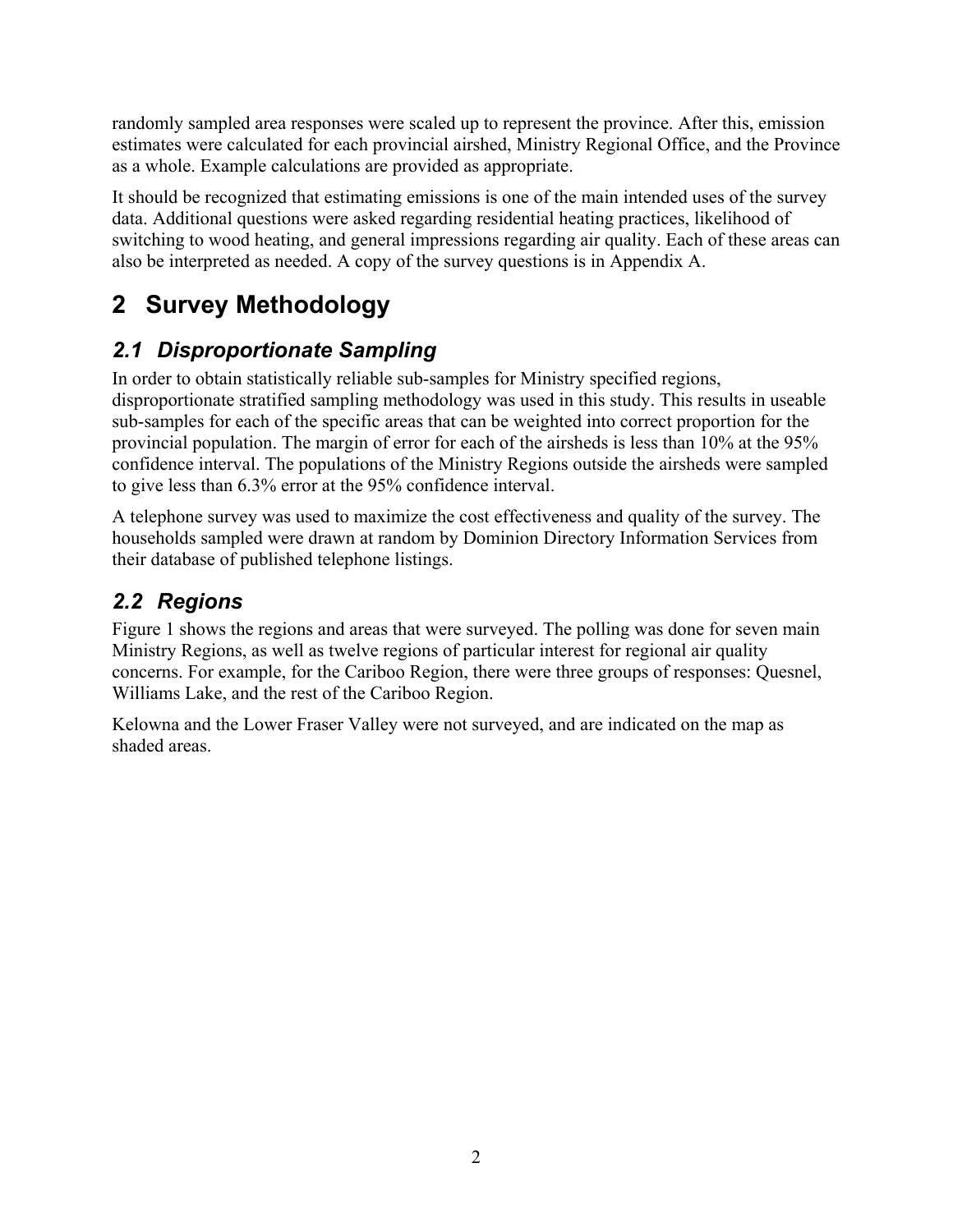

**Figure 1: Map Showing Regions Surveyed** 

### *2.3 Households Surveyed*

Table 1 shows the number of dwellings sampled for the various Ministry Regional Offices and local airsheds. The "Simple Yes/No Query" results are the results for all households sampled to obtain accurate statistics for the numbers of households using wood burning appliances. Of the 9273 households surveyed, 2100 users were interviewed with a complete survey about their wood burning habits, and 1049 non-users were interviewed with a subset of the complete survey (see Appendix A, Questions 1-11 and 64-70) to obtain public opinion statistics.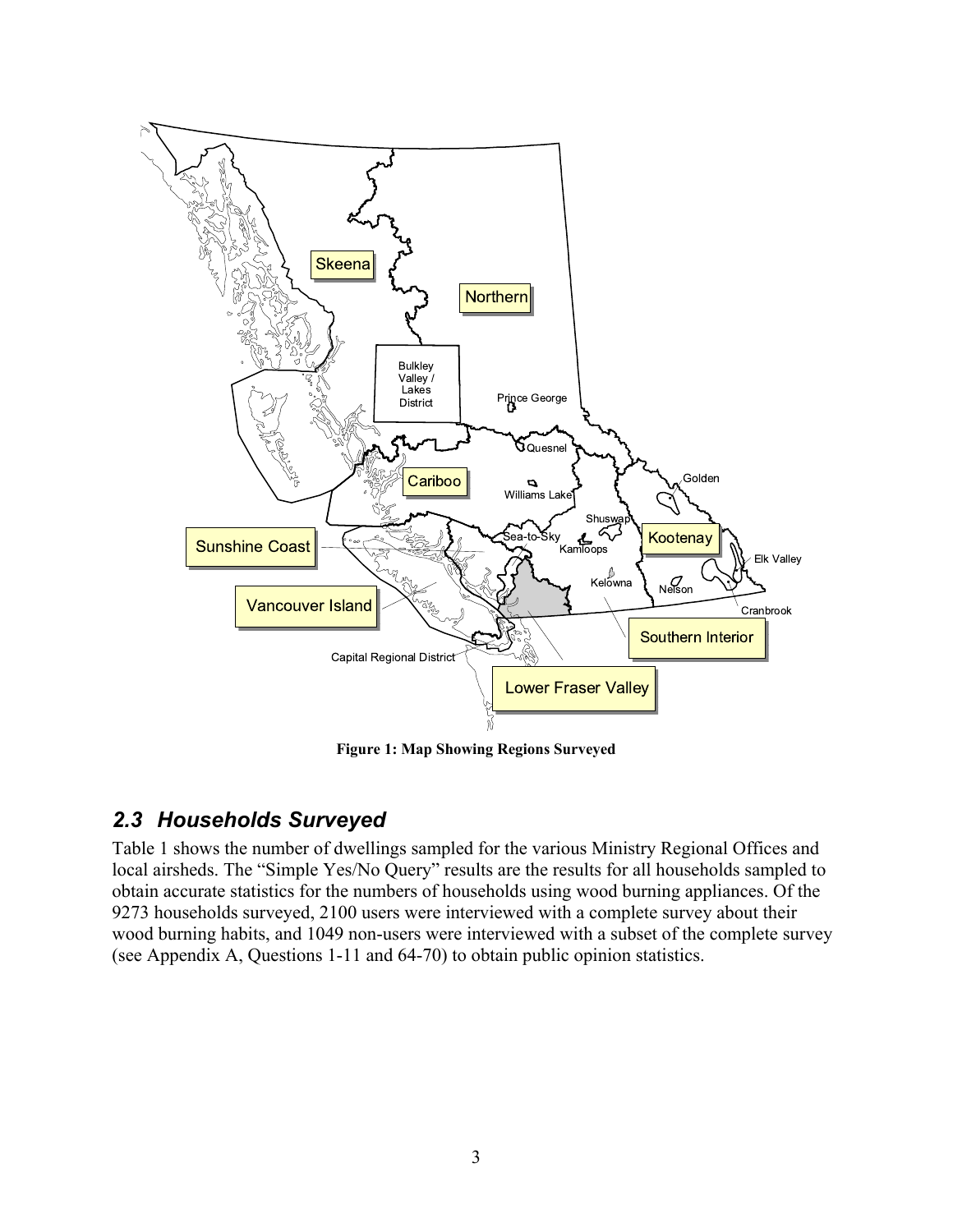|                           |             | <b>Complete Responses</b> |                              | <b>Simple Yes/No Query</b>                       |                                                       |                                       |  |
|---------------------------|-------------|---------------------------|------------------------------|--------------------------------------------------|-------------------------------------------------------|---------------------------------------|--|
|                           | <b>User</b> | Non-<br>User              | <b>Total</b><br><b>Valid</b> | YES TO<br>WOOD/<br><b>WOOD</b><br><b>PELLETS</b> | <b>NOTO</b><br>WOOD/<br><b>WOOD</b><br><b>PELLETS</b> | <b>TOTAL</b><br><b>INTER</b><br>VIEWS |  |
| Capital Regional District | 100         | 51                        | 151                          | 126                                              | 514                                                   | 640                                   |  |
| Other Vancouver Island    | 148         | 57                        | 205                          | 171                                              | 300                                                   | 471                                   |  |
| <b>Sunshine Coast</b>     | 100         | 48                        | 148                          | 127                                              | 160                                                   | 287                                   |  |
| Sea-to-Sky Airshed        | 104         | 57                        | 161                          | 123                                              | 208                                                   | 331                                   |  |
| Shuswap                   | 106         | 53                        | 159                          | 134                                              | 299                                                   | 433                                   |  |
| Kamloops                  | 101         | 50                        | 151                          | 113                                              | 996                                                   | 1109                                  |  |
| Other Southern Interior   | 118         | 66                        | 184                          | 139                                              | 334                                                   | 473                                   |  |
| Golden Airshed            | 100         | 61                        | 161                          | 112                                              | 146                                                   | 258                                   |  |
| Cranbrook Airshed         | 100         | 51                        | 151                          | 114                                              | 332                                                   | 446                                   |  |
| Elk Valley Airshed        | 100         | 52                        | 152                          | 127                                              | 449                                                   | 576                                   |  |
| Nelson Airshed            | 101         | 52                        | 153                          | 122                                              | 618                                                   | 740                                   |  |
| Other Kootenay            | 134         | 48                        | 182                          | 173                                              | 228                                                   | 401                                   |  |
| Williams Lake Airshed     | 102         | 54                        | 156                          | 119                                              | 332                                                   | 451                                   |  |
| Quesnel Airshed           | 111         | 54                        | 165                          | 130                                              | 269                                                   | 399                                   |  |
| Other Cariboo             | 112         | 51                        | 163                          | 157                                              | 106                                                   | 263                                   |  |
| Prince George             | 123         | 51                        | 174                          | 140                                              | 526                                                   | 666                                   |  |
| Other Northern            | 107         | 78                        | 185                          | 125                                              | 261                                                   | 386                                   |  |
| Bulkley Valley/Lakes Air  | 106         | 51                        | 157                          | 124                                              | 129                                                   | 253                                   |  |
| Other Skeena              | 127         | 64                        | 191                          | 147                                              | 543                                                   | 690                                   |  |
| <b>Total</b>              | 2100        | 1049                      | 3149                         | 2523                                             | 6750                                                  | 9273                                  |  |

#### **Table 1: Number of Households Surveyed**

### *2.4 Airshed, Region and Provincial Scaling*

In order to calculate emissions for each region, it is necessary to pro-rate the survey results by the number of households in the region. Two sources were used to obtain this:

- 1) BC Stats $<sup>6</sup>$ </sup>
- 2) Canada Post<sup>7</sup>

The BC Stats data is for 2001, and the survey was performed in 2003. Household data for 2003 was extracted from the Canada Post website, where household numbers are maintained on a month-by-month basis. The data for December 12, 2003 - January 8, 2004 was used. From Table 2, it can be seen that where BC Stats data exists, the comparison to Canada Post values is good, so results based on Canada Post numbers can be used with confidence.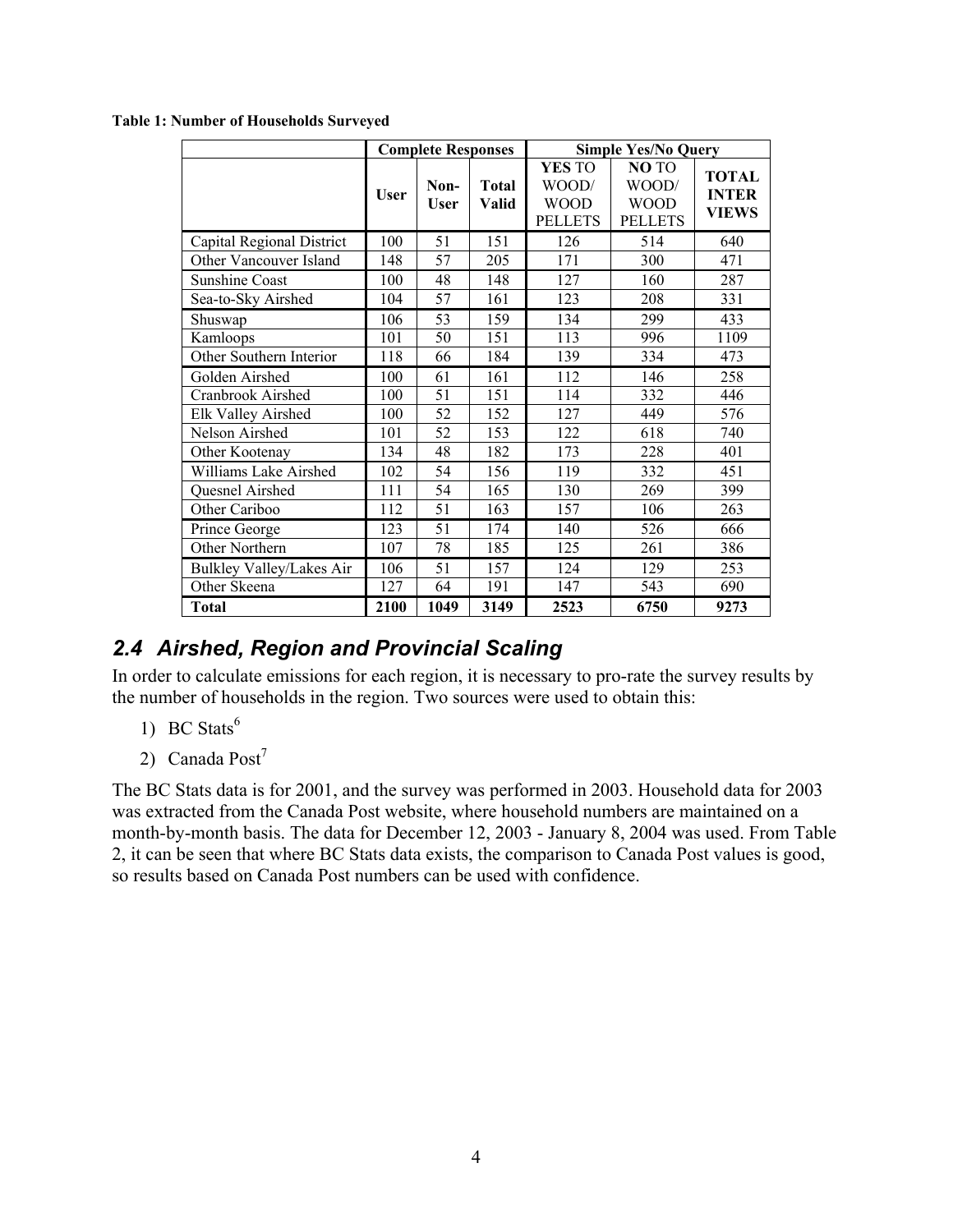#### **Table 2: Regional Household Numbers**

|                               | <b>Number of Households</b> |                |
|-------------------------------|-----------------------------|----------------|
| <b>Region Surveyed</b>        | <b>BC</b> Stats             | Canada<br>Post |
| Capital Regional District     | 151,461                     | 149,324        |
| Other Vancouver Island        |                             | 155,076        |
| <b>Sunshine Coast</b>         |                             | 20,050         |
| Sea-to-Sky Airshed            |                             | 20,958         |
| Lower Fraser Valley           |                             | 853,377        |
| Shuswap                       |                             | 16,631         |
| Kamloops                      | 32,076                      | 35,181         |
| Kelowna                       | 41,604                      | 31,582         |
| Other Southern Interior       |                             | 126,857        |
| Golden Airshed                |                             | 3,137          |
| Cranbrook Airshed             |                             | 15,217         |
| Elk Valley Airshed            |                             | 6,236          |
| Nelson Airshed                |                             | 7,921          |
| Other Kootenay                |                             | 36,969         |
| Williams Lake Airshed         |                             | 9,040          |
| Quesnel Airshed               |                             | 10,256         |
| Other Cariboo                 |                             | 10,544         |
| Prince George                 | 29,345                      | 33,918         |
| Other Northern                |                             | 34,767         |
| Bulkley Valley/Lakes Air      |                             | 13,621         |
| Other Skeena                  |                             | 23,641         |
| <b>Total British Columbia</b> | 1,643,969                   | 1,614,303      |

\* Kelowna boundaries for this survey (determined by Canada Post Postal Codes) do not agree with the Census boundaries.

Disproportionate samples need correcting for regional populations. Once the total emissions have been calculated for the households surveyed in a given region (*Emissions*<sub>surveyed</sub>), it becomes possible to calculate the estimated emissions for the region in general:

*Emissions*<sub>region</sub> = *Emissions*<sub>surveyed</sub> × 
$$
\frac{Number_{region}}{Number_{surveyed}}
$$
 (1)

Where *Number<sub>region</sub>* is the number of households in the region (from Table 2), and *Number*<sub>surveyed</sub> is the total number of households (users and non-users) that were surveyed (from Table 1).

## **3 Emission Calculations**

In order to calculate emissions, it is necessary to have a base quantity, which is the weight of the fuel being consumed, and an emission factor, which describes the quantity of a given emission released for a given weight of fuel.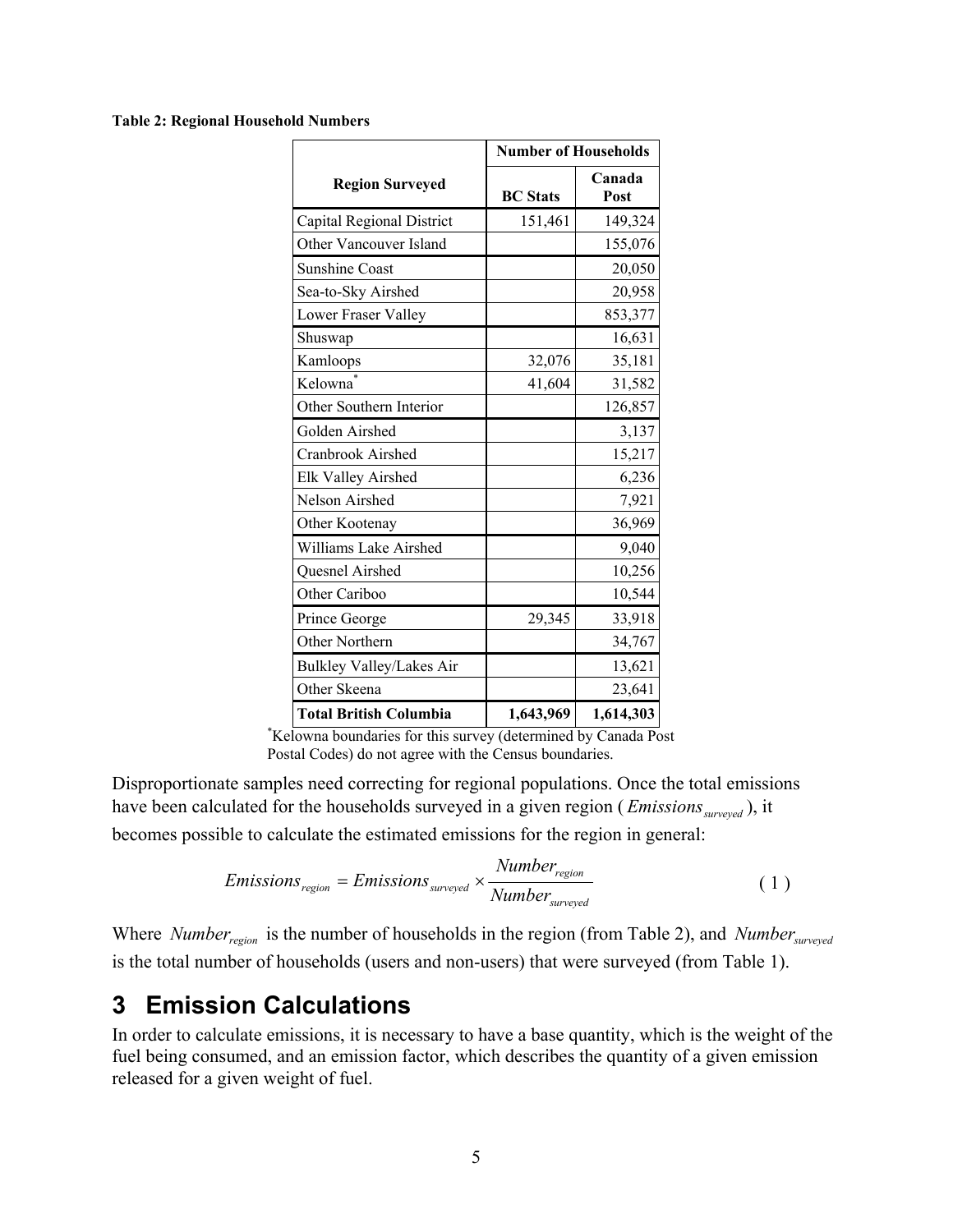In order to calculate the amount of wood burned in a given appliance, survey respondents were asked to quantify the number of cords of wood consumed by the household, the number and type of appliances used to burn the wood, and the fraction of each tree species in their wood supply. See Appendix B for the steps used to prepare the data.

To calculate the weight of wood burned, it is necessary to calculate the volume of solid wood burned, and estimate the moisture content. When this information is combined with the density of the wood species, it becomes possible to calculate the weight. The following sections describe the details of these calculations.

#### *3.1 Volume*

It was assumed that typically $8,9,10$ ,

*cord* of wood = 80  $\hat{\pi}$ <sup>3</sup> of solid wood.

Also,

$$
1 ft^3 = 0.0283168 m^3,
$$

giving

$$
80\,f^3 = 2.265344 \, m^3 \cong 2.27 \, \frac{m^3}{\,} \, \cdot \tag{2}
$$

#### *3.2 Moisture Content*

Moisture content in wood fuel is calculated as the percentage difference between the wet weight of the wood and the dry weight of the wood. If the percentage is calculated relative to the wet weight, it is called the *wet basis* moisture content.

$$
M_{W} = \frac{W_{w} - W_{d}}{W_{w}} \times 100\%
$$
 (3)

If the percentage is calculated relative to the dry weight, it is called the *dry basis* moisture content.

$$
M_{D} = \frac{W_{w} - W_{d}}{W_{d}} \times 100\%
$$
\n(4)

The two methods of reporting moisture content are related by the equation:

$$
M_D = \frac{M_W}{100 - M_W} \times 100\%
$$
 (5)

For Stove testing, the CSA testing procedure<sup>11</sup> requires that the moisture content of the wood be between 16 and 20% (wet basis), for an average of 18%.

#### *3.3 Wood Densities*

The responses given by the householders polled were compared to a list of tree species indigenous to British Columbia12 and the Latin name of each species was recorded. The Latin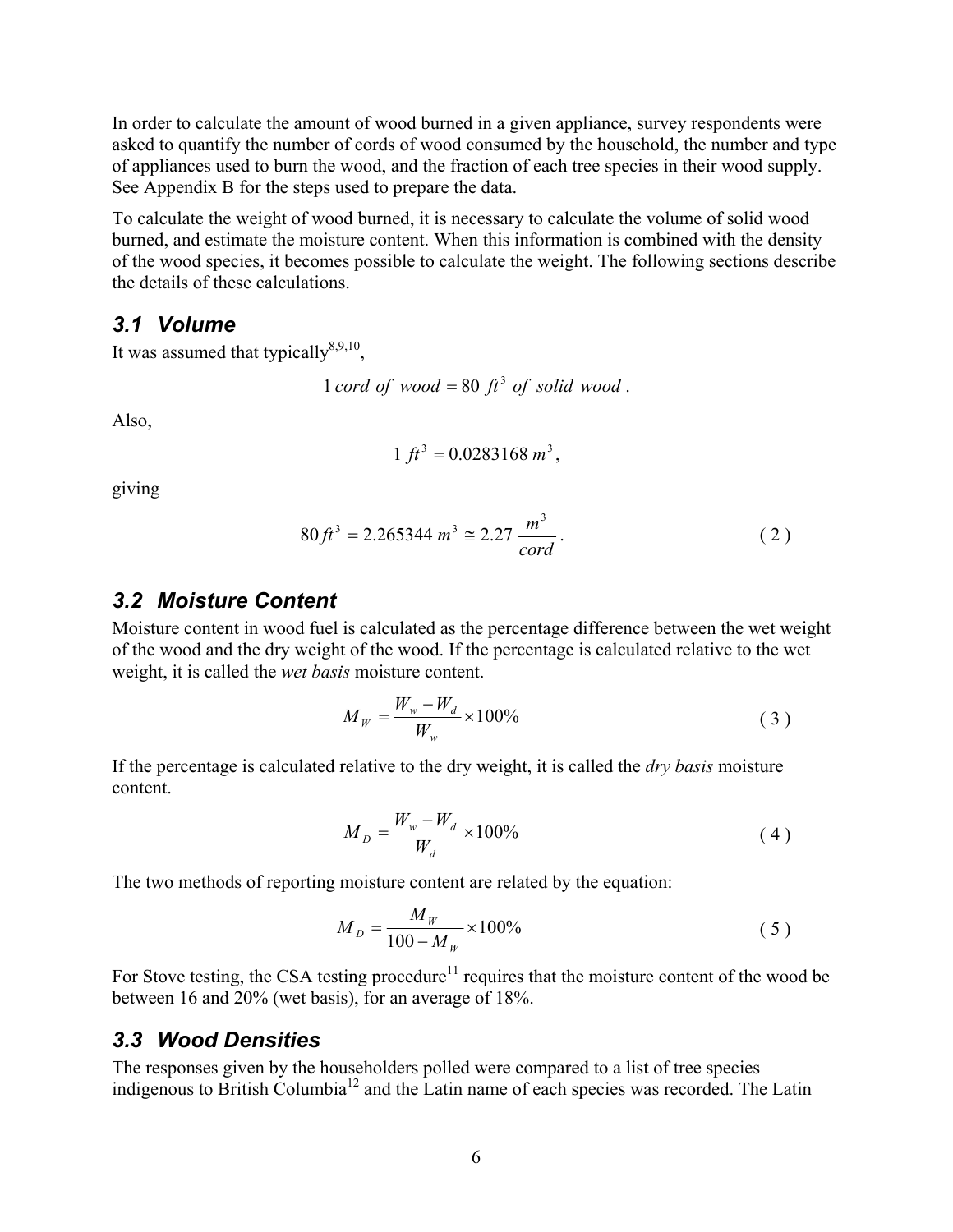name was then used to identify the density of the wood from *Softwoods of North America13* and *Hardwoods of North America*<sup>14</sup>. The species and their densities are compiled in Table B. 3. The values in these references are given for 12% dry basis moisture content. In order to calculate wood weights for typical fuel wood moisture contents, a value of 18% wet basis moisture content is needed. This has a value of

$$
\frac{18}{100-18} \times 100\% = 22\% \text{ (dry basis)},
$$

and values for Table B. 3 were calculated for this moisture content using the formula<sup>15</sup>:

$$
D = p_w \bigg( \frac{G_b (1 + M / 100)}{1 - 0.265 a G_b} \bigg),
$$
 (6)

where *D* is the density of the wood at moisture content *M* (dry basis),  $p_w$  is the density of water, *G<sub>b</sub>* is the basic specific gravity of the wood, and  $a = (30 - M)/30$ .

Equation ( 6 ) was derived by W.T. Simpson<sup>15</sup> to allow calculation of wood densities for moisture contents under 30%. It corrects for volumetric shrinkage, which can lead errors of up to 5% in densities for values in Table B. 3.

For example, for Silver Fir (*Abies amabilis*), the density at 12% is 433*Kg* /  $m^3$ . To find the density at 22%, we perform the following conversion:

$$
D = 433Kg / m^{3} = 1000Kg / m^{3} \left( \frac{G_{b}(1+12/100)}{1-0.265\left(\frac{30-12}{30}\right)G_{b}} \right)
$$

Solving for the basic specific gravity  $(G_b)$ , we obtain  $G_b = 0.3642$  *Kg* /  $m^3$ Now we can solve for the density at 22%:

$$
D = 1000 \left( \frac{0.3642(1+22/100)}{1-0.265 \left( \frac{30-22}{30} \right) 0.3642} \right) = 456 \text{ Kg/m}^3
$$

#### *3.4 Wood Weight*

Given a density D in Kg/m3, and the wood volume per cord from Equation ( 2 ), it is possible to calculate a fuel weight (*W*) per cord for each species:

$$
W = D\frac{Kg}{m^3} \times 1 \frac{tonne}{Kg} \times \frac{2.27m^3}{cord} = D \times 2.27 \times 10^{-3} \frac{tonnes}{cord} \,. \tag{7}
$$

Combining all of the information collected in the survey about the fuel consumed, it is now possible to calculate the weight of wood consumed by each appliance in a given household. This is the base quantity (*BQ*) for the appliance, which will be used in the emission calculation: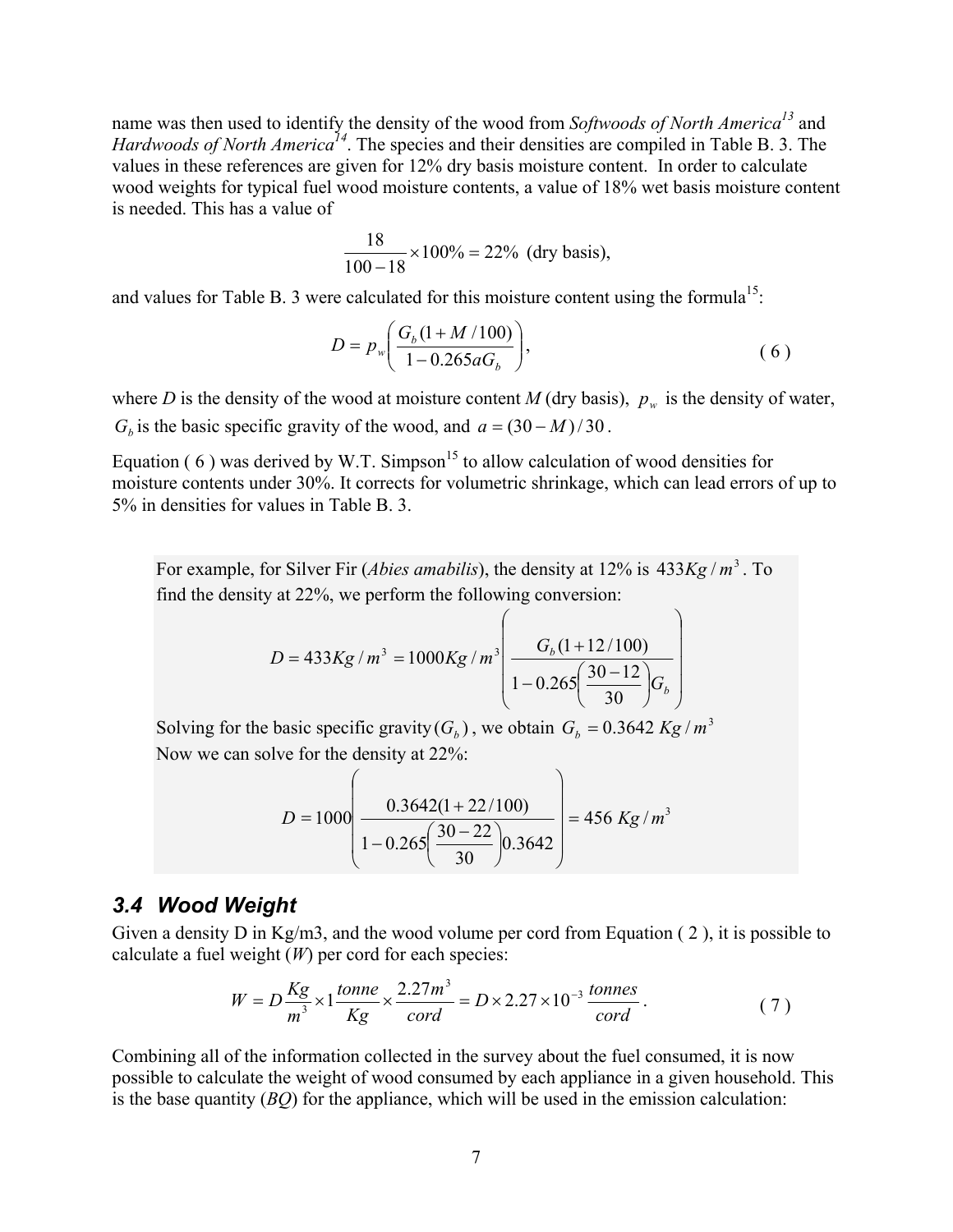$$
BQ(tonnes) = N_{\text{cords}} \times \text{fraction}_{\text{appliance}} \times \text{fraction}_{\text{species}} \times W \,, \tag{8}
$$

where  $N_{\text{cords}}$  is the number of cords of all wood burned by the household, *fraction* <sub>appliance</sub> is the fraction of all wood burned by the household in the appliance, *fraction* species is the fraction of all wood burned by the household which is the species for the calculation, and *W* is the weight of the wood species being burned.

For example, if a householder reports burning 30% of 2 cords of wood in a fireplace, and 25% of the wood burned was Western Red Cedar, the weight of Red Cedar burned in the fireplace would be:

$$
2 \times \frac{30}{100} \times \frac{25}{100} \times 390 \times 2.27 \times 10^{-3} = 0.1328 \text{ tonnes}
$$

#### *3.5 Emissions*

Given the total weight of wood burned in an appliance, and the type of appliance, it is now possible to calculate the emissions from that appliance.

*Emissions* = *Base Quantity* × *Emission Factor*, ( 9 )

Base quantities derived from the survey results are given in Table 3, presented by area of interest and appliance type.

Emission factors are available from the National Emissions Inventory and Projections Task Group (NEIPTG) Guidebook, and the United States Environmental Protection Agency publication known as  $AP-42^{16}$ . To maintain consistency with other provinces the guidebook factors were used. These factors are summarized in Table 4.

For example, if a catalytic woodstove burned 2.3 tonnes of wood in one year, the Total Particulate emissions are calculated as:

Total Particulate = 
$$
5.1 \times 2.3 = 11.7
$$
 *Kg*,

where the emission factor for a catalytic stove is  $5.1\text{Kg/tonne}$  from Table 5.

Tables 3 to 5 show the various numbers used to calculate emission estimates. The level of detail presented allows one to recalculate emissions for "what-if" scenarios such as changing the appliance type.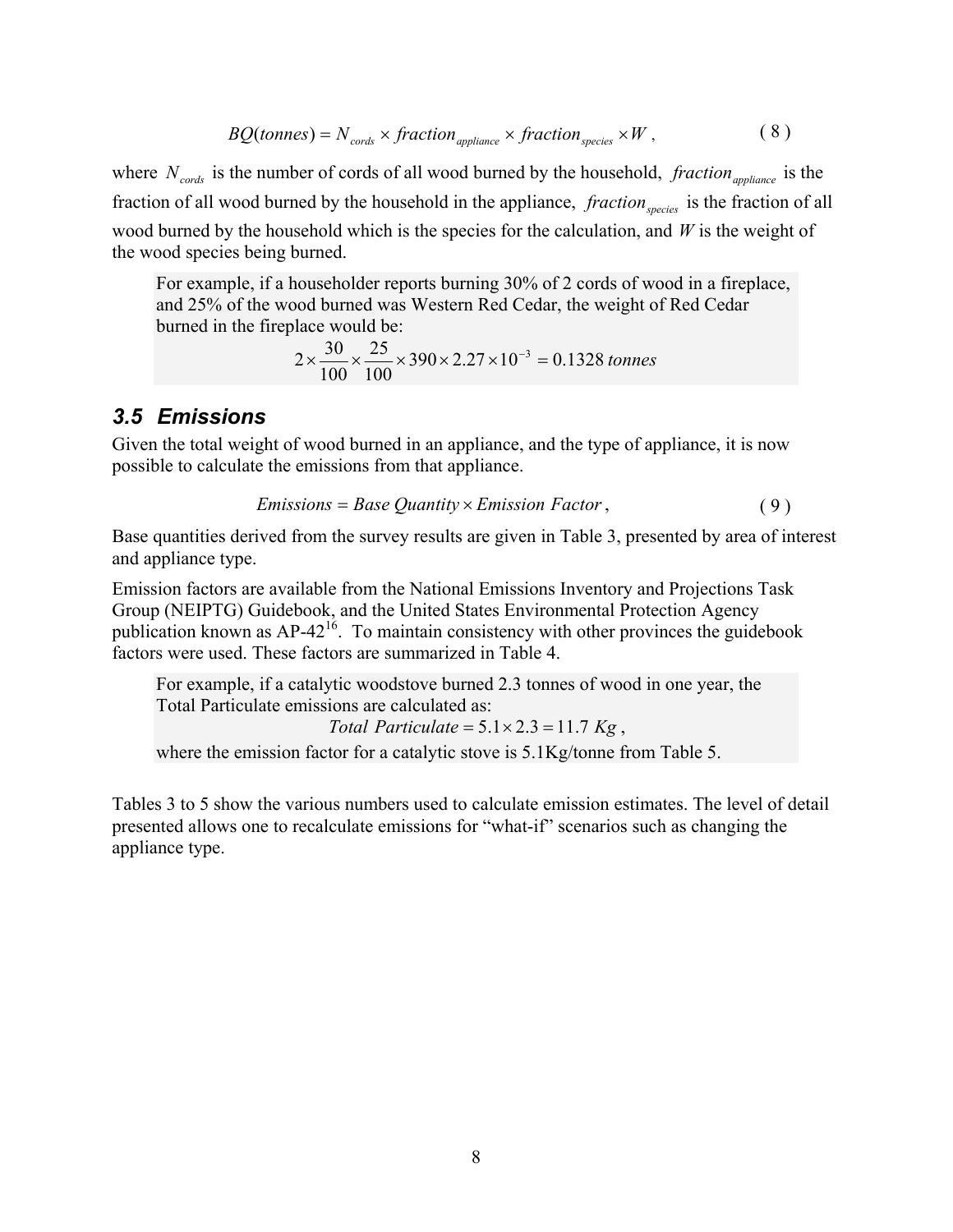#### **Table 3: Regional Base Quantities by Appliance Type (tonnes of wood)**

| Region                    | Advanced<br>Technology<br>Fireplace; | Conventional<br><b>Without Glass Doors</b><br>Fireplace; | Furnace/Boiler<br>Central<br>(inside) | Central Furnace/Boiler | Central Furnace/Boiler<br>(outside) | <b>Advanced Technology</b><br>Fireplace Insert; | Fireplace Insert;<br>Catalytic | Fireplace Insert;<br>Conventional | Advanced<br>Woodstove;<br>Technology | Catalytic<br>Woodstove; | Conventional<br>Woodstove; | Regional Total |
|---------------------------|--------------------------------------|----------------------------------------------------------|---------------------------------------|------------------------|-------------------------------------|-------------------------------------------------|--------------------------------|-----------------------------------|--------------------------------------|-------------------------|----------------------------|----------------|
| Capital Regional District | 1872.8                               | 9377.3                                                   | 1572.8                                |                        |                                     | 82.0                                            |                                | 3583.4                            | 13342.6                              | 9868.3                  | 16733.2                    | 56432.4        |
| Other Vancouver Island    | 1385                                 | 8697.7                                                   | 5100.5                                |                        |                                     | 2502.2                                          | 1535.8                         | 11527.2                           | 79398.6                              | 10760.1                 | 50390.9                    | 169762.3       |
| <b>Sunshine Coast</b>     | 608.9                                | 1690.9                                                   | 3892.1                                |                        | 618.7                               | 365.4                                           | 383.8                          | 1441.9                            | 5872.8                               | 2515.2                  | 7579.8                     | 24585.5        |
| Sea-to-Sky Airshed        | 196.9                                | 2198.4                                                   | 1255.8                                |                        |                                     | 1492.5                                          | 149.6                          | 1128.2                            | 8920.7                               | 744.7                   | 5293.8                     | 21230.8        |
| Shuswap                   | 385.4                                | 1037.5                                                   | 3689                                  |                        | 414.2                               | 444.7                                           |                                | 775                               | 4434.2                               | 1493                    | 5313.9                     | 17987          |
| Kamloops                  | 312.8                                | 2939.6                                                   | 556.2                                 |                        |                                     | 340.7                                           |                                | 203.3                             | 1622.9                               | 930.2                   | 1552.8                     | 8458.5         |
| Other Southern Interior   | 5464.1                               | 18600.2                                                  | 18325.3                               |                        | 5336.8                              | 1187.3                                          |                                | 4740.4                            | 26962.7                              | 4756.7                  | 56967.8                    | 142341.3       |
| Golden Airshed            | 43                                   | 189.9                                                    | 1211.3                                |                        | 171.1                               | 65.5                                            |                                | 51.0                              | 1611.2                               | 465.8                   | 2196.4                     | 6005.2         |
| Cranbrook Airshed         | 260.8                                | 988.5                                                    | 623.2                                 |                        | 568.1                               | 26.3                                            |                                | 475.9                             | 3034.7                               | 1189.3                  | 5892.4                     | 13059.3        |
| Elk Valley Airshed        | 34.7                                 | 430.0                                                    | 147.2                                 |                        | 547.7                               | 29.9                                            | 107.5                          | 192.6                             | 1017.5                               | 883.6                   | 1705.9                     | 4989.2         |
| Nelson Airshed            | 160.9                                | 334.7                                                    | 172.9                                 |                        |                                     | 184.1                                           | 91.6                           | 116.4                             | 720.4                                | 349.3                   | 1096.5                     | 3135.2         |
| Other Kootenay            | 1638.8                               | 4217.2                                                   | 17646.7                               |                        | 783.5                               | 917.9                                           |                                | 309.8                             | 10680.5                              | 5985.8                  | 18894.8                    | 61075          |
| Williams Lake Airshed     | 41.4                                 | 550.1                                                    | 1787.6                                |                        |                                     | 26.1                                            |                                | 367.0                             | 2093.9                               | 1370.9                  | 2558.8                     | 8795.9         |
| Quesnel Airshed           | 301.3                                | 863.4                                                    | 3663.5                                |                        | 1607.4                              | 36                                              |                                | 283.8                             | 3210.4                               | 659.1                   | 4538.2                     | 15163.1        |
| Other Cariboo             | 674.8                                | 869.1                                                    | 6279.5                                |                        | 667                                 | 346.2                                           | 67.2                           | 36.3                              | 8761.9                               | 3558.7                  | 10250.1                    | 31443.6        |
| Prince George             | 604.8                                | 3114.9                                                   | 5949.8                                |                        |                                     | 216.7                                           | 509.4                          | 928.7                             | 6251.6                               | 2740.6                  | 4749.0                     | 24556.1        |
| Other Northern            | 396.6                                | 4886.3                                                   | 10840.8                               | 473.4                  | 3365.6                              |                                                 |                                | 425.2                             | 11883.6                              | 9838.2                  | 13067.0                    | 55176.8        |
| <b>BVLD</b> Airshed       | 392.3                                | 1689.3                                                   | 7537.5                                |                        | 4838.1                              |                                                 |                                | 1212.5                            | 6211.7                               | 1620.1                  | 12212.4                    | 35714.0        |
| Other Skeena              | 212.6                                | 1806.7                                                   | 4197.3                                |                        | 208.8                               | 306.4                                           |                                | 315.4                             | 5831.1                               | 1505.5                  | 9018.6                     | 23402.6        |
| <b>Provincial Total</b>   | 14987.8                              | 64481.7                                                  | 94448.9                               | 473.4                  | 19127.1                             | 8570.0                                          | 2845.0                         | 28114.2                           | 201863.1                             | 61235.1                 | 230012.3                   | 723313.6       |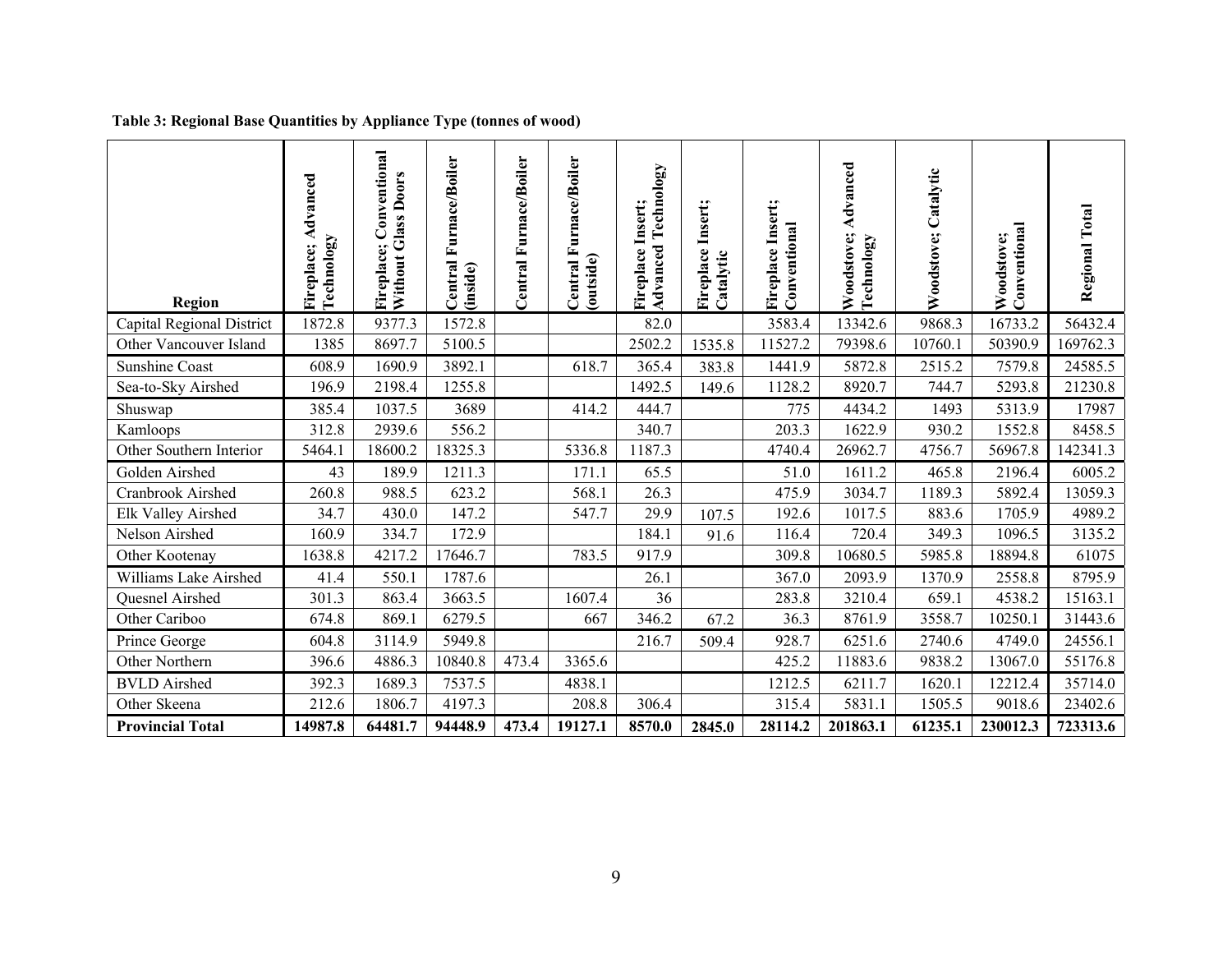| Appliance                                   | $\bf CO$ | <b>NOx</b> | SOx            | <b>VOC</b> | Part | $PM_{10}$ | PM <sub>2.5</sub> |
|---------------------------------------------|----------|------------|----------------|------------|------|-----------|-------------------|
| Fireplace; Advanced Technology              | 70.4     | 1.4        | $\cdot$ .2     | 7          | 5.1  | 4.8       | 4.8               |
| Fireplace; Conventional Without Glass Doors | 77.7     | 1.4        | $\overline{2}$ | 6.5        | 19.3 | 18.5      | 18.4              |
| Fireplace; Conventional With Glass Doors    | 98.6     | 1.4        | $\cdot$ 2      | 21         | 13.5 | 13        | 12.9              |
| Central Furnace/Boiler (inside)             | 68.5     | 1.4        | $\cdot$ 2      | 21.3       | 14.1 | 13.3      | 13.3              |
| Central Furnace/Boiler                      | 68.5     | 1.4        | $\overline{2}$ | 21.3       | 14.1 | 13.3      | 13.3              |
| Central Furnace/Boiler (outside)            | 68.5     | 1.4        | .2             | 21.3       | 14.1 | 13.3      | 13.3              |
| Fireplace Insert; Advanced Technology       | 70.4     | 1.4        | $\overline{2}$ | 7          | 5.1  | 4.8       | 4.8               |
| Fireplace Insert; Catalytic                 | 70.4     | 1.4        | $\cdot$        | 7          | 5.1  | 4.8       | 4.8               |
| Fireplace Insert; Conventional              | 115.4    | 1.4        | $\overline{2}$ | 21.3       | 14.4 | 13.6      | 13.6              |
| <b>Woodstove</b> ; Advanced Technology      | 70.4     | 1.4        | .2             | 7          | 5.1  | 4.8       | 4.8               |
| Woodstove; Catalytic                        | 70.4     | 1.4        | $\overline{2}$ | 7          | 5.1  | 4.8       | 4.8               |
| Woodstove; Conventional                     | 100      | 1.4        | $\overline{2}$ | 35.5       | 24.6 | 23.2      | 23.2              |
| Woodstove; Conventional, Not Air-Tight      | 100      | 1.4        | $\overline{2}$ | 35.5       | 24.6 | 23.2      | 23.2              |
| Woodstove; Conventional, Air-Tight          | 115.4    | 1.4        | $\cdot$ 2      | 21.3       | 14.4 | 13.6      | 13.6              |
| Other Equipment                             | 115.4    | 1.4        | $\overline{c}$ | 21.3       | 14.4 | 13.6      | 13.6              |

#### **Table 4: Wood Burning Appliance Emission Factors (Kg/tonne)**

Values derived from Residential Wood Combustion<sup>17</sup>

|  | Table 5: Emissions from Wood Burning Appliances in British Columbia (tonnes/year)* |  |
|--|------------------------------------------------------------------------------------|--|
|  |                                                                                    |  |

| Region                                        | Fuel     | $\bf CO$ | <b>NOx</b> | SOx   | <b>VOC</b> | Part    | $PM_{10}$ | PM <sub>2.5</sub> |
|-----------------------------------------------|----------|----------|------------|-------|------------|---------|-----------|-------------------|
| Capital Regional District                     | 56432.4  | 4694.9   | 79.0       | 11.3  | 941.0      | 794.7   | 752.1     | 751.2             |
| Other Vancouver Island                        | 171298.1 | 14123.5  | 239.8      | 34.3  | 2868.7     | 2132.9  | 2013.4    | 2012.5            |
| <b>Sunshine Coast</b>                         | 24969.4  | 2050.9   | 35.0       | 5.0   | 475.1      | 353.2   | 333.5     | 333.3             |
| Sea-to-Sky Airshed                            | 21380.4  | 1726.3   | 29.9       | 4.3   | 333.5      | 265.3   | 250.8     | 250.5             |
| Lower Fraser Valley**                         |          | 4625.4   | 50.9       | 8.0   | 840.6      | 533.2   | 505.4     | 502.7             |
| Shuswap                                       | 17987.0  | 1458.2   | 25.2       | 3.6   | 346.6      | 254.2   | 240.0     | 239.9             |
| Kamloops                                      | 8458.5   | 671.0    | 11.8       | 1.7   | 112.9      | 122.1   | 116.0     | 115.7             |
| Kelowna***                                    | 14561.0  | 1301.2   | 20.4       | 2.9   | 345.4      | 299.6   | 283.8     | 283.4             |
| Other Southern Interior                       | 142341.3 | 12011.2  | 199.3      | 28.5  | 3016.8     | 2358.0  | 2229.1    | 2227.3            |
| Golden Airshed                                | 6005.2   | 488.8    | 8.4        | 1.2   | 125.0      | 89.1    | 84.0      | 84.0              |
| Cranbrook Airshed                             | 13059.3  | 1120.2   | 18.3       | 2.6   | 282.7      | 210.7   | 199.0     | 198.9             |
| Elk Valley Airshed                            | 5096.7   | 419.8    | 7.1        | 1.0   | 96.8       | 73.4    | 69.3      | 69.3              |
| Nelson Airshed                                | 3226.7   | 267.0    | 4.5        | 0.6   | 57.8       | 45.2    | 42.7      | 42.7              |
| Other Kootenay                                | 61075.0  | 4868.7   | 85.5       | 12.2  | 1231.9     | 908.6   | 858.0     | 857.6             |
| Williams Lake Airshed                         | 8795.9   | 712.1    | 12.3       | 1.8   | 165.0      | 122.1   | 115.3     | 115.2             |
| <b>Quesnel Airshed</b>                        | 15163.1  | 1210.9   | 21.2       | 3.0   | 314.5      | 228.2   | 215.4     | 215.3             |
| Other Cariboo                                 | 31510.9  | 2516.5   | 44.1       | 6.3   | 612.1      | 435.8   | 411.1     | 411.0             |
| Prince George                                 | 25065.5  | 1958.4   | 35.1       | 5.0   | 407.6      | 326.9   | 309.1     | 308.8             |
| Other Northern                                | 55176.8  | 4298.1   | 77.2       | 11.0  | 972.2      | 741.7   | 700.7     | 700.3             |
| Bulkley Valley/Lakes Air                      | 35714.0  | 2919.1   | 50.0       | 7.1   | 791.5      | 566.9   | 535.1     | 535.0             |
| Other Skeena                                  | 23402.6  | 1933.5   | 32.8       | 4.7   | 487.5      | 363.5   | 343.3     | 343.1             |
| <b>Provincial Total</b>                       |          | 65375.7  | 1087.8     | 156.1 | 14825.2    | 11225.3 | 10607.1   | 10597.7           |
| Not including pellet stoves; see Section 3.6. |          |          |            |       |            |         |           |                   |

\*\* See Appendix D for data.

\*\*\* See Appendix C for calculations.

The above report sections assume that data received from the survey does not contain any errors or inconsistencies. Of course this was not the case. Therefore a number of adjustments had to be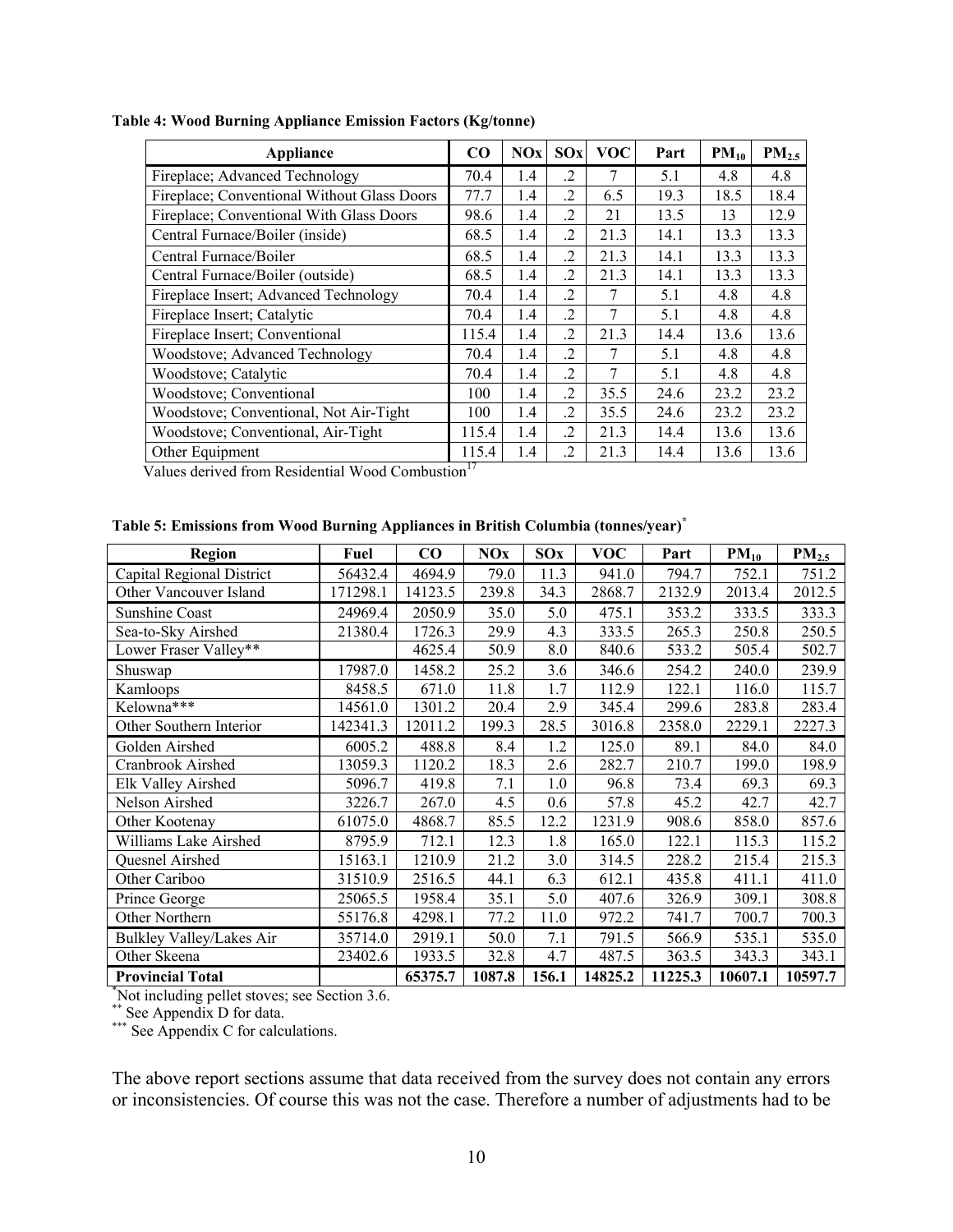made to the survey data. Also, a number of assumptions were made which have an effect on the end results. A detailed discussion is presented in Appendix B.

### *3.6 Pellet Burning Appliances*

Pellet stoves were included in the survey, and householders were asked to estimate the number of 40 pound bags of pellets they burned in a year. From these numbers, and the emission factors in Table 6, it was a simple matter to calculate the emissions for each stove, and therefore for each region.

The NEIPTG guidebook emission factors that agree with the U.S. EPA AP-42 factors were used.

**Table 6: Pellet Stove Emission Factors (Kg/tonne)** 

| Appliance           | CO |  | $ NOx $ SOx VOC $ $ | Part | $PM_{10}$ | PM, |
|---------------------|----|--|---------------------|------|-----------|-----|
| <b>Pellet Stove</b> |    |  |                     |      |           |     |

**Table 7: Pellet Stove Emissions (tonnes/year)** 

| <b>Region</b>             | <b>Base</b><br>Quantity | CO    | NO <sub>x</sub> | $SO_{x}$ | <b>VOC</b> | Part | $PM_{10}$ | PM <sub>2.5</sub> |
|---------------------------|-------------------------|-------|-----------------|----------|------------|------|-----------|-------------------|
| Capital Regional District | 10.7                    | 0.1   | 0.0             | 0.0      | 0.0        | 0.0  | 0.0       | 0.0               |
| Other Vancouver Island    | 5112.8                  | 45.0  | 7.2             | 1.0      | 7.7        | 6.1  | 5.6       | 5.6               |
| <b>Sunshine Coast</b>     | 596.9                   | 5.3   | 0.8             | 0.1      | 0.9        | 0.7  | 0.7       | 0.7               |
| Sea-to-Sky Airshed        | 340.4                   | 3.0   | 0.5             | 0.1      | 0.5        | 0.4  | 0.4       | 0.4               |
| Shuswap                   | 1042.0                  | 9.2   | 1.5             | 0.2      | 1.6        | 1.3  | 1.1       | 1.1               |
| Kamloops                  | 119.4                   | 1.1   | 0.2             | 0.0      | 0.2        | 0.1  | 0.1       | 0.1               |
| Other Southern Interior   | 4520.3                  | 39.8  | 6.3             | 0.9      | 6.8        | 5.4  | 5.0       | 5.0               |
| Golden Airshed            | 74.3                    | 0.7   | 0.1             | 0.0      | 0.1        | 0.1  | 0.1       | 0.1               |
| Cranbrook Airshed         | 84.2                    | 0.7   | 0.1             | 0.0      | 0.1        | 0.1  | 0.1       | 0.1               |
| Elk Valley Airshed        | 63.7                    | 0.6   | 0.1             | 0.0      | 0.1        | 0.1  | 0.1       | 0.1               |
| Nelson                    | 0.0                     | 0.0   | 0.0             | 0.0      | 0.0        | 0.0  | 0.0       | 0.0               |
| Other Kootenay            | 1607.6                  | 14.1  | 2.3             | 0.3      | 2.4        | 1.9  | 1.8       | 1.8               |
| Williams Lake Airshed     | 297.6                   | 2.6   | 0.4             | 0.1      | 0.4        | 0.4  | 0.3       | 0.3               |
| Quesnel Airshed           | 843.6                   | 7.4   | 1.2             | 0.2      | 1.3        | 1.0  | 0.9       | 0.9               |
| Other Cariboo             | 84.3                    | 0.7   | 0.1             | 0.0      | 0.1        | 0.1  | 0.1       | 0.1               |
| Prince George             | 342.5                   | 3.0   | 0.5             | 0.1      | 0.5        | 0.4  | 0.4       | 0.4               |
| Other Northern            | 2875.4                  | 25.3  | 4.0             | 0.6      | 4.3        | 3.5  | 3.2       | 3.2               |
| Bulkley Valley/Lakes Air  | 4277.6                  | 37.6  | 6.0             | 0.9      | 6.4        | 5.1  | 4.7       | 4.7               |
| Other Skeena              | 807.6                   | 7.1   | 1.1             | 0.2      | 1.2        | 1.0  | 0.9       | 0.9               |
| <b>Provincial Total</b>   | 23100.9                 | 203.3 | 32.3            | 4.6      | 34.7       | 27.7 | 25.4      | 25.4              |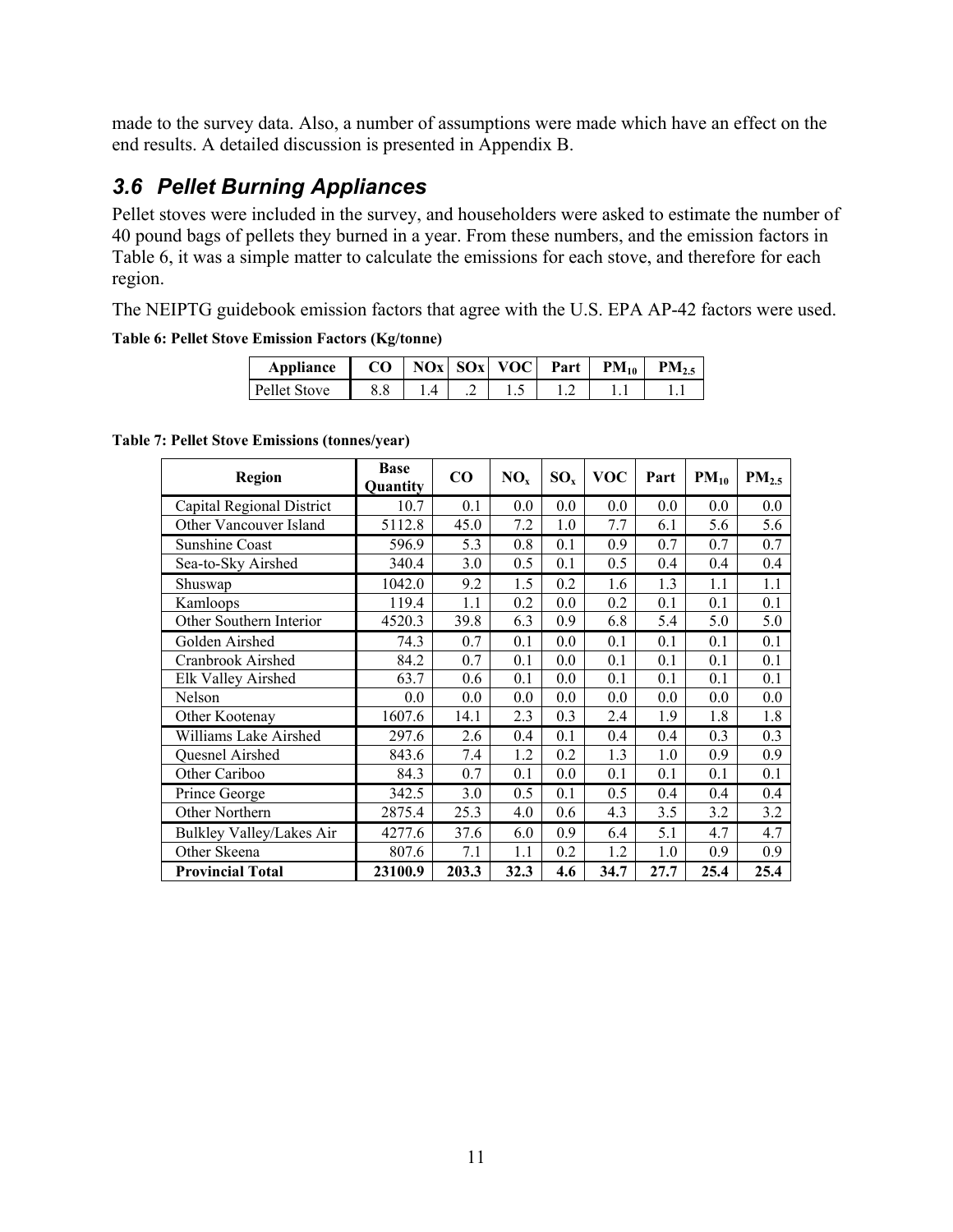### **Appendix A. The Survey**

### **British Columbia Woodstove and Residential Heating Survey**

### **FINAL**

Good afternoon/evening, my name is NAME, and I am calling from Mustel Research Group on behalf of the British Columbia Ministry of Water, Land and Air Protection. May I please speak to the person in your household who is most knowledgeable about your home heating equipment? Please be assured that we are not selling or soliciting anything.

#### **IF NECESSARY, REINTRODUCE SELF, THEN READ:**

We are conducting a province-wide survey to gather information on home heating equipment use. This information will assist in the design of programs and services to help residents use their equipment more efficiently, save money on fuel costs and keep our air clean. All participants in this survey will remain anonymous.

**IF ASKED:** The survey takes between 10 and 20 minutes to complete, depending on the type and number of wood burning appliances you use in your home.

- 1) POSTAL CODE (FROM SAMPLE)
- 2) Please note that the questions I am going to be asking you refer to the residence you are in right now. Is the residence you are in right now in a rural area, that is, in a country setting?
	- 1 Yes 2 No 9 Don't know
- 3) Is this your primary residence or a seasonal residence?

1 Primary 2 Seasonal 9 Don't know

- 4) And what type of residence are you in right now, is it a home, an apartment, condominium, something else? READ IF NECESSARY, CHECK ONE ONLY
	- 1 Detached house
	- 2 Duplex, triplex or semi-detached
	- 3 Apartment building
	- 4 Rowhouse or townhouse
	- 5 Condominium
	- 6 Manufactured trailer or mobile home
	- 98 Don't know

5) Do you own or rent this residence?

1 Rent 2 Own 9 Don't know

6) Do you happen to recall which year this residence was built?

\_ \_ \_ 9998 - DON'T KNOW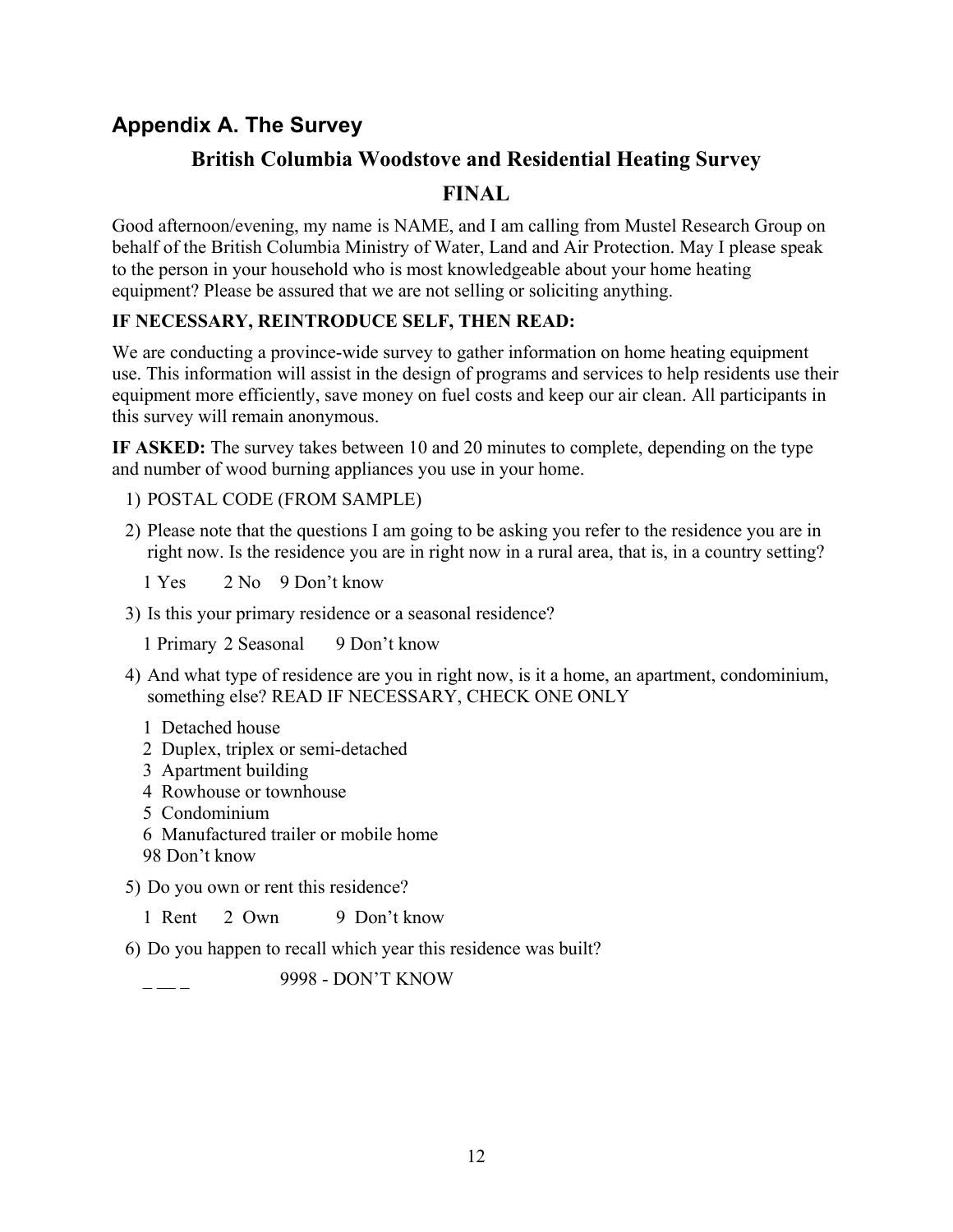#### 7) Approximately how much floor space does your current residence have? Would it be: **READ**

- 1 Less than 1,000 square feet
- 2 1,000 to less than1,500 square feet
- 3 1,500 to less than2,500 square feet
- 4 2,500 square feet or more
- 9 Don't know

8) How many years have you lived in your current residence?

YEARS 98 Don't know

9) How many people live in your home?

ENTER NUMBER \_\_\_\_\_\_\_\_\_\_ 98 Don't know

10) I am now going to mention some fuels that people burn and/or use to heat their homes. As I mention each one, please tell me if you have burned and/or used this fuel to heat your home over the last 12 months or not. The first type of fuel is: READ

| a) Electricity             | 1 YES 2 NO 9 - DON'T KNOW  |
|----------------------------|----------------------------|
| b) Natural gas             | 1 YES 2 NO 9 - DON'T KNOW  |
| c) Fuel oil or heating oil | 1 YES 2 NO 9 - DON'T KNOW  |
| d) Wood                    | 1 YES 2 NO 9 - DON'T KNOW  |
| e) Wood pellets            | 1 YES 2 NO 9 - DON'T KNOW  |
| e) Any others? SPECIFY     | 1 Propane 96 Miscellaneous |

#### **IF YES TO BOTH NATURAL GAS AND WOOD ASK:**

10B) Has the increased price of natural gas increased the amount of wood you used to heat your home during the past 12 months?

1 Yes 2 No 9 Don't know

#### **IF ONLY ONE FUEL USED IN QUESTION 10, GO TO APPROPRIATE QUESTIONS BELOW**

| Electricity             | <b>GO TO QUESTION 56</b> |
|-------------------------|--------------------------|
| Natural gas             | <b>GO TO QUESTION 59</b> |
| Fuel oil or heating oil | <b>GO TO OUESTION 56</b> |
| Wood                    | <b>GO TO QUESTION 12</b> |
| Wood pellets            | <b>GO TO QUESTION 12</b> |

#### **IF MORE THAN ONE TYPE OF FUEL IN QUESTION 10, ASK**:

11) Of all the heat used in your home, approximately what percentage comes from: READ ONLY THOSE IDENTIFIED IN QUESTION 10

| A Electricity             | $\%$          | 998 Don't know |
|---------------------------|---------------|----------------|
| B Natural gas             | $\frac{0}{0}$ |                |
| C Fuel oil or heating oil | $\frac{0}{0}$ |                |
| D Wood                    | $\%$          |                |
| E Wood pellets            | $\frac{0}{0}$ |                |
| F Other from above        | $\frac{0}{0}$ |                |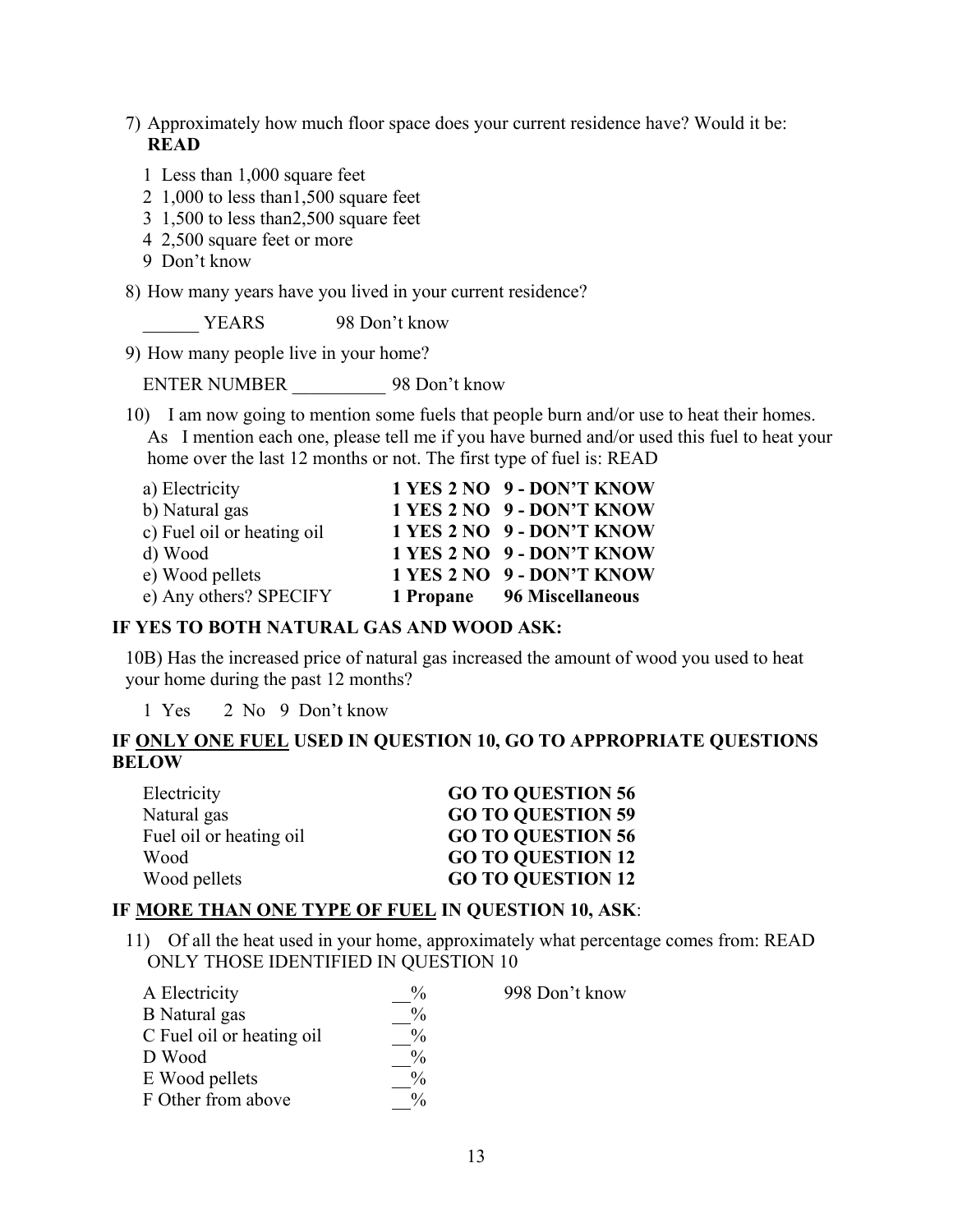#### **WOOD BURNER QUESTIONS (ASK IF WOOD OR 'WOOD PELLETS' IDENTIFIED IN QUESTION 10)**

12) Which of the following types of wood burning fixtures or equipment did you use to heat your home in the past 12 months? READ, CHECK ALL THAT APPLY

| Wood fireplace         | 1 YES | 2 NO | 9 Don't know |
|------------------------|-------|------|--------------|
| Wood stove             | 1 YES | 2 NO | 9 Don't know |
| Wood furnace or boiler | 1 YES | 2 NQ | 9 Don't know |
| Wood pellet stove      | 1 YES | 2 NQ | 9 Don't know |

13) Of all the wood burned in your home over the past year, approximately what percentage did you burn in your: ASK ONLY THOSE THAT APPLY FROM QUESTION 12

| A Wood fireplace(s)              | $\frac{0}{0}$ | 998 Don't know |
|----------------------------------|---------------|----------------|
| $\mathbf B$ Wood stove(s)        | $\%$          |                |
| $C$ Wood furnace or boiler $(s)$ | $\%$          |                |

#### *Fireplace Identification Section (complete only if 'Wood fireplace' identified in Question 12)*

- 14) Do you burn real wood in your fireplace, artificial logs, or both?
	- 1 Wood only
	- 2 Artificial logs only
	- 3 Both wood and artificial logs
	- 9 Don't know
- 15) **IF RESPONDENT BURNS ARTIFICIAL LOGS, ASK:** Approximately how many artificial logs did you burn in your fireplace(s) over the past 12 months?

ENTER # OF LOGS: 998 Don't know

#### **READ:**

You may be aware that there are three main types of wood burning fireplaces – common fireplaces, fireplace inserts and advanced technology heating fireplaces.

Common fireplaces are primarily decorative and either have no doors or doors without gaskets. That is, they are not airtight. This category of fireplace includes 'heatilators' and fireplaces with tubular grates or other devices intended to provide heat to a room. It also includes free-standing fireplaces, but not wood stoves.

- 16) Do you use a common fireplace in your primary residence?
	- 1 Yes 2 No 9 Don't know

The second type of fireplace is known as a fireplace insert. These are wood stoves that are adapted for installation within or partly within a common fireplace. There are three types of fireplace inserts, including:

- 1) Conventional fireplace inserts, which are more than 15 years old.
- 2) Advanced technology inserts, which are less than 15 years old and have baffles inside the firebox to burn the smoke.
- 3) Catalytic technology inserts, which are less than 15 years old and have catalysts that burn off the smoke.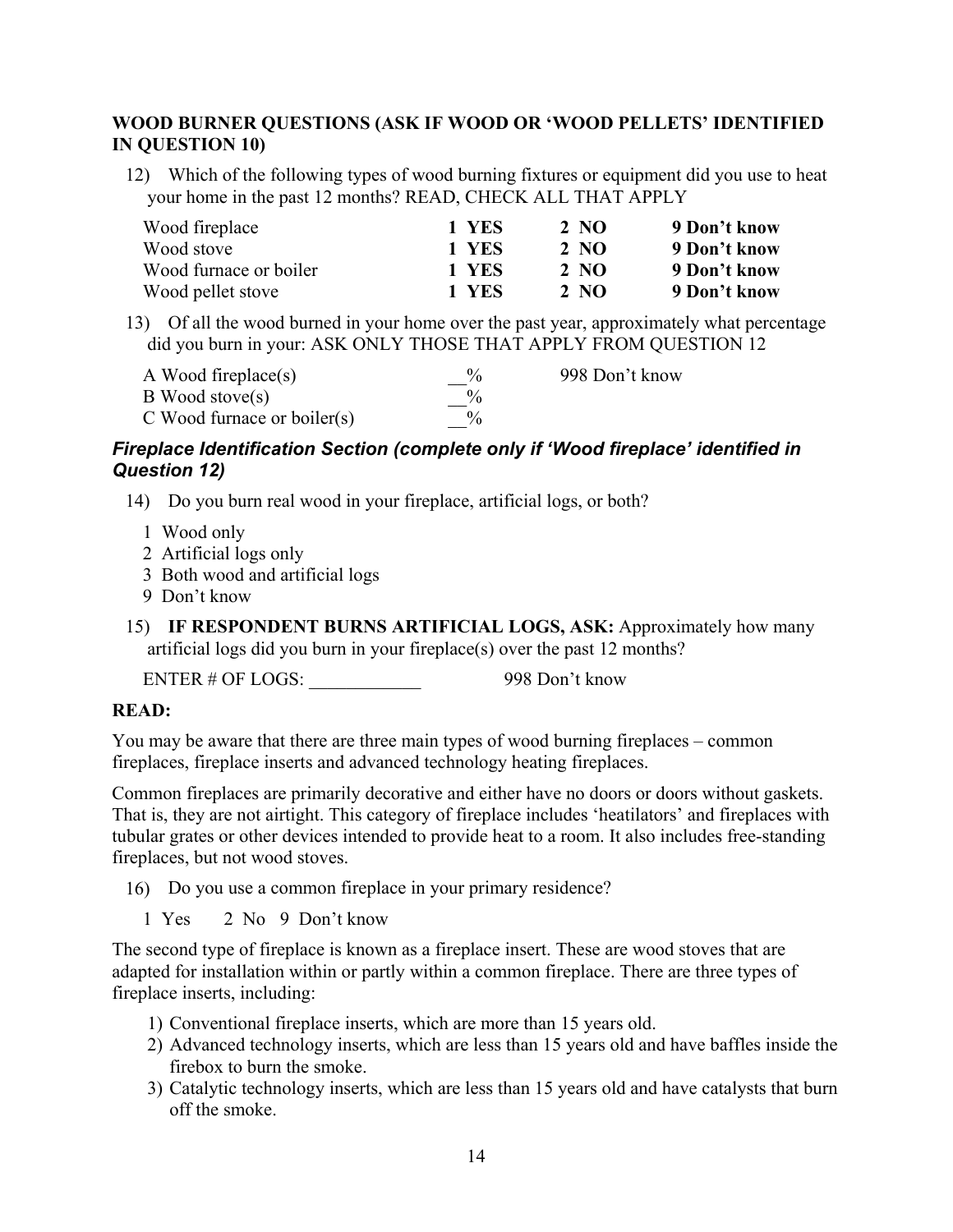- 17) Do you use a fireplace insert in your primary residence?
	- 1 Yes 2 No 9 Don't know

The third type of fireplace is known as an advanced technology, heating fireplace. These look like fireplaces, but operate like wood stoves. That is, they have doors, can be used for home heating, and have baffles inside the firebox to burn off the smoke. They are certified for low smoke emissions by the U.S. Environmental Protection Agency.

18) Do you use an advanced technology, heating fireplace in your primary residence?

1 Yes 2 No 9 Don't know

#### *Common Fireplace Section* **(ASK IF 'YES' TO QUESTION 16)**

19) How many common fireplaces do you use in your primary residence?

\_\_\_\_\_\_\_\_\_\_\_ 9 Don't know

20) Blank question so that the numbering works for the rest of the survey.

#### *Fireplace Insert Section* **(ASK IF 'YES' TO QUESTION 17)**

21) How many fireplace inserts do you use in your primary residence?

\_\_\_\_\_\_\_\_\_\_\_ 9 Don't know

- 22) What type of fireplace insert(s) do you use? Would it or they be: **READ, CHECK ONE ONLY FOR EACH INSERT** 
	- 1) **Conventional** fireplace inserts, which are more than 15 years old.
	- 2) **Advanced** technology inserts, which are less than 15 years old and have baffles inside the firebox to burn the smoke.
	- 3) **Catalytic** technology inserts, which are less than 15 years old and have catalysts that burn off the smoke.
	- A) Fireplace Insert #1: 1 Conventional 2 Advanced 3 Catalytic 9 Don't know B) Fireplace Insert #2: 1 Conventional 2 Advanced 3 Catalytic 9 Don't know
	-
- 
- C) Fireplace Insert #3: 1 Conventional 2 Advanced 3 Catalytic 9 Don't know

#### *Advanced Technology, Heating Fireplace Section* **(ASK IF 'YES' TO QUESTION 18)**

23) How many advanced technology, heating fireplaces do you use in your primary residence?

\_\_\_\_\_\_\_\_\_\_\_ 9 Don't know

#### *Wood Stove Section* **(ASK IF 'WOOD STOVE' IDENTIFIED IN QUESTION 12)**

24) How many woodstoves do you use in your primary residence?

\_\_\_\_\_\_\_\_\_\_\_ 9 Don't know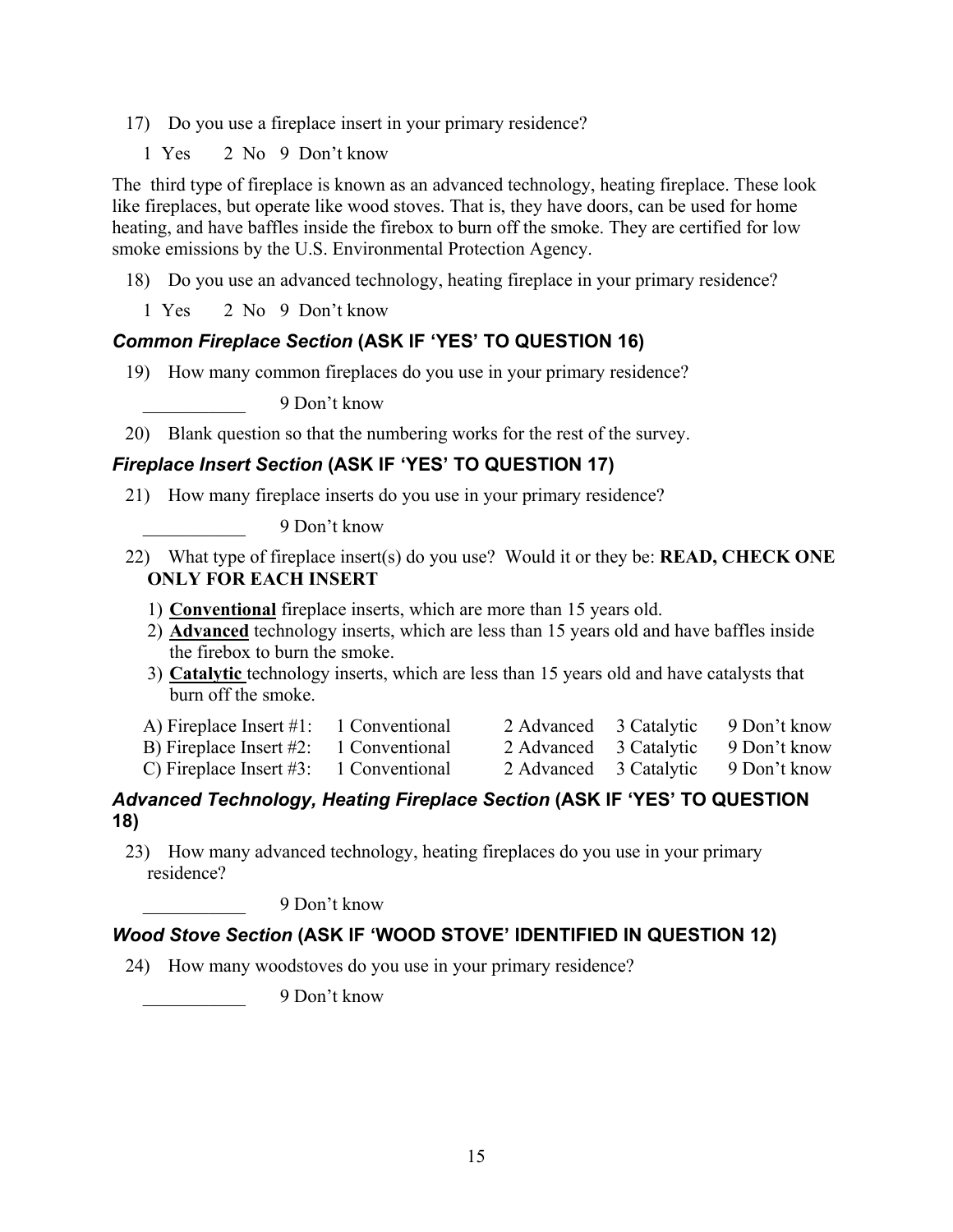- 25) What type of woodstove do you use? Would it or they be: **READ, CHECK ONE ONLY FOR EACH INSERT**
	- 1) **Conventional** wood stoves, which are more than 15 years old.
	- 2) **Advanced** wood stoves, which are less than 15 years old and have baffles inside the firebox to burn the smoke.
	- 3) **Catalytic** wood stoves, which are less than 15 years old and have catalysts that burn off the smoke.

| A) Woodstove $#1$ : | 1 Conventional |  | 2 Advanced 3 Catalytic 9 Don't know |
|---------------------|----------------|--|-------------------------------------|
|                     |                |  |                                     |

- B) Woodstove #2: 1 Conventional 2 Advanced 3 Catalytic 9 Don't know
- C) Woodstove #3: 1 Conventional 2 Advanced 3 Catalytic 9 Don't know

#### *Wood-burning furnace or boiler* **(ASK IF 'WOOD FURNACE OR BOILER' IDENTIFIED IN QUESTION 12)**

- 26) Is your wood-burning furnace or boiler located inside or outside your house?
	- 1 Inside 2 Outside 9 Don't know

#### *Wood Pellet Stove* **(ASK IF 'WOOD PELLET STOVE' IDENTIFIED IN QUESTION 12)**

27) How many pellet stoves do you use in your primary residence?

\_\_\_\_\_\_\_\_\_\_\_ 9 Don't know

28) A standard bag of pellets weighs 40 pounds. Approximately how many bags of pellets did you burn over the past 12 months?

ENTER NUMBER OF BAGS OF PELLETS: 998 Don't know

#### *AMOUNT OF WOOD BURNED* **(ASK IF ANY WOOD BURNING EQUIPMENT OTHER THAN A PELLET STOVE IDENTIFIED IN QUESTION 12):**

29A) Now I would like to know how much wood, in total, you burned in your wood burning equipment(s) over the past 12 months. In answering this question, I would like you to express the amount of wood in 'cords', which is the standard measure of firewood volume. As you may know, one full cord is a stack of firewood that measures 4 feet in width, 8 feet in length, and 4 feet in height.

Is the amount of wood in one full cord clear to you?

|  | 1 YES | GO TO QUESTION 30 |
|--|-------|-------------------|
|--|-------|-------------------|

- 2 NO CONTINUE
- 9 Don't know
- Q29B) Okay, forgetting about measurement in cords, can you tell me in your own words approximately how much wood, in total, you burned in your wood-burning equipment(s) over the past 12 months?

96 MISCELLANEOUS 97 NO, CAN'T EXPLAIN 98 Don't know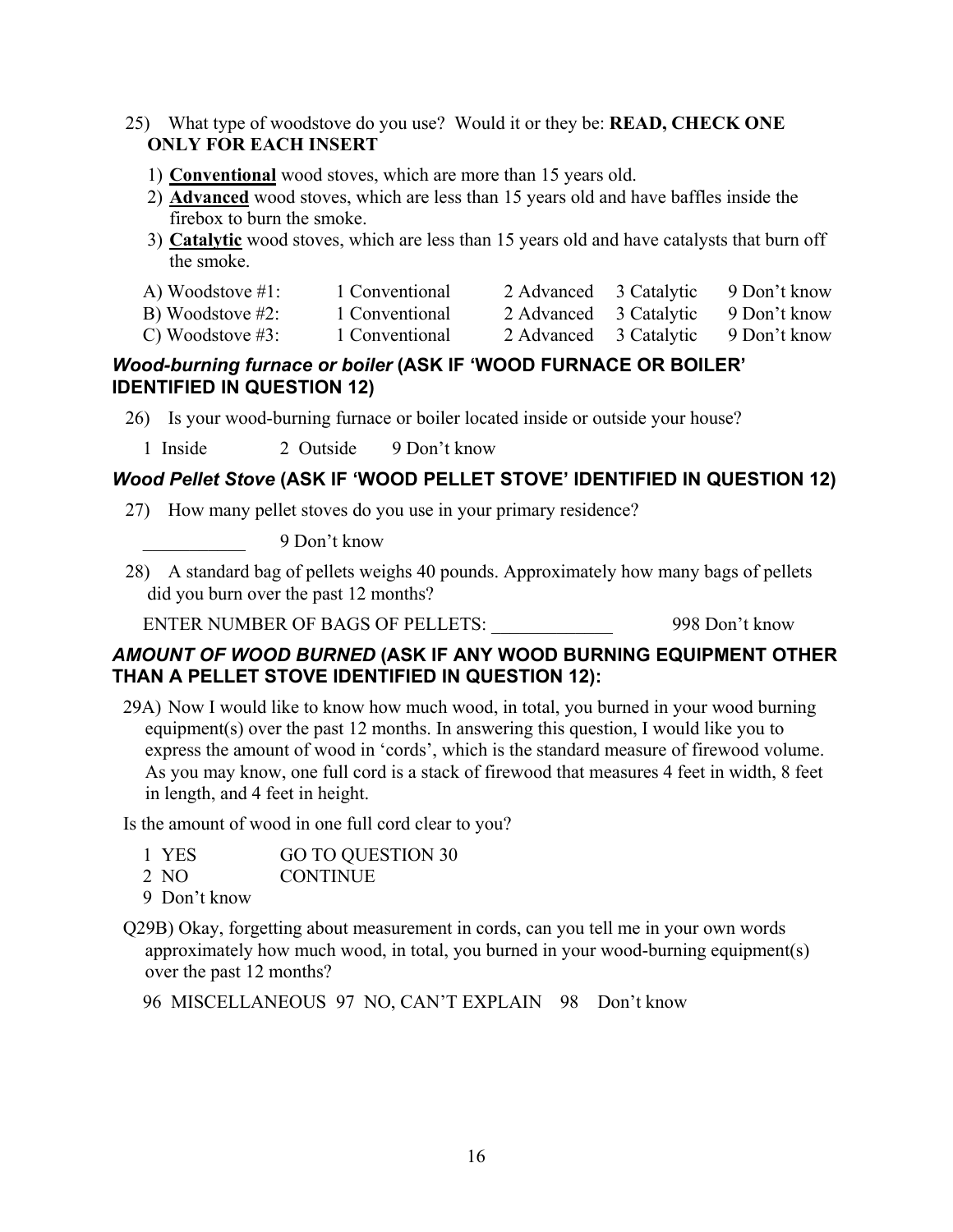30) Approximately how many cords of wood, in total, did you burn in your wood-burning equipment(s) over the past 12 months?

| 1)- $\frac{1}{4}$ of a cord    | 7)-2 $\frac{1}{2}$ cords               |
|--------------------------------|----------------------------------------|
| 2)- $\frac{1}{2}$ of a cord    | $8) - 3$ cords                         |
| $3)$ - $\frac{3}{4}$ of a cord | 9)- $3\frac{1}{2}$ cords               |
| $4$ - 1 full cord              | $10$ -4 cords                          |
| 5)- $1\frac{1}{2}$ cords       | 11)- less than $\frac{1}{2}$ of a cord |
| $6) - 2$ cords                 | 96)- More than 4 cords (SPECIFY)       |
| 98 Don't know                  |                                        |

#### *Wood Users Only Section* **(ASK QUESTIONS 31 TO 36 ONLY IF 'WOOD' MENTIONED IN QUESTION 10)**

31) Of all the wood that you burn, what percentage would be: **READ**

| A Pine          |               |
|-----------------|---------------|
| <b>B</b> Spruce | $\frac{0}{0}$ |
| C Cedar         | $\frac{0}{0}$ |
| D Birch         | $\frac{0}{0}$ |
| E Douglas fir   | $\frac{0}{0}$ |

998 DON'T KNOW

- 32) Do you burn any other type of wood and, if so, what percentage of all the wood that you burn does it represent?
	- A Other (SPECIFY)  $\begin{array}{ccc}\n & \circ_{0} & \circ_{98} \\
	\hline\n\text{DoR} & \circ_{0} & \circ_{98} \\
	\text{DoR} & \circ_{0} & \circ_{0}\n\end{array}$ B Other (SPECIFY)

- 33) How long do you typically dry/season your firewood before the heating season? DO NOT READ, ONE ANSWER ONLY
	- 1 NOT AT ALL
	- 2 LESS THAN FIVE MONTHS
	- 3 SIX TO TWELVE MONTHS
	- 4 MORE THAN ONE YEAR
	- 9 Don't know

34) Do you usually have your firewood split before drying/seasoning it?

- 1 Yes **PROBE**: Would that be: **READ**
- 2 No

9 Don't know

- 34a) 1 Hardly ever
	- 2 Some of the time
	- 3 Most of the time
	- 4 All of the time
	- 9 Don't know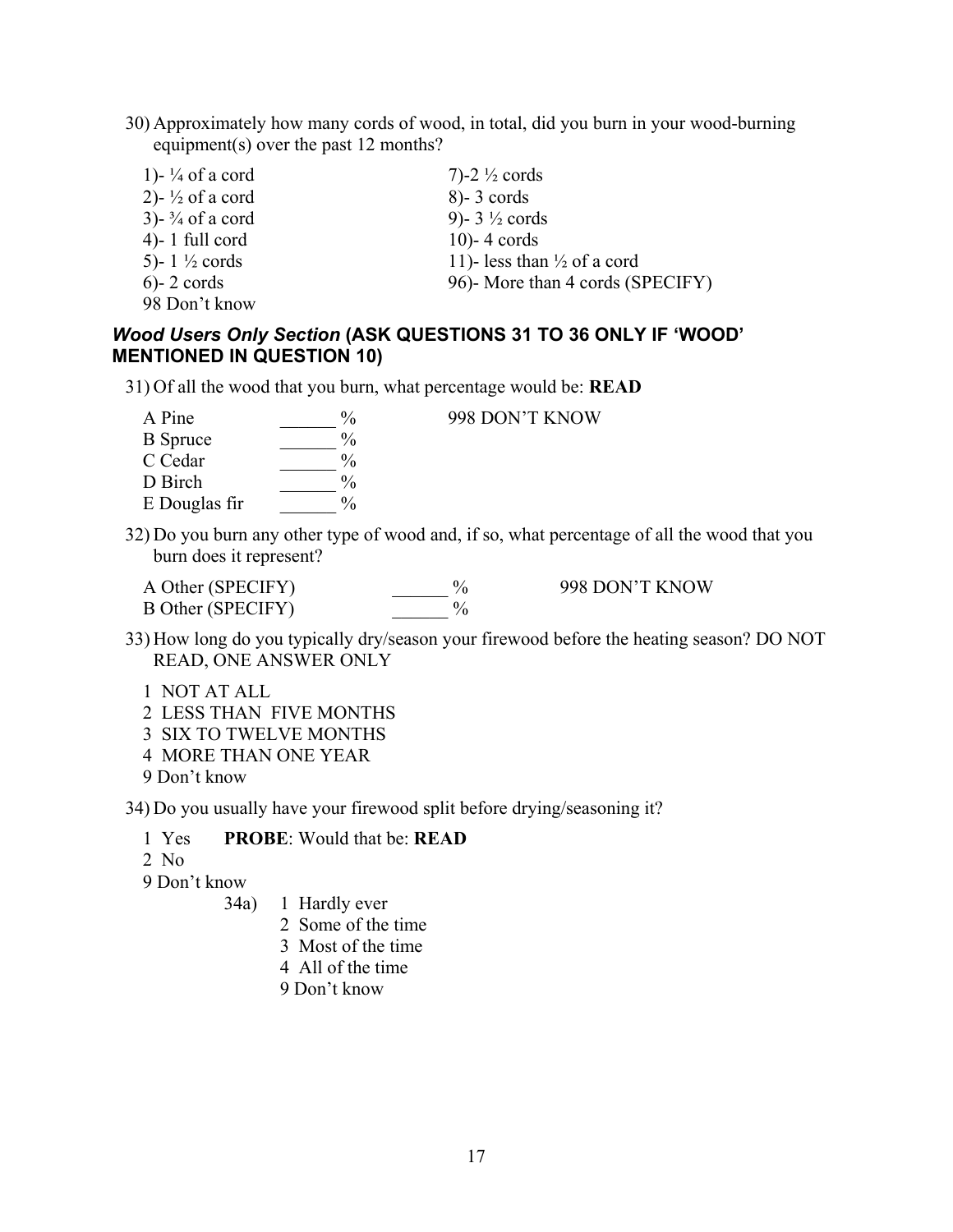35) How do you store the majority of your wood? Would it be: **READ, CHECK ALL THAT APPLY**

- 1 Outside, covered
- 2 Outside, uncovered
- 3 Inside, heated
- 4 Inside, unheated
- 5 50% outside, covered AND 50% Inside, unheated
- 6 50% Outside, covered AND 50% Outside, uncovered
- 7 50% Outside, covered AND 50% Inside, heated
- 8 50% Outside, uncovered AND 50% Inside, unheated
- 9 Don't know

36) At what time or times of the day do you usually add wood to your fire, either to get it started or keep it going? **PROBE:** Any other times? **CHECK ALL THAT APPLY**

- 1 Don't Know
- B)  $6:00 8:59$  AM
- C)  $9:00 11:59$  AM
- D) NOON 2:59 PM
- E)  $3:00 5:59 \text{ PM}$
- F)  $6:00 8:59 \text{ PM}$
- G)  $9:00 11:59 \text{ PM}$
- H) OVERNIGHT
- I) VARIABLE

#### *Wood Users Section* **(ASK QUESTIONS 37 TO 54 IF 'WOOD' MENTIONED IN QUESTION 10)**

37) How many years, in total, have you been burning wood in your home?

ENTER NUMBER OF YEARS: 998 Don't know

38) Some people have mentioned to us several reasons for burning wood in their home. As I read each reason, please tell me if this is NOT A REASON, A MINOR REASON OR A MAJOR REASON for burning wood in your home. First…**READ**

a) A wood supply readily available

- b) It is relatively inexpensive compared to other fuels
- c) I like the smell or aesthetic beauty of a fire
- d) Natural gas is not available in my area
- e) The increasing cost of natural gas
- 1 NOT A REASON 2 MINOR 3 MAJOR 4,9 NOT SURE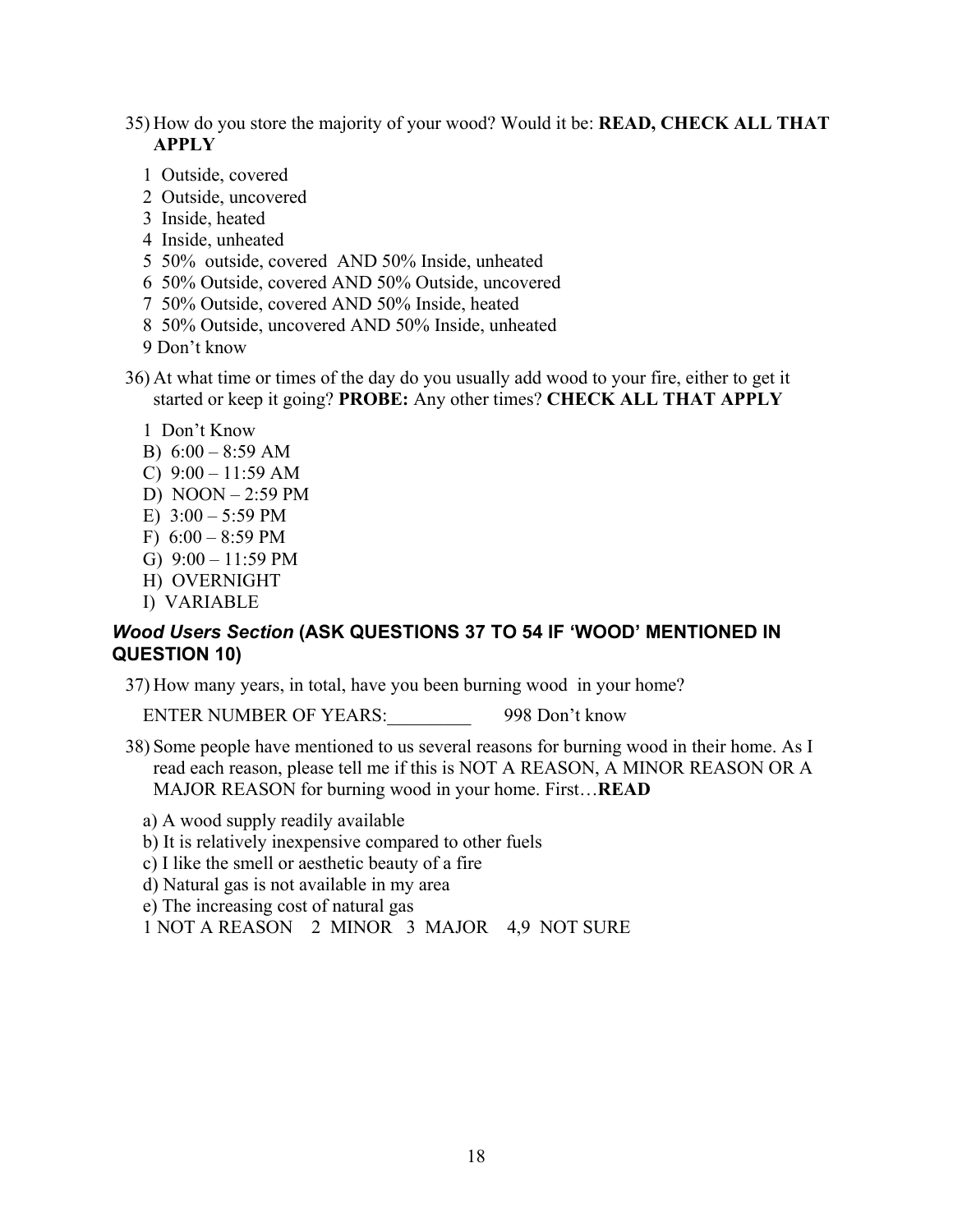39) Thinking back over the past year, approximately how many days per week would you have had a fire going in your wood burning equipment in: **READ, ONE ANSWER ONLY FOR EACH MONTH** 

|                            |          |  | NUMBER OF DAYS PER WEEK |  |  |                  |
|----------------------------|----------|--|-------------------------|--|--|------------------|
| A June of last year        |          |  |                         |  |  | (9 DK)           |
| B July of last year        |          |  |                         |  |  | (9 DK)           |
| C August of last year      | $_{0}$   |  |                         |  |  | $(9 \text{ DK})$ |
| D September of last year 0 |          |  |                         |  |  | $(9 \text{ DK})$ |
| E October of last year     |          |  |                         |  |  | $(9 \text{ DK})$ |
| F November of last year 0  |          |  |                         |  |  | $(9$ DK)         |
| G December of last year 0  |          |  |                         |  |  | $(9$ DK)         |
| H January of this year     | $\theta$ |  |                         |  |  | (9 DK)           |
| I February of this year    | $\theta$ |  |                         |  |  | (9 DK)           |
| J March of this year       |          |  |                         |  |  | $(9 \text{ DK})$ |
| K April of this year       |          |  |                         |  |  | (9 DK)           |
| L May of this year         |          |  |                         |  |  | (9 DK)           |

40) And in the months when you used your wood burning equipment, approximately how many hours per day would you have had a fire going, beginning with: **READ, RECORD NUMBER OF HOURS PER DAY FOR EACH MONTH IN WHICH EQUIPMENT WAS USED (FROM QUESTION 39)**

| A June        | hours per day98 Don't know |
|---------------|----------------------------|
| <b>B</b> July | hours per day98 Don't know |
| C August      | hours per day98 Don't know |
| D September   | hours per day98 Don't know |
| E October     | hours per day98 Don't know |
| F November    | hours per day98 Don't know |
| G December    | hours per day98 Don't know |
| H January     | hours per day98 Don't know |
| I February    | hours per day98 Don't know |
| J March       | hours per day98 Don't know |
| K April       | hours per day98 Don't know |
| L May         | hours per day98 Don't know |
|               |                            |

41) During the months that you use your wood or wood pellet burning equipment, which days of the week do you usually use it? CHECK ALL THAT APPLY

- A Monday
- B Tuesday
- C Wednesday
- D Thursday
- E Friday
- F Saturday
- G Sunday
- H Every day
- I No set days
- 98 DON'T KNOW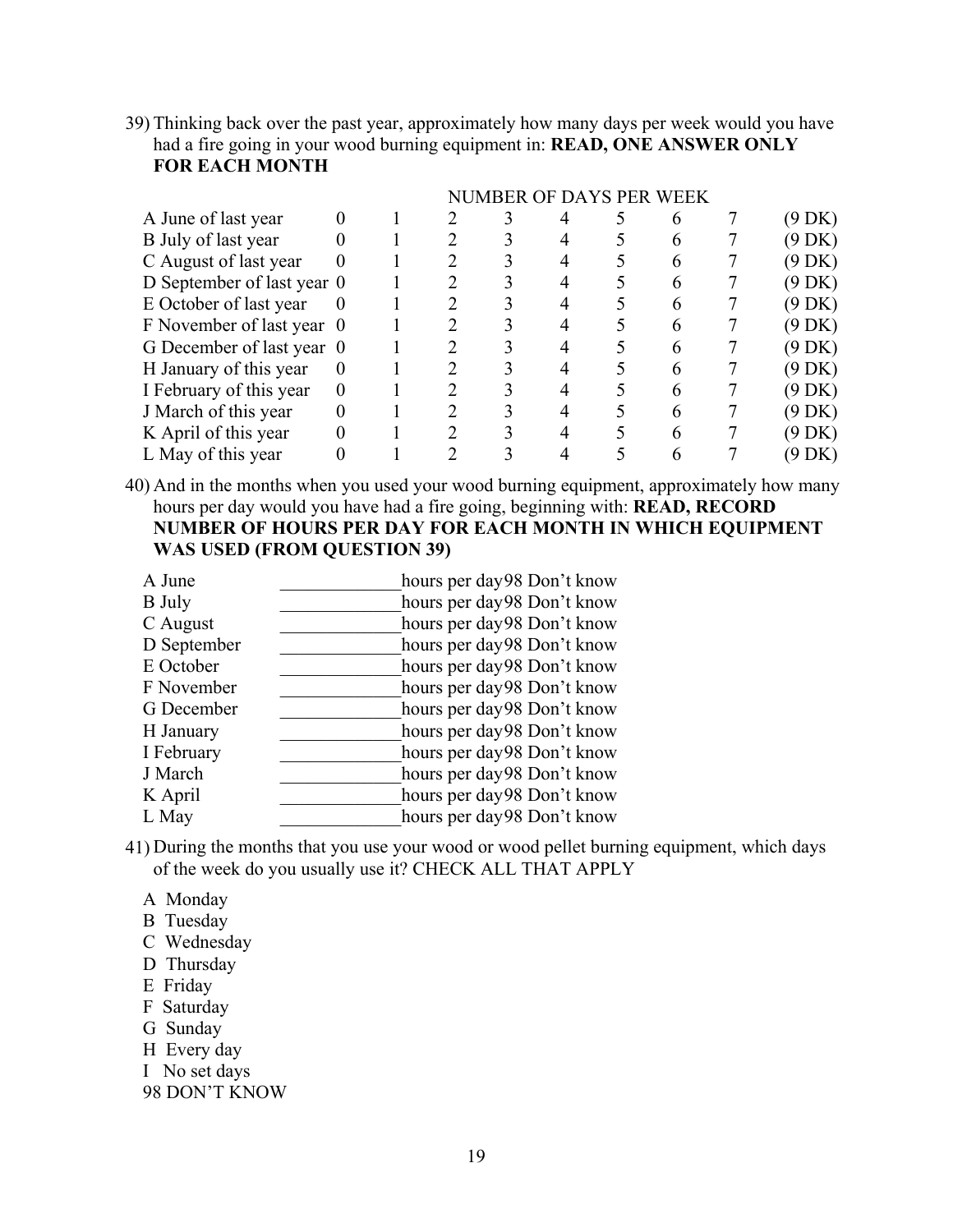- 42) How often always, often, sometimes, rarely or never do you burn the following materials in your wood or wood pellet burning equipment? READ
	- 1 Always 2 Often 3 Sometimes 4 Rarely 5 Never 9 Don't know
	- a) Newspapers
	- b) Magazines
	- c) Cardboard
	- d) Coated cartons such as milk or juice containers
	- e) Manufactured wood products such as plywood, chipboard, fibreboard, etc.
	- f) Painted or treated wood
	- g) Plastics
- 43) Do you sometimes start a fire with or burn any other materials that I haven't already mentioned?
	- 1 Yes 2 No 9 Don't know
	- 43b) 1 OTHER PAPER PRODUCTS (JUNK MAIL, OFFICE PAPER, ETC.)
		- 2 OTHER WOOD (WOOD CHIPS, BARK, ACORNS, ETC.)
			- 3 COMMERCIAL FIRESTARTERS
			- 4 FLAMMABLE LIQUIDS (PROPANE, DIESEL, FUEL OIL, ETC.) 96 MISCELLANEOUS
- 44) Have you installed any new wood or wood pellet burning equipment either as a replacement for old equipment or as a brand new installation – over the past two years?
	- 1 Yes **CONTINUE**
	- 2 No **GO TO QUESTION 48**
	- 9 Don't know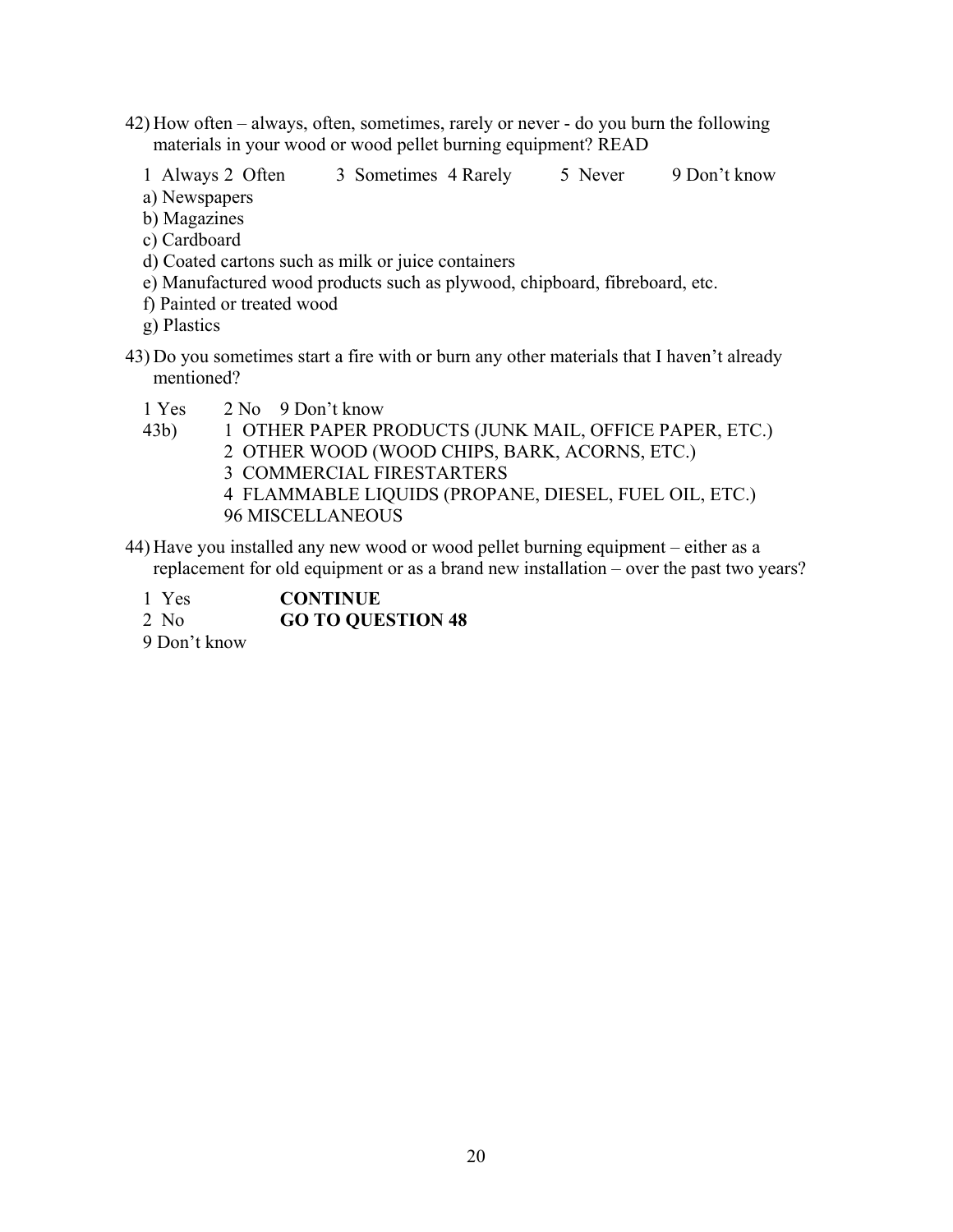- 45) Which type of equipment did you install? Was it a: **READ, CHECK AS MANY AS APPLY**
	- a) Wood fireplace
	- b) Woodstove (PROBE)
		- B2) 1 YES 2 NO 9 Don't know
			- A) Conventional woodstove, which is more than 15 years old.
			- B) Advanced woodstove, which is less than 15 years old and have baffles inside the firebox to burn the smoke.
			- C) Catalytic woodstove, which is less than 15 years old and have catalysts inside the firebox that burn off the smoke.
	- c) Fireplace insert (PROBE)
		- C2) 1 YES 2 NO 9 Don't know
			- A) Conventional fireplace insert, which is more than 15 years old.
			- B) Advanced technology inserts, which is less than 15 years old and have baffles inside the firebox to burn the smoke.
			- C) Catalytic technology insert, which is less than 15 years old and has a catalyst that burns off the smoke.
	- d) Wood furnace or boiler (PROBE)
		- D2) 1 YES 2 NO 9 Don't know
			- A) Inside
			- B) Outside

e) Wood pellet stove

1 YES 2 NO 9 Don't know

46) What was the single most important reason you installed this new equipment?

01 AESTHETIC REASONS 02 AGE OF EQUIPMENT 03 ELECTRICITY SUPPLY UNRELIABLE 04 ENVIRONMENTAL/AIR QUALITY CONCERNS 05 EQUIPMENT FAILURE 06 GAS ISN'T AVAILABLE IN MY AREA 07 HIGH ELECTRICAL PRICES 08 HIGH GAS/FUEL PRICES 09 HOME INSURANCE PURPOSES 10 INCONVENIENT TO USE OLD EQUIPMENT 11 OLD EQUIPMENT USES TOO MUCH FUEL 12 SAFETY REASON S 13 FUEL EFFICIENCY 14 COST SAVINGS 96 MISCELLANEOUS 98 Don't know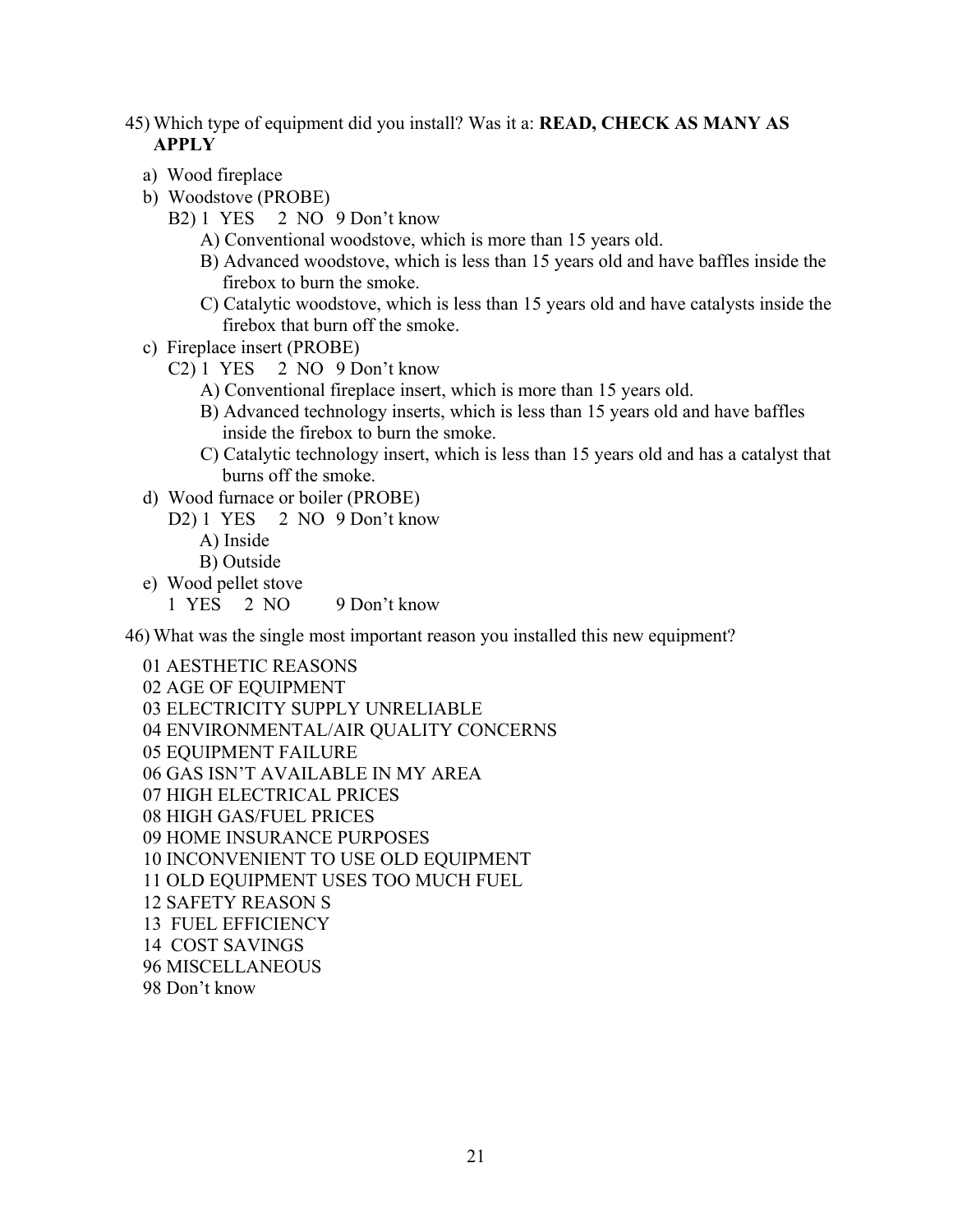47) Any other reasons? **DO NOT READ, CHECK AS MANY AS APPLY. PROBE**

01 AESTHETIC REASONS 02 AGE OF EQUIPMENT 03 ELECTRICITY SUPPLY UNRELIABLE 04 ENVIRONMENTAL/AIR QUALITY CONCERNS 05 EQUIPMENT FAILURE 06 GAS ISN'T AVAILABLE IN MY AREA 07 HIGH ELECTRICAL PRICES 08 HIGH GAS/FUEL PRICES 09 HOME INSURANCE PURPOSES 10 INCONVENIENT TO USE OLD EQUIPMENT 11 OLD EQUIPMENT USES TOO MUCH FUEL 12 SAFETY REASON S 13 FUEL EFFICIENCY 14 COST SAVINGS 96 MISCELLANEOUS 98 Don't know

48) How likely do you think you will be to install any new wood or wood pellet burning equipment – either as a replacement for old equipment or as a brand new installation – over the next three years? Will you be very likely, somewhat likely, somewhat unlikely or very unlikely?

| 1 VERY LIKELY              | <b>CONTINUE</b>   |
|----------------------------|-------------------|
| 2 SOMEWHAT LIKELY          | <b>CONTINUE</b>   |
| <b>3 SOMEWHAT UNLIKELY</b> | GO TO QUESTION 52 |
| <b>4 VERY UNLIKELY</b>     | GO TO QUESTION 52 |
| 9 DON'T KNOW               | GO TO QUESTION 52 |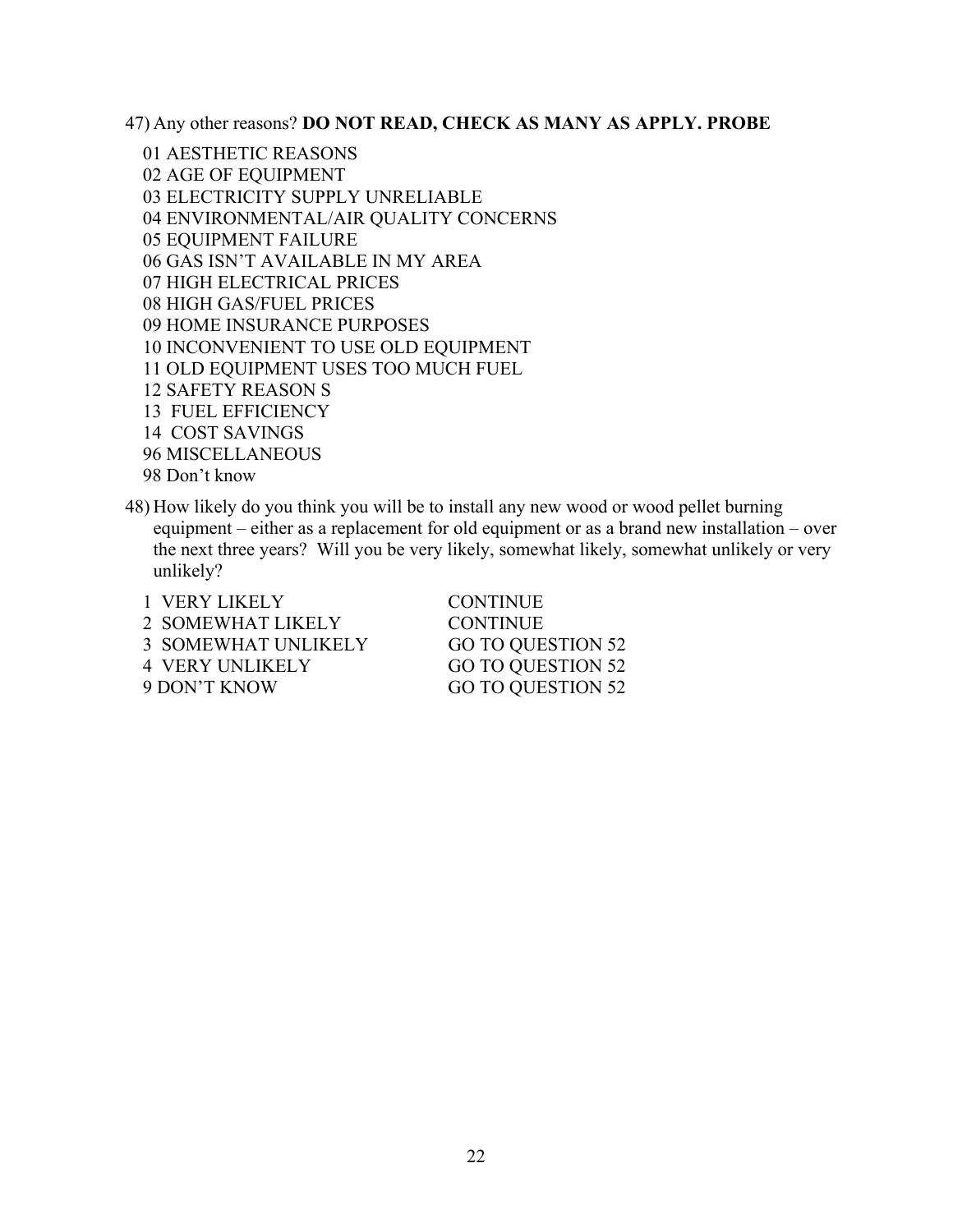- 49) Which of the following types of equipment do you think you would most seriously consider installing in the next 3 years? Would it be: **READ, CHECK ONE ANSWER ONLY**
	- 1) Wood fireplace
	- 2) Woodstove (PROBE)
		- 49a) 1 YES 2 NO 9 Don't Know
			- 1 Conventional woodstove, which is more than 15 years old.
			- 2 Advanced woodstove, which is less than 15 years old and have baffles inside the firebox to burn the smoke.
			- 3 Catalytic woodstove, which is less than 15 years old and have catalysts inside the firebox that burn off the smoke.
	- 3) Fireplace insert (PROBE)

49b) 1 YES 2 NO 9 Don't Know

- 1 Conventional fireplace insert, which is more than 15 years old.
- 2 Advanced technology inserts, which is less than 15 years old and have baffles inside the firebox to burn the smoke.
- 3 Catalytic technology insert, which is less than 15 years old and has a catalyst that burns off the smoke.
- 4) Wood furnace or boiler (PROBE)
- 49c) 1 YES 2 NO 9 Don't Know 1 Inside 2 Outside 5 Wood pellet stove 96 MISCELLANEOUS 98 DON'T KNOW

50) What would be the single most important reason why you would install new equipment?

1 AESTHETIC REASONS 2 AGE OF EQUIPMENT 3 ELECTRICITY SUPPLY UNRELIABLE 4 ENVIRONMENTAL/AIR QUALITY CONCERNS 5 EQUIPMENT FAILURE 6 GAS ISN'T AVAILABLE IN MY AREA 7 HIGH ELECTRICAL PRICES 8 HIGH GAS/FUEL PRICES 9 HOME INSURANCE PURPOSES 10 INCONVENIENT TO USE OLD EQUIPMENT 11 OLD EQUIPMENT USES TOO MUCH FUEL 12 SAFETY REASONS 13 FUEL EFFICIENCY 14 COST SAVINGS 96 MISCELLANEOUS 98 Don't Know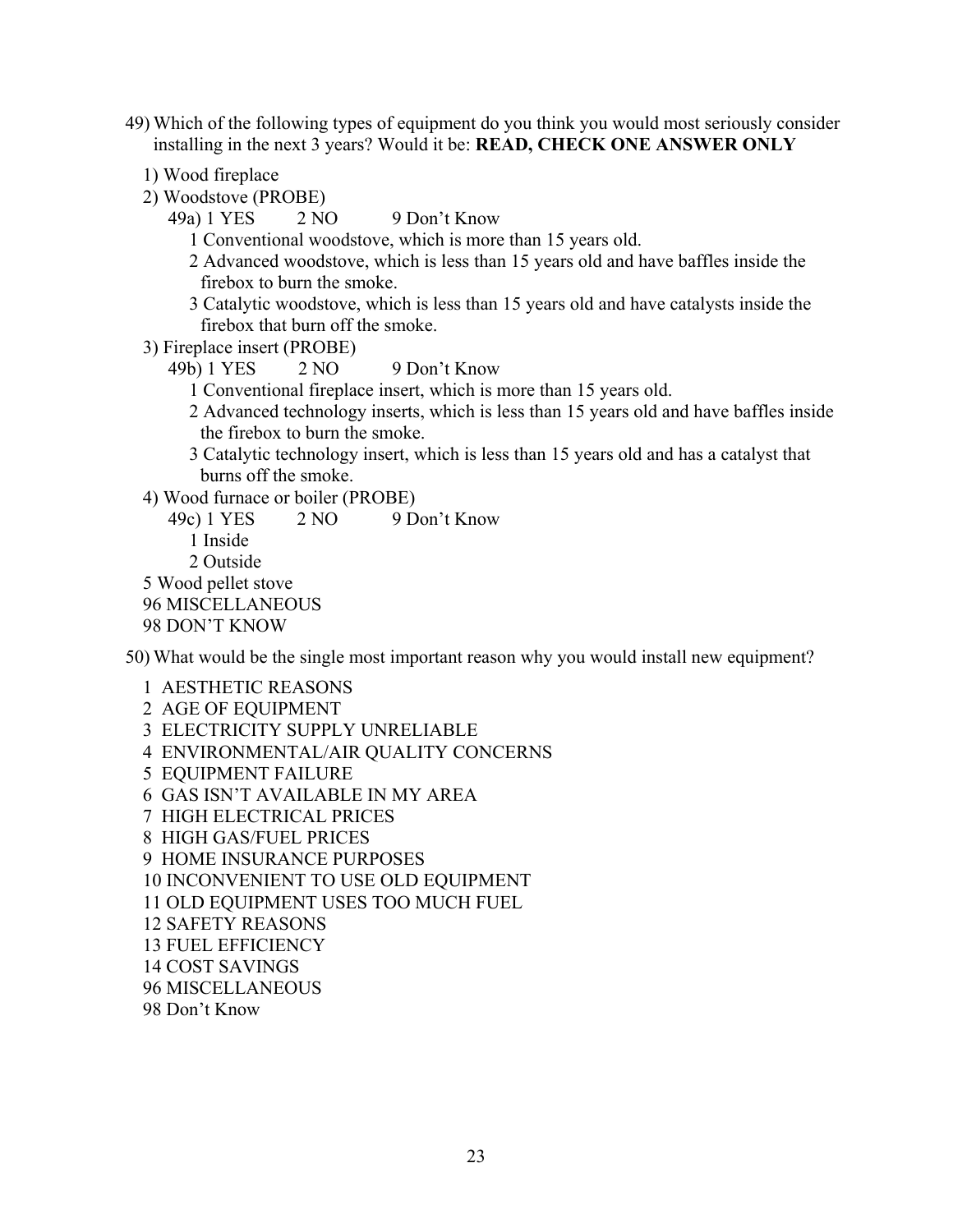51) Any other reasons? **DO NOT READ, CHECK AS MANY AS APPLY. PROBE**

- 1 AESTHETIC REASONS
- 2 AGE OF EQUIPMENT
- 3 ELECTRICITY SUPPLY UNRELIABLE
- 4 ENVIRONMENTAL/AIR QUALITY CONCERNS
- 5 EQUIPMENT FAILURE
- 6 GAS ISN'T AVAILABLE IN MY AREA
- 7 HIGH ELECTRICAL PRICES
- 8 HIGH GAS/FUEL PRICES
- 9 HOME INSURANCE PURPOSES
- 10 INCONVENIENT TO USE OLD EQUIPMENT
- 11 OLD EQUIPMENT USES TOO MUCH FUEL
- 12 SAFETY REASON S
- 13 FUEL EFFICIENCY
- 14 COST SAVINGS
- 96 MISCELLANEOUS
- 98 Don't Know

#### **NOTE: ASK QUESTION 51, THEN GO TO QUESTION 53**

#### 52)**IF 'SOMEWHAT UNLIKELY', 'VERY UNLIKELY' OR 'DON'T KNOW' TO QUESTION 48, ASK:** Would you consider replacing your existing wood or wood pellet burning equipment if a cash back incentive program existed?

1 Yes 2 No 9 Don't know

- 53) In all likelihood, what will be the main type of fuel that you will use to heat your home over the next three years? **DO NOT READ, ONE ANSWER ONLY**
	- 1 ELECTRICITY
	- 2 NATURAL GAS
	- 3 FUEL OIL OR HEATING OIL
	- 4 WOOD
	- 5 SOLAR
	- 6 PROPANE
	- 7 50% WOOD AND 50% ELECTRICITY
	- 8 50% WOOD AND 50% NATURAL GAS
	- 96 MISCELLANEOUS
	- 98 Don't Know

54) Were you aware that new stoves sold in British Columbia have low emissions rates?

1 YES, AWARE 2 NO, NOT AWARE 9 Don't Know

55) Were you aware that it is possible to burn wood in a wood stove or fireplace without causing visible smoke?

1 YES, AWARE 2 NO, NOT AWARE 9 Don't Know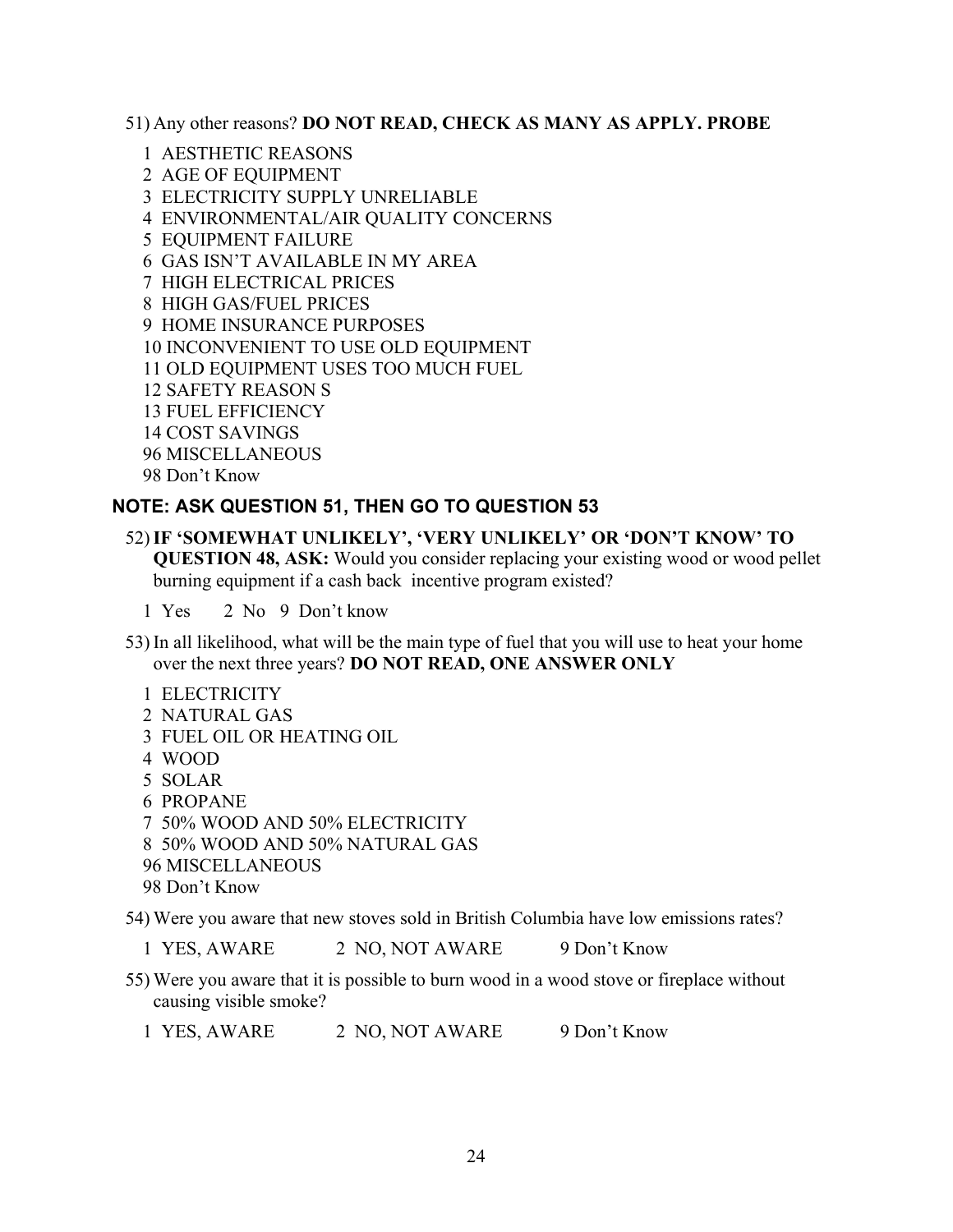#### *IF NATURAL GAS NOT MENTIONED IN QUESTION 10, ASK QUESTIONS 56 TO 58*

56)Is natural gas available in your area?

1 Yes 2 No 9 Don't know

#### **IF NO SKIP QUESTIONS 57 AND 58**

57) Are you connected to natural gas?

1 Yes 2 No 9 Don't know

58) Has the increased price of natural gas kept you from using this fuel to heat your home?

1 Yes 2 No 9 Don't know

#### *IF 'WOOD' NOT MENTIONED IN QUESTION 10, ASK QUESTIONS 59 TO 63*

59) Over the past two years have you installed, or over the next three years would you consider installing, any new home heating equipment**? IF YES, PROBE FOR ALREADY INSTALLED OR CONSIDERING INSTALLING**

- 1 YES, ALREADY INSTALLED **CONTINUE**
- 2 YES, CONSIDERING **CONTINUE**

3 BOTH ALREADY INSTALLED AND CONSIDERING INSTALLING

4 NO **GO TO QUESTION 63**

9 Don't Know

60) Did or would this installation require a switch from one energy source to another? That is from oil to gas, gas to electricity, and so on. **READ, CHECK ONE ANSWER ONLY**

| 1 YES        | <b>CONTINUE</b>          |
|--------------|--------------------------|
| 2 NO         | <b>GO TO QUESTION 62</b> |
| 9 DON'T KNOW | <b>GO TO QUESTION 62</b> |

- 61) From what energy source to what other energy source did or might this installation require? **DO NOT READ, AS MANY AS APPLY. PROBE**
	- 98 DON'T KNOW YET B OIL TO GAS C OIL TO ELECTRICITY D OIL TO WOOD E GAS TO OIL F GAS TO ELECTRICITY G GAS TO WOOD H ELECTRICITY TO OIL I ELECTRICITY TO GAS J ELECTRICITY TO WOOD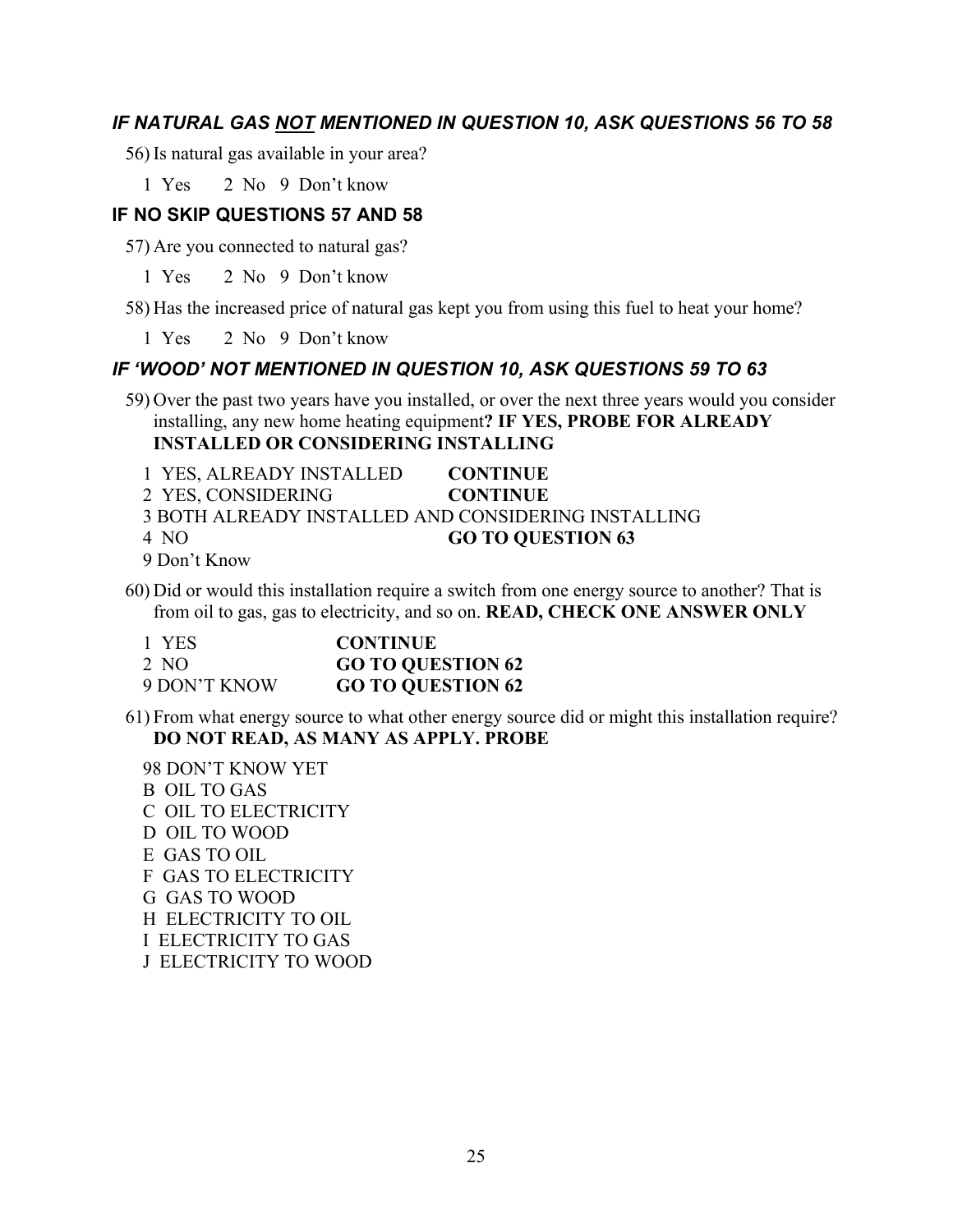62) And why are you planning or considering to install this new type of heating equipment? **DO NOT READ, CHECK AS MANY AS APPLY. PROBE**

1 CURRENT HEATING EQUIPMENT USES TOO MUCH FUEL

2 CURRENT HEATING EQUIPMENT IS UNSAFE

3 HOME INSURANCE IS TOO HIGH

4 CURRENT HEATING EQUIPMENT PRODUCES TOO MUCH SMOKE

5 AESTHETIC REASONS

6 EQUIPMENT FAILURE

7 AGE OF EQUIPMENT

8 HIGH GAS/FUEL PRICES

- 9 FUEL EFFICIENCY
- 10 COST SAVINGS

11 ELECTRICITY SUPPLY UNRELIABLE/ NEED A BACKUP SOURCE OF ENERGY, **HEAT** 96 MISCELLANEOUS

98 DON'T KNOW

- 63) In all likelihood, what will be the main type of fuel that you will use to heat your home over the next three years? **DO NOT READ, ONE ANSWER ONLY**
	- 1 ELECTRICITY 2 NATURAL GAS 3 FUEL OIL OR HEATING OIL 4 WOOD 5 SOLAR 6 PROPANE 7 WOOD PELLETS 96 MISCELLANEOUS 98 DON'T KNOW

#### *Opinion* **– ASK EVERYONE**

64) To what extent is chimney smoke in your local area a concern to you and your family? Is it... **READ**

| 1 A strong concern      | <b>CONTINUE</b>          |
|-------------------------|--------------------------|
| 2 Somewhat of a concern | <b>CONTINUE</b>          |
| 3 Not much of a concern | <b>GO TO QUESTION 66</b> |
| 4 Not at all a concern  | <b>GO TO QUESTION 66</b> |
| 9 DON'T KNOW            | <b>GO TO QUESTION 66</b> |
|                         |                          |

- 65) Why is chimney smoke a concern to you? **DO NOT READ, CHECK AS MANY AS APPLY. PROBE**
	- 1 HEALTH-RELATED CONCERNS
	- 2 AESTHETIC (APPEARANCE)
	- 3 AESTHETIC (SMELL)

4 ENVIRONMENTAL CONCERNS (POLLUTION, AIR QUALITY, ETC.)

- 96 MISCELLANEOUS
- 98 DON'T KNOW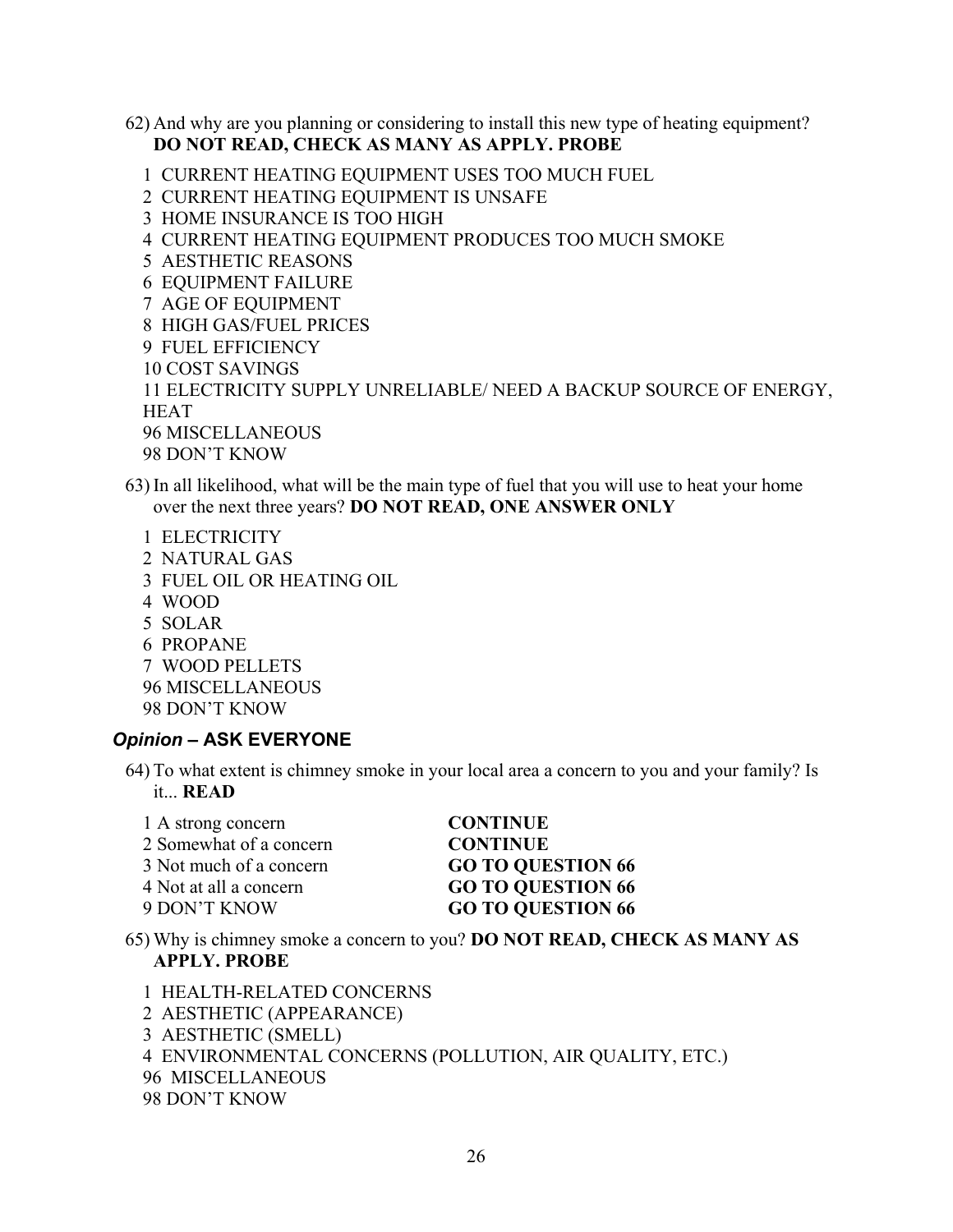- 66) There are a number of actions that can be taken to reduce the amount of smoke from wood burning equipment. Please tell me if you would generally approve or disapprove of each of the following. First: **READ**
	- a) Establishing a bylaw to reduce the amount of smoke
		- 1 APPROVE 2 DISAPPROVE 9 NOT SURE
	- b) Providing a cash back incentive for removing old woodstoves and wood inserts 1 APPROVE 2 DISAPPROVE 9 NOT SURE
- 67) How would you rank the following sources Low, Medium or High for their contribution to air pollution in your area?

a) Industry

- b) Transportation (includes vehicles, trains, aircraft, ships)
- c) Households (includes woodstoves & backyard burning)
- d) Forestry, Land Clear, Agricultural Burning 1 LOW 2 MEDIUM 3 HIGH 9 DON'T KNOW
- 68)I am now going to read a list of six different groups that could be involved in determining ways of improving air quality in your area. As I read each one, please tell me if you think that group should have a lot of involvement, some involvement, little involvement or no involvement in determining ways of improving air quality in your area.
	- a) Senior Government (Provincial and Federal)
	- b) Local Government (Municipal or Regional)
	- c) Regional Health Authorities
	- d) Industry
	- e) Environment Groups
	- f) The Public
		- 1 A LOT 2 SOME 3 LITTLE 4 NONE 9 DON'T KNOW
- 69) Suppose there is poor air quality in the area where you live. In general would you approve or disapprove of temporarily suspending non-essential woodstove and fireplace burning until the air quality improves?
	- 1 Yes 2 No 9 Don't know
- 70) Which of the following statements best describes how you feel about the air quality in the area where you live? The air quality in the area where I live is: **READ AND ROTATE, ONE ANSWER ONLY**
	- 1 Almost always good
	- 2 Good most of the time, poor on occasion
	- 3 Good about half of the time, poor the other half
	- 4 Poor most of the time, good on occasion
	- 5 Almost always poor
	- 9 DON'T KNOW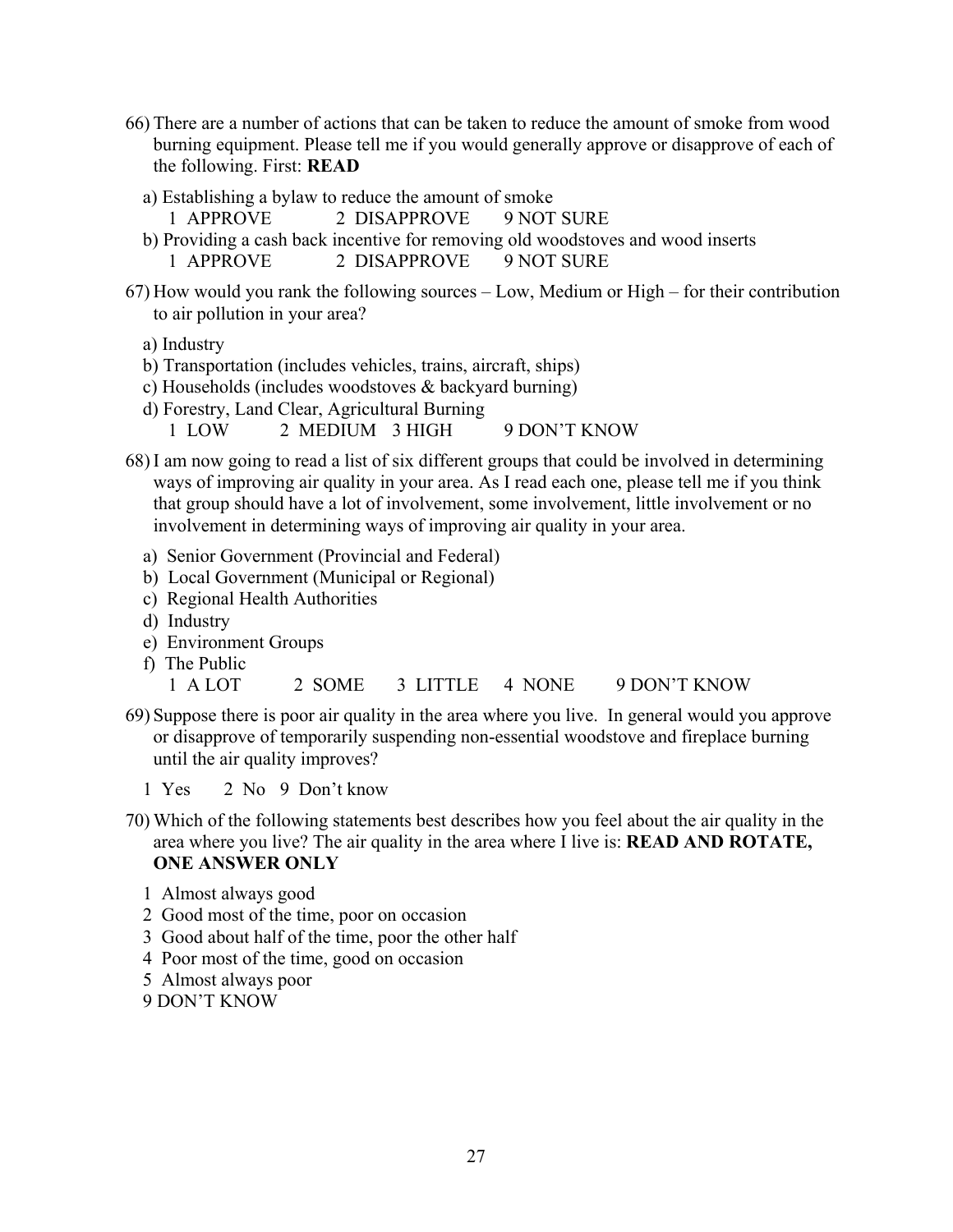### **Appendix B. Raw Survey Data Interpretation**

When interpreting the survey data, a number of adjustments were required to remove obvious inconsistencies and ensure reasonable data integrity. In some cases the adjustments were needed to interpret recorded descriptive responses, while in others, more detailed deductions were made regarding the intended correct responses.

Also, in order to interpret the surveyed responses in terms that could be used to calculate wood burning appliance emissions, it was necessary to introduce background data about wood species.

 The following sections describe the adjustments made regarding data about appliances, wood quantities burned, and wood species.

### *B.1 Appliances*

12) Which of the following types of wood burning fixtures or equipment did you use to heat your home in the past 12 months?

Wood fireplace Wood stove Wood furnace or boiler Wood pellet stove

13) Of all the wood burned in your home over the past year, approximately what percentage did you burn in your:

A Wood fireplace(s) B Wood stove(s) C Wood furnace or boiler(s)

- 16) Do you use a common fireplace in your primary residence?
- 17) Do you use a fireplace insert in your primary residence?
- 18) Do you use an advanced technology, heating fireplace in your primary residence?

### **(ASK IF 'YES' TO QUESTION 16)**

19) How many common fireplaces do you use in your primary residence?

### **(ASK IF 'YES' TO QUESTION 17)**

- 21) How many fireplace inserts do you use in your primary residence?
- 22) What type of fireplace insert(s) do you use?
	- A) Fireplace Insert #1: 1 Conventional 2 Advanced 3 Catalytic 9 Don't know
	- B) Fireplace Insert #2: 1 Conventional 2 Advanced 3 Catalytic 9 Don't know
	- C) Fireplace Insert #3: 1 Conventional 2 Advanced 3 Catalytic 9 Don't know

#### **(ASK IF 'YES' TO QUESTION 18)**

23) How many advanced technology, heating fireplaces do you use in your primary residence?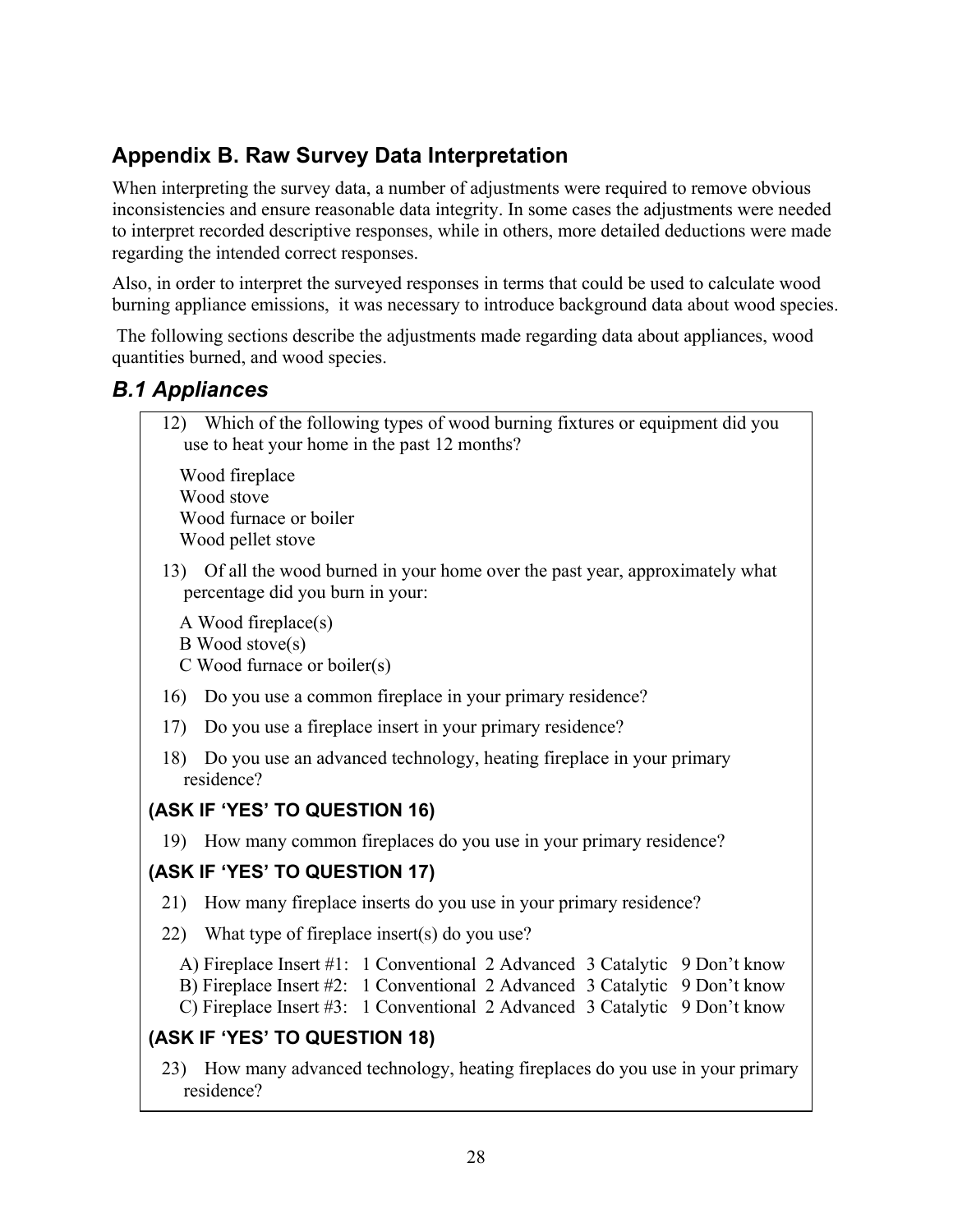### **(ASK IF 'WOOD STOVE' IDENTIFIED IN QUESTION 12)**

- 24) How many woodstoves do you use in your primary residence?
- 25) What type of woodstove do you use?
	- A) Woodstove #1: 1 Conventional 2 Advanced 3 Catalytic 9 Don't know
	- B) Woodstove #2: 1 Conventional 2 Advanced 3 Catalytic 9 Don't know
	- C) Woodstove #3: 1 Conventional 2 Advanced 3 Catalytic 9 Don't know

#### **(ASK IF 'WOOD FURNACE OR BOILER' IDENTIFIED IN QUESTION 12)**

Is your wood-burning furnace or boiler located inside or outside your house?

Question 12 gave general categories of appliances which were used. These responses were then refined in Questions 15 through 27.

#### **B.1.1 Adjustments to Raw Data**

- 1) There were responses in which users knew they used a type of appliance, but did not know enough to give a specific response to help classify the appliance to allow assigning accurate emission factors. In these cases, a worst case decision was made to choose the appliance with the greatest emissions matching the respondent's answers.
- 2) Question 13 was the only question available to allow apportioning of the amount of fuel burned in each type of device. Unfortunately, the question was not specific enough, and it was necessary to assume that all devices in a single household which fit in one of the three categories of Question 13 consumed an equal quantity of fuel.

For example, several responses reported that the household used a common fireplace, and an insert of some sort. Question 13 does not distinguish between the different appliances, and both were classified as "Wood fireplace(s)" for this question, so it was assumed that each of the two devices burned 50% of the fuel burned in "Wood fireplace(s)".

- 3) In at least twenty cases, although the respondent indicated that they used a fireplace in Question 12, they did not indicate any wood burning appliance in Questions 16, 17 or 18. This is not logically consistent, but the responses were allowed by the survey method. This meant that there is no information about the type of appliance used. If there were valid responses indicating that wood was burned, it was assumed that they had a common fireplace.
- 4) There were responses where the householder could not estimate how much fuel was burned in each appliance. These were entered with "Don't know" for the ratio of fuel burned in each time. In order to make emission calculations possible, it was assumed that equal quantities of fuel were burned in each appliance. By making this assumption, the total emissions for the survey increased by 4 to 6 %, depending on the region.
- 5) For a number of households, the sum of responses for Question 13 was not 100%. In these cases, each fraction was pro-rated by the total so that the fractions used in the calculations summed to  $100\%$ .
- 6) Suspected Problem: A fireplace and an insert are reported separately by the householder so that they are recorded as two appliances when in fact they are a single appliance. There was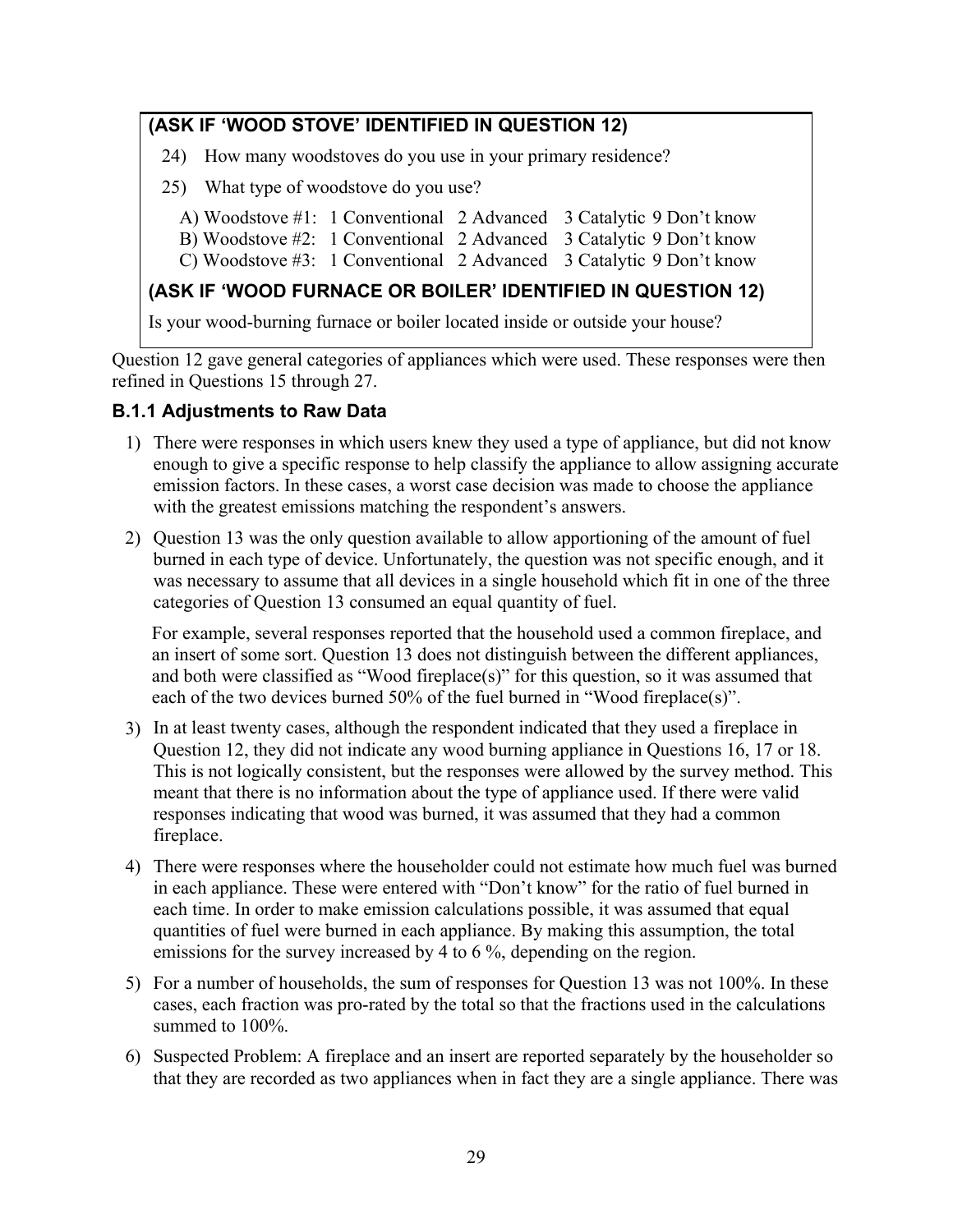no means to determine whether this was indeed the case, so emissions for two appliances had to be calculated.

7) Suspected Problem: A common fireplace and an advanced technology fireplace are reported separately by the householder so that they are recorded as two appliances when in fact they are a single appliance. There was no means to determine whether this was indeed the case, so emissions for two appliances had to be calculated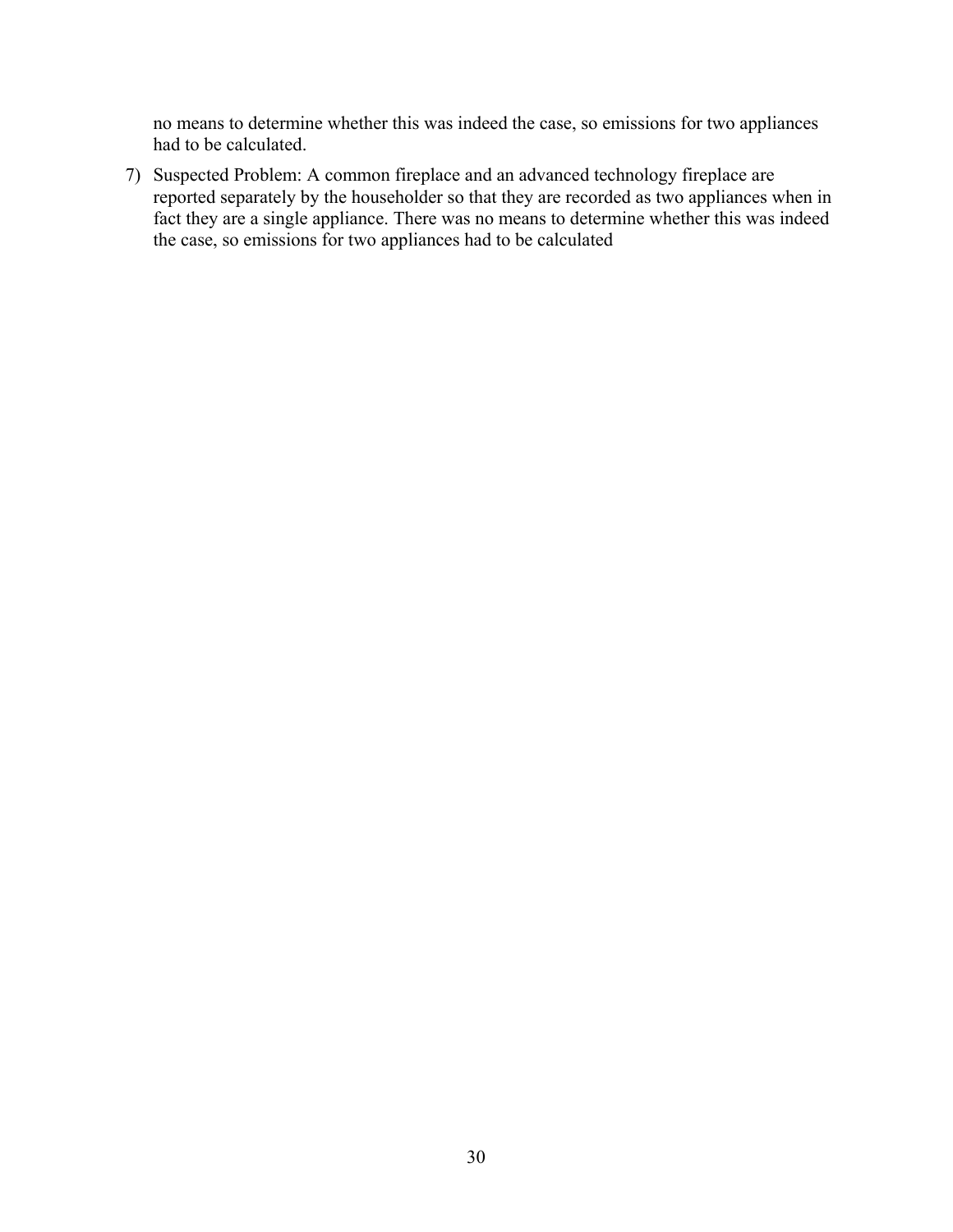## **B.1.2 Appliance Types**

**Table B. 1: Appliance Types by Region** 

| <b>Region</b>                       | <b>Total Number of</b><br>Appliances | Fireplace; Advanced<br>Technology | <b>Conventional Without</b><br>Glass Doors<br>Fireplace; | Central Furnace/<br>Boiler (inside) | Central Furnace/<br><b>Boiler</b> | Central Furnace/<br>Boiler (outside) | <b>Advanced Technology</b><br>Fireplace Insert; | Insert;<br>Fireplace<br>Catalytic | Insert;<br>Conventional<br>Fireplace | Advanced<br>Woodstove;<br>Technology | Woodstove; Catalytic | Conventional<br>Woodstove; | Pellet Stove |
|-------------------------------------|--------------------------------------|-----------------------------------|----------------------------------------------------------|-------------------------------------|-----------------------------------|--------------------------------------|-------------------------------------------------|-----------------------------------|--------------------------------------|--------------------------------------|----------------------|----------------------------|--------------|
| Capital Regional District           | 38512                                | 3%                                | 44%                                                      | 2%                                  | 0%                                | $0\%$                                | $1\%$                                           | 0%                                | 8%                                   | 11%                                  | 6%                   | 24%                        | $1\%$        |
| Other Vancouver Island              | 69236                                | $2\%$                             | 13%                                                      | 4%                                  | $0\%$                             | $0\%$                                | 2%                                              | $1\%$                             | 9%                                   | 34%                                  | 5%                   | 25%                        | 4%           |
| <b>Sunshine Coast</b>               | 11445                                | 3%                                | 21%                                                      | 9%                                  | 0%                                | $1\%$                                | 4%                                              | 2%                                | 6%                                   | 16%                                  | 5%                   | 27%                        | 6%           |
| Sea-to-Sky Airshed                  | 9361                                 | $1\%$                             | 22%                                                      | 2%                                  | $0\%$                             | $\overline{0\%}$                     | 7%                                              | 1%                                | 8%                                   | 31%                                  | 3%                   | 22%                        | 2%           |
| Shuswap                             | 6555                                 | 3%                                | 19%                                                      | 14%                                 | 0%                                | $1\%$                                | 5%                                              | $0\%$                             | $5\%$                                | 17%                                  | 6%                   | 21%                        | 9%           |
| Kamloops                            | 4188                                 | 3%                                | 45%                                                      | 3%                                  | 0%                                | $0\%$                                | 3%                                              | $1\%$                             | 8%                                   | 12%                                  | 6%                   | 18%                        | 3%           |
| Other Southern Interior             | 46125                                | 4%                                | 23%                                                      | 8%                                  | $0\%$                             | $1\%$                                | 2%                                              | 0%                                | 5%                                   | 20%                                  | 3%                   | 28%                        | 6%           |
| Golden Airshed                      | 1566                                 | 3%                                | 7%                                                       | 17%                                 | 0%                                | 2%                                   | 2%                                              | $0\%$                             | 3%                                   | 25%                                  | $10\%$               | 29%                        | 2%           |
| Cranbrook Airshed                   | 4434                                 | 4%                                | 16%                                                      | 4%                                  | 0%                                | $2\%$                                | $1\%$                                           | $0\%$                             | 4%                                   | 19%                                  | 11%                  | 34%                        | 5%           |
| Elk Valley Airshed                  | 1581                                 | 3%                                | 22%                                                      | 3%                                  | 0%                                | 4%                                   | $1\%$                                           | 1%                                | 8%                                   | 16%                                  | 11%                  | 30%                        | 3%           |
| Nelson Airshed                      | 1681                                 | 5%                                | 28%                                                      | 2%                                  | 0%                                | $0\%$                                | 6%                                              | $2\%$                             | 6%                                   | 18%                                  | 8%                   | 25%                        | $0\%$        |
| Other Kootenay                      | 19520                                | $5\%$                             | 14%                                                      | 16%                                 | $0\%$                             | $2\%$                                | 4%                                              | $1\%$                             | 4%                                   | 18%                                  | 8%                   | 24%                        | 5%           |
| Williams Lake Airshed               | 2853                                 | $1\%$                             | 18%                                                      | 12%                                 | 0%                                | $0\%$                                | 2%                                              | $0\%$                             | 9%                                   | 20%                                  | 10%                  | 25%                        | 3%           |
| Quesnel Airshed                     | 4064                                 | $1\%$                             | 16%                                                      | 14%                                 | 0%                                | 4%                                   | $1\%$                                           | 1%                                | 6%                                   | 18%                                  | 4%                   | 24%                        | 10%          |
| Other Cariboo                       | 7756                                 | $3\%$                             | 11%                                                      | 17%                                 | $0\%$                             | $2\%$                                | $1\%$                                           | $1\%$                             | $1\%$                                | 27%                                  | $8\%$                | 25%                        | 4%           |
| Prince George                       | 8985                                 | 4%                                | 32%                                                      | 10%                                 | 0%                                | $1\%$                                | 3%                                              | $1\%$                             | 8%                                   | 12%                                  | 7%                   | 20%                        | 2%           |
| Other Northern                      | 14100                                | 2%                                | 16%                                                      | 12%                                 | $1\%$                             | $3\%$                                | 0%                                              | 0%                                | 2%                                   | 23%                                  | 12%                  | 23%                        | 8%           |
| <b>Bulkley Valley/Lakes Airshed</b> | 8124                                 | 2%                                | $7\%$                                                    | 11%                                 | 0%                                | 5%                                   | 0%                                              | 0%                                | $2\%$                                | 14%                                  | $4\%$                | 29%                        | 26%          |
| Other Skeena                        | 5592                                 | $1\%$                             | 14%                                                      | 13%                                 | 0%                                | $1\%$                                | 3%                                              | 0%                                | $1\%$                                | 20%                                  | 6%                   | 35%                        | 6%           |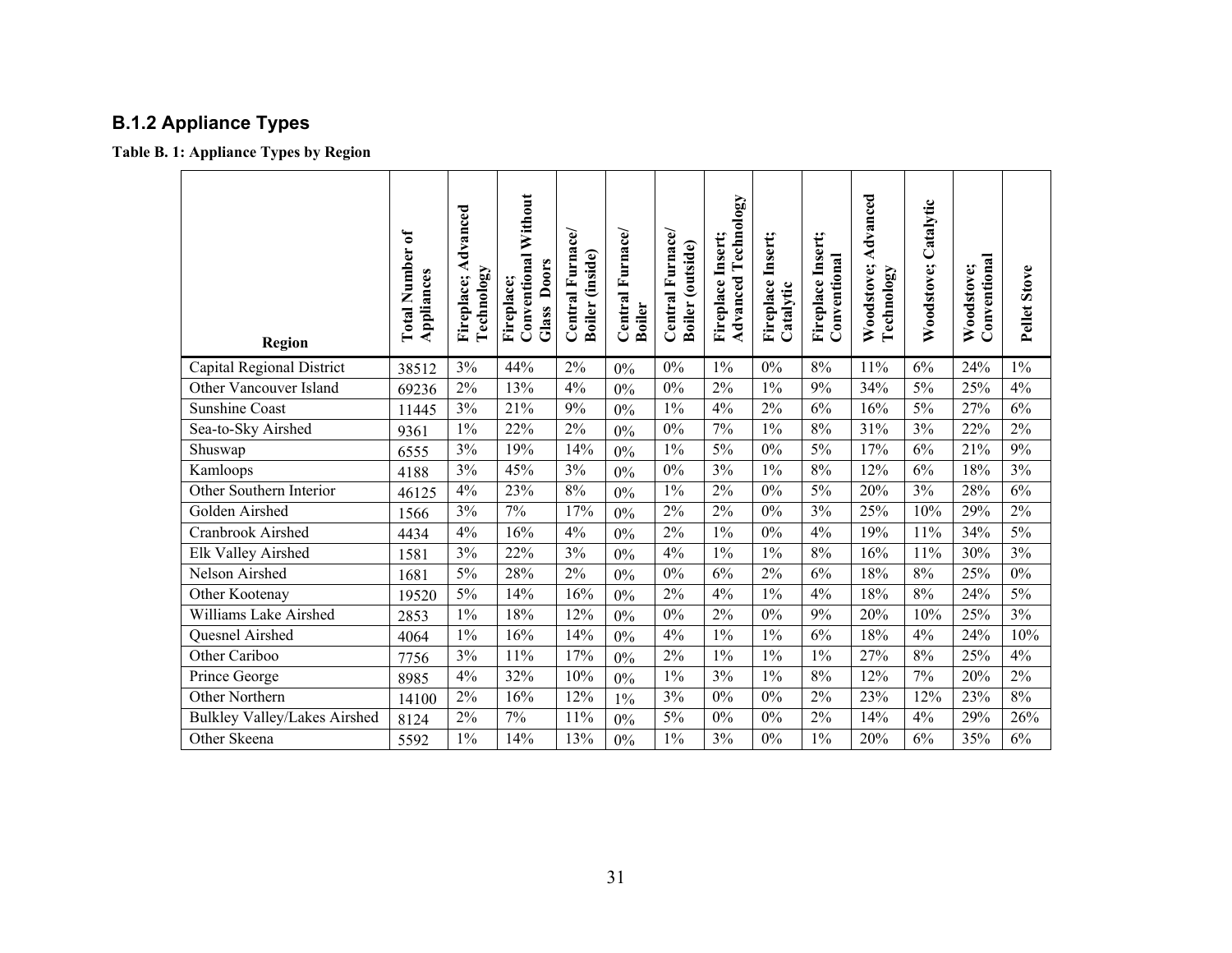Table B. 1 gives the percentage of each type of appliance with respect to all of the appliances reported for the region. It should be noted that due to the way in which "advanced technology" stoves and inserts were identified ("less than 15 years old", see Appendix A), the results may not be in close agreement with other surveys where "advanced technology" is defined differently.

### *B.2 Wood Quantities*

(ASK IF ANY WOOD BURNING EQUIPMENT OTHER THAN A PELLET STOVE IDENTIFIED IN QUESTION 12):

30) Approximately how many cords of wood, in total, did you burn in your woodburning equipment(s) over the past 12 months?

Question 30 was asked in two parts when necessary. In the first part, a list of quantities was given, allowing the householder to pick one. If nothing on the list was suitable, they were asked to give a specific quantity. The form of the data required converting the non-list responses to quantities manually.

There were a few responses which were rejected. As no reasonable data could be deduced, the quantity of wood burned was set to zero, leading to no emissions from these households, even though they indicated that they burn some sort of fuel. Setting these results to zero will reduce the total emissions, but does not have a significant effect on the resulting emission quantities if we assume that the real values would be typical for the survey.

| <b>Text Field response</b>                | <b>Reason for rejection</b>                              |
|-------------------------------------------|----------------------------------------------------------|
| zero                                      | Zero value                                               |
| Only there 4 months. Don't burn any cords | No numbers given                                         |
| No cords only pellets                     | Zero value (Shouldn't have been asked?)                  |
| Cords burn in about six months            | No numbers given                                         |
| 13 CORDS (NOT ONLY FOR THE                | Survey was for household heating only $-$ this           |
| HOUSE BUT ALSO A GREENHOUSE)              | is an invalid response.                                  |
| 80                                        | Seems to be too large – this would be almost             |
|                                           | $\frac{1}{4}$ cord of wood burned every day of the year. |
| 1000 cords stacked                        | Clearly an unreasonable response.                        |

Using all valid responses, it is possible to calculate an average number of cords of wood burned per wood burning household. Pro-rating the regional averages by the regional household numbers allows the Provincial average to be calculated. The results of these calculations are given in the following table.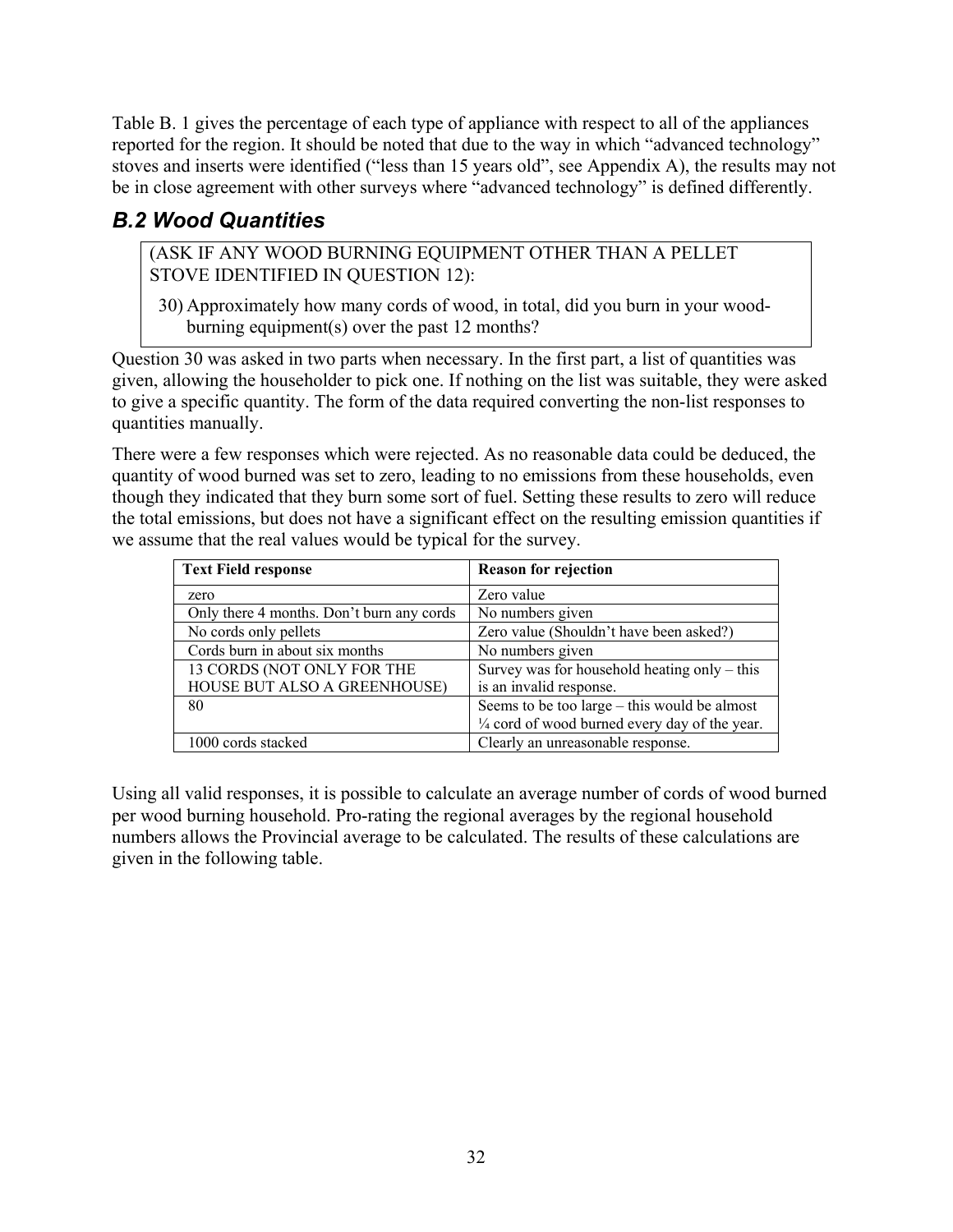#### **Table B. 2: Average Cords Burned**

| Region                          | Average number of<br>cords burned per wood<br>burning household |
|---------------------------------|-----------------------------------------------------------------|
| Capital Regional District       | 1.61                                                            |
| Other Vancouver Island          | 2.62                                                            |
| <b>Sunshine Coast</b>           | 2.45                                                            |
| Sea-to-Sky Airshed              | 2.32                                                            |
| Shuswap                         | 2.80                                                            |
| Kamloops                        | 2.01                                                            |
| Other Southern Interior         | 3.22                                                            |
| Golden Airshed                  | 3.86                                                            |
| Cranbrook Airshed               | 2.74                                                            |
| Elk Valley Airshed              | 3.22                                                            |
| Nelson Airshed                  | 1.99                                                            |
| Other Kootenay                  | 3.17                                                            |
| Williams Lake Airshed           | 3.26                                                            |
| Quesnel Airshed                 | 3.83                                                            |
| Other Cariboo                   | 4.50                                                            |
| Prince George                   | 3.00                                                            |
| Other Northern                  | 4.59                                                            |
| <b>Bulkley Valley/Lakes Air</b> | 4.85                                                            |
| Other Skeena                    | 4.21                                                            |

### *B.3 Wood Species*

(ASK QUESTIONS 31 TO 36 ONLY IF 'WOOD' MENTIONED IN QUESTION 10)

30) Of all the wood that you burn, what percentage would be:

- Pine
- Spruce
- Cedar
- Birch
- Douglas fir

31) Do you burn any other type of wood and, if so, what percentage of all the wood that you burn does it represent?

Questions 31 and 32 allowed the calculation of the quantity of wood of each species that was burned per household. Using Table B. 3, the weight of wood burned in each appliance was determined.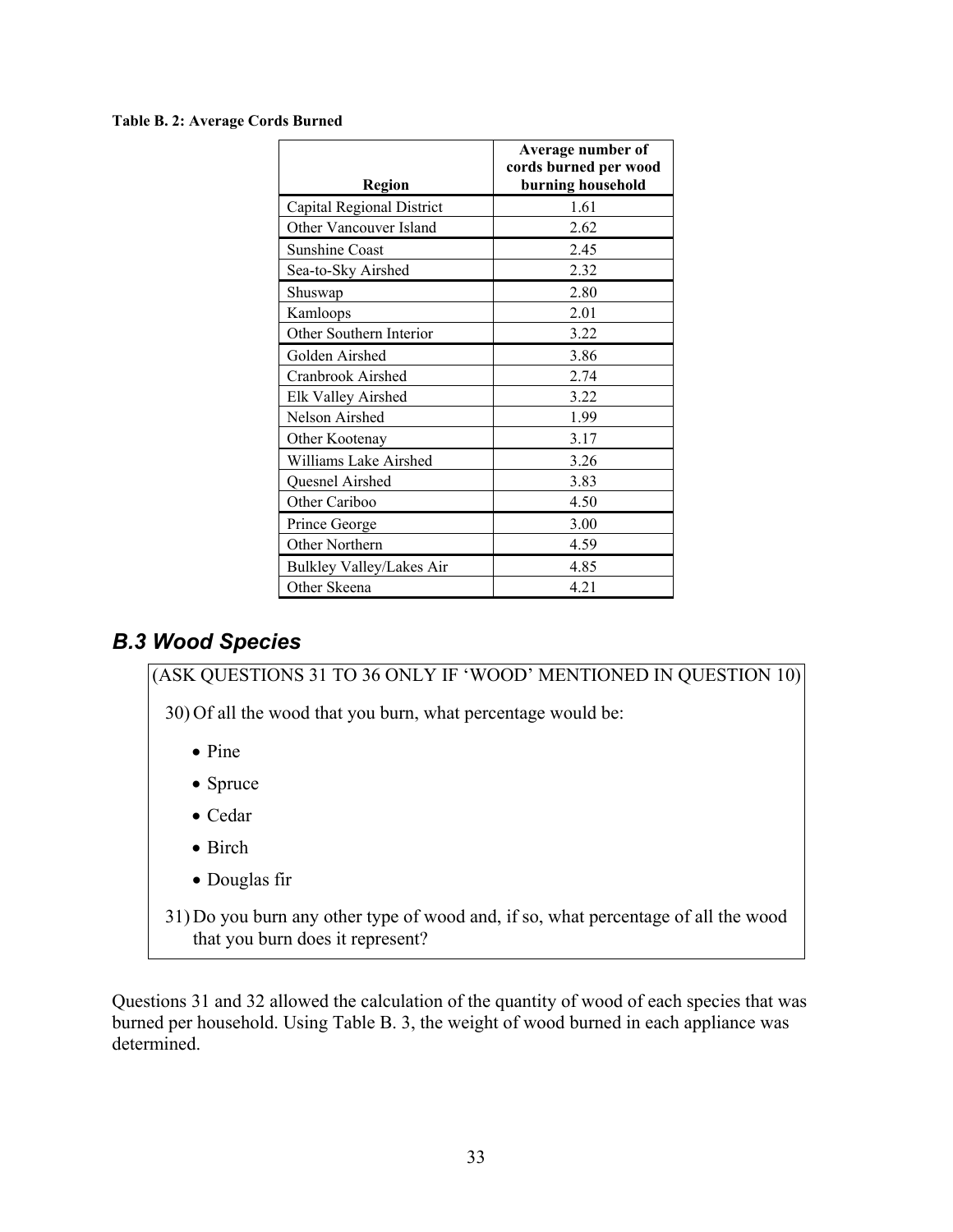#### **Table B. 3: Wood Densities**

| <b>Common Name</b>      | <b>Genus species</b> | $kg/m3$ $@$<br>$12\%$ dry | basic<br>specific | $kg/m3$ $@$<br>$22%$ dry | <b>Notes</b>                        |
|-------------------------|----------------------|---------------------------|-------------------|--------------------------|-------------------------------------|
|                         |                      | <b>basis</b>              | gravity           | basis                    |                                     |
|                         |                      | moisture                  |                   | moisture                 |                                     |
| Pacific Silver Fir      | Abies amabilis       | 433                       | 0.3642            | 456                      |                                     |
| <b>Balsam Fir</b>       | Abies balsamea       | 401                       | 0.3388            | 423                      | Not indigenous to BC                |
| <b>Grand Fir</b>        | Abies grandis        | 449                       | 0.3769            | 472                      |                                     |
| Subalpine Fir           | Abies lasiocarpa     | 449                       | 0.3769            | 472                      |                                     |
| <b>FIRS</b>             |                      |                           |                   | 467                      | Simple average                      |
| Douglas Maple           | Acer glabrum         |                           |                   | 569                      | Assume same as Acer macrophyllum    |
| <b>Bigleaf Maple</b>    | Acer macrophyllum    | 545                       | 0.4517            | 569                      |                                     |
| Chestnut                | Aesculus sp.         | 401                       | 0.3388            | 423                      |                                     |
| Red Alder               | Alnus rubra          | 449                       | 0.3769            | 472                      |                                     |
| Mountain Alder          | Alnus tenuifolia     |                           |                   | 472                      | Assume same as alnus rubra          |
| Arbutus                 | Arbutus menziesii    | 721                       | 0.5840            | 743                      |                                     |
| Paper Birch             | Betula papyrifera    | 609                       | 0.5005            | 633                      |                                     |
| Pacific Dogwood         | Cornus nuttallii     | 817                       | 0.6537            | 836                      |                                     |
| Tamarack                | Larix laricina       | 593                       | 0.4884            | 617                      | Only indigenous east of the Rockies |
| Western Larch           | Larix occidentalis   | 577                       | 0.4762            | 601                      |                                     |
| Apple                   | Malus sp.            | 753                       | 0.6074            | 774                      |                                     |
| Engelmann spruce        | Picea engelmannii,   | 368                       | 0.3123            | 390                      |                                     |
| White spruce            | Picea glauca         | 449                       | 0.3769            | 472                      |                                     |
| <b>Black spruce</b>     | Picea mariana,       | 449                       | 0.3769            | 472                      |                                     |
| Sitka spruce            | Picea sitchensis,    | 449                       | 0.3769            | 472                      |                                     |
| <b>SPRUCES</b>          |                      |                           |                   | 452                      | Simple average                      |
| <b>White Bark Pine</b>  | Pinus albicaulis     |                           |                   |                          | No data                             |
| Lodgepole Pine          | Pinus contorta,      | 465                       | 0.3895            | 489                      |                                     |
| Western White Pine      | Pinus monticola,     | 433                       | 0.3642            | 456                      |                                     |
| Ponderosa Pine          | Pinus ponderosa,     | 449                       | 0.3769            | 472                      |                                     |
| <b>PINES</b>            |                      |                           |                   | 472                      | Simple average                      |
| <b>Black Cottonwood</b> | Populus balsamifera  | 368                       | 0.3123            | 390                      |                                     |
| <b>Trembling Aspen</b>  | Populus tremuloides  | 417                       | 0.3515            | 440                      |                                     |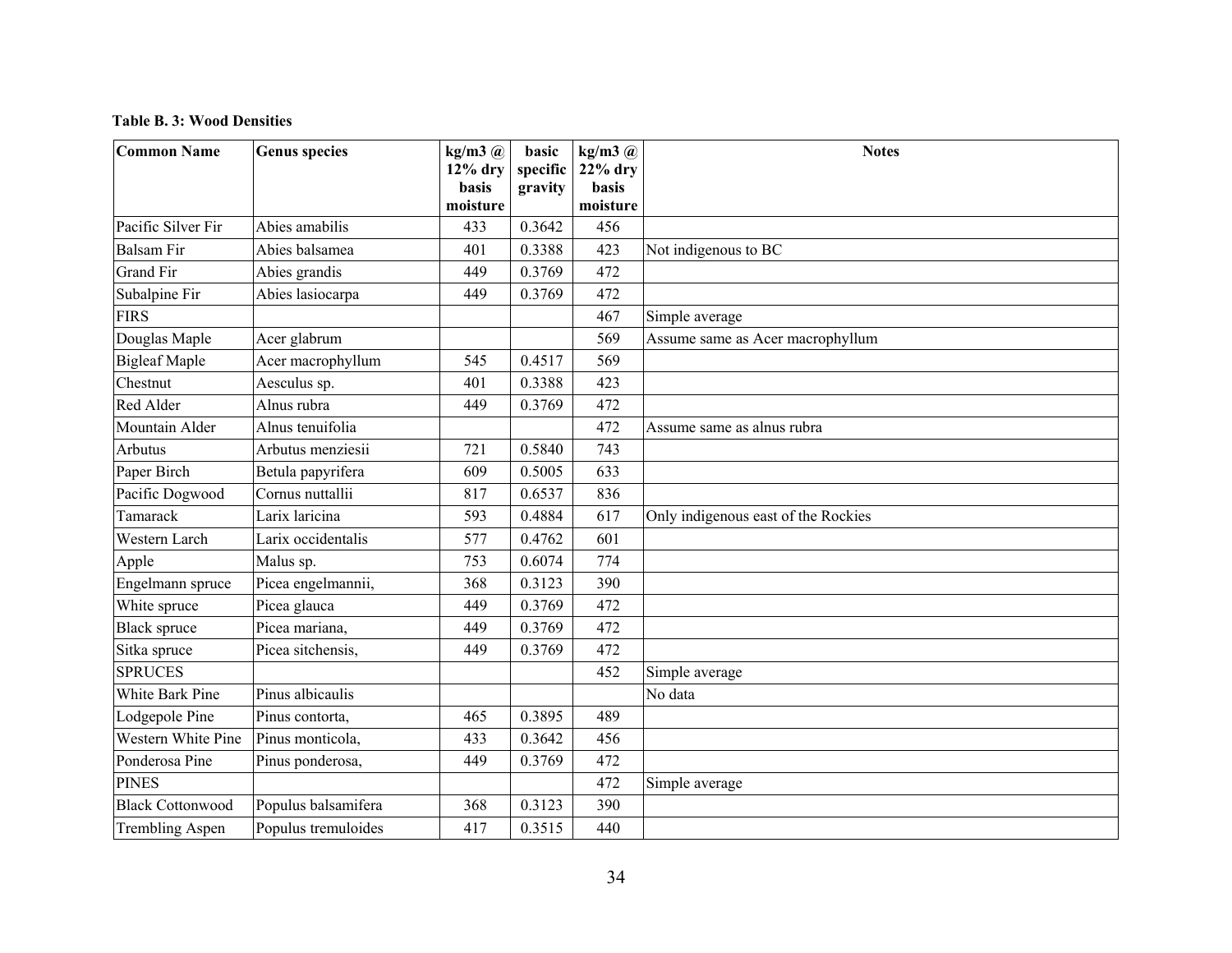| <b>Common Name</b>    | <b>Genus species</b>                         | $kg/m3$ $@$<br>$12\%$ dry | basic<br>specific | $kg/m3$ $@$<br>$22%$ dry | <b>Notes</b>                                                                    |
|-----------------------|----------------------------------------------|---------------------------|-------------------|--------------------------|---------------------------------------------------------------------------------|
|                       |                                              | <b>basis</b>              | gravity           | basis                    |                                                                                 |
|                       |                                              | moisture                  |                   | moisture                 |                                                                                 |
| Apricot               | Prunus                                       |                           |                   | 585                      | Assumes all fruit and nut trees based on genus Prunus.                          |
| Plum                  | Prunus domestica                             |                           |                   | 585                      |                                                                                 |
| Cherry                | Prunus sp.                                   | 561                       | 0.4639            | 585                      |                                                                                 |
| Douglas-fir (coastal) | Pseudotsuga menziesii                        | 540                       | 0.4478            | 564                      |                                                                                 |
|                       | Douglas-fir (Interior) Pseudotsuga menziesii | 500                       | 0.4168            | 524                      |                                                                                 |
| <b>DOUGFIR</b>        |                                              |                           |                   | 544                      | Cannot distinguish subspecies from responses                                    |
| Garry oak             | Quercus garryana                             | 801                       | 0.6422            | 821                      |                                                                                 |
| Western Red cedar     | Thuja plicata                                | 368                       | 0.3123            | 390                      |                                                                                 |
| Western Hemlock       | Tsuga heterophylla                           | 465                       | 0.3895            | 489                      |                                                                                 |
| Mountain Hemlock      | Tsuga mertensiana                            | 529                       | 0.4393            | 553                      |                                                                                 |
| <b>HEMLOCKS</b>       |                                              |                           |                   | 521                      | Simple average                                                                  |
| <b>Butternut</b>      | Juglans cinerea                              | 433                       | 0.3642            | 456                      |                                                                                 |
| <b>Black Walnut</b>   | Juglans nigra                                | 609                       | 0.5005            | 633                      |                                                                                 |
| Canadian rock elm     | Ulmus thomasii                               | 705                       | 0.5722            | 727                      |                                                                                 |
| <b>Black Willow</b>   | Salix nigra                                  | 417                       | 0.3515            | 440                      | Not clear that this is correct, but it's the only data available for any willow |
| <b>Yellow Cedar</b>   | Chamaecyparis nootkatensis                   | 497                       | 0.4145            | 521                      |                                                                                 |
| Cypress               | Chamaecyparis lawsoniana                     | 465                       | 0.3895            | 489                      |                                                                                 |
| Softwood              |                                              |                           |                   | 492                      | Simple average of all softwoods indigenous to BC                                |
| Driftwood             |                                              |                           |                   | 492                      | Assume this is the same as softwood                                             |
| Hardwood              |                                              |                           |                   | 595                      | Simple average of all hardwoods indigenous to BC                                |
| Unknown               |                                              |                           |                   | 530                      | Simple average of all woods indigenous to BC                                    |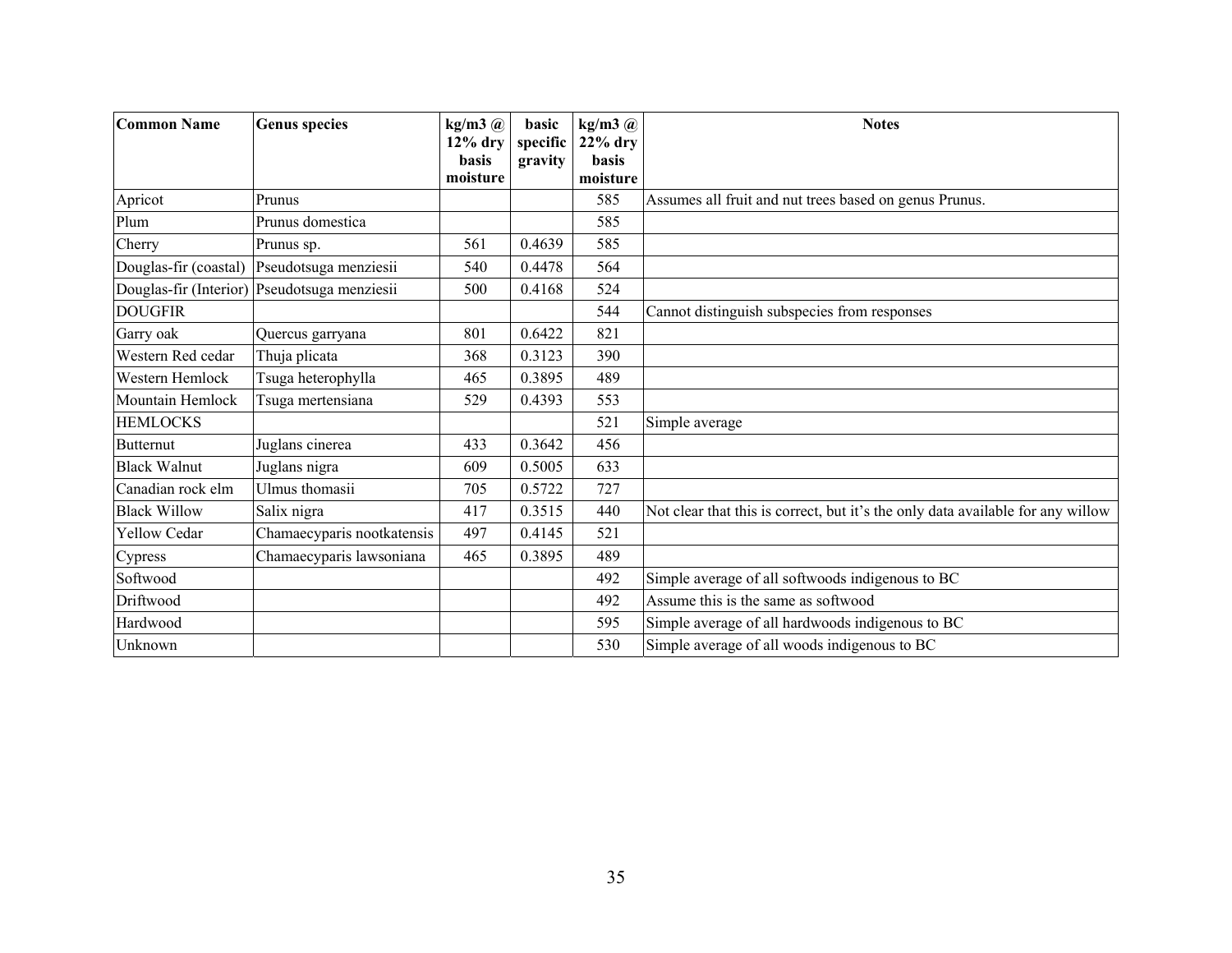#### **B.3.1 Adjustments to Raw Data**

There were a number of problems with matching data from the survey to Table B. 3. Therefore, a number of assumptions were necessary:

1) Verbal responses were not entered with correct spelling or grammar. These were corrected as best as possible, and the remainder designated as "Unknown".

| <b>Entered response</b>                                                                                   | <b>Assumed intended response</b> |
|-----------------------------------------------------------------------------------------------------------|----------------------------------|
| camarack, CAMRACK, tamarac,<br>tarmarca, tamerak, camarac, Tanmarck,<br>tararack, temorack                | Tamarack                         |
| Hamlock, Helmlock, MEMLOCK,<br>emwalk, hemlockl, hemlot                                                   | Hemlock                          |
| Aldar, arder, aldere,                                                                                     | Alder                            |
| aple wood                                                                                                 | Apple                            |
| buch, bp, dk, dead trees, mix one,<br>mixed one, all dk percentages, all<br>mixed dk type, not shur, etc. | Unknown                          |
| Balsa, balsom, basswood, bolsom,                                                                          | Balsam                           |
| <b>HARDWARE OAK</b>                                                                                       | Oak                              |
| popper, popler, poplar, oppler, popller,<br>poperla, popular, pulper                                      | Poplar                           |
| laarch, ludge, Laarch, lurch                                                                              | Larch                            |
| ced                                                                                                       | Cedar                            |
| pretel loggs                                                                                              | Presto Logs                      |
| Mapple Wook                                                                                               | Maple                            |

- 2) If all (or most) species were listed as "Don't know", the wood burned was assumed to be 100% UNKNOWN.
- 3) If some species were listed as "Don't know", but the remainder added up to 100%, the "Don't know" values were set to zero.
- 4) If a few species were listed as "Don't know", but most were zero, the "Don't know" species were assigned equal fractions which summed to 100%.
- 5) Percentages did not sum to 100%. In this case, the percentages were prorated to give a total for the household of 100%.
- 6) "Balsam" was given as a wood burned, but Balsam Fir is not a species indigenous to BC. Also, it seems more likely that respondents were referring to a fir rather than the Balsam Poplar, so any "Balsam" responses were changed to "Firs".
- 7) "Tamarack" was given as a wood burned, but the true Tamarack (Larix laricina) is not indigenous west of the Rocky Mountains, and is often confused with the Western Larch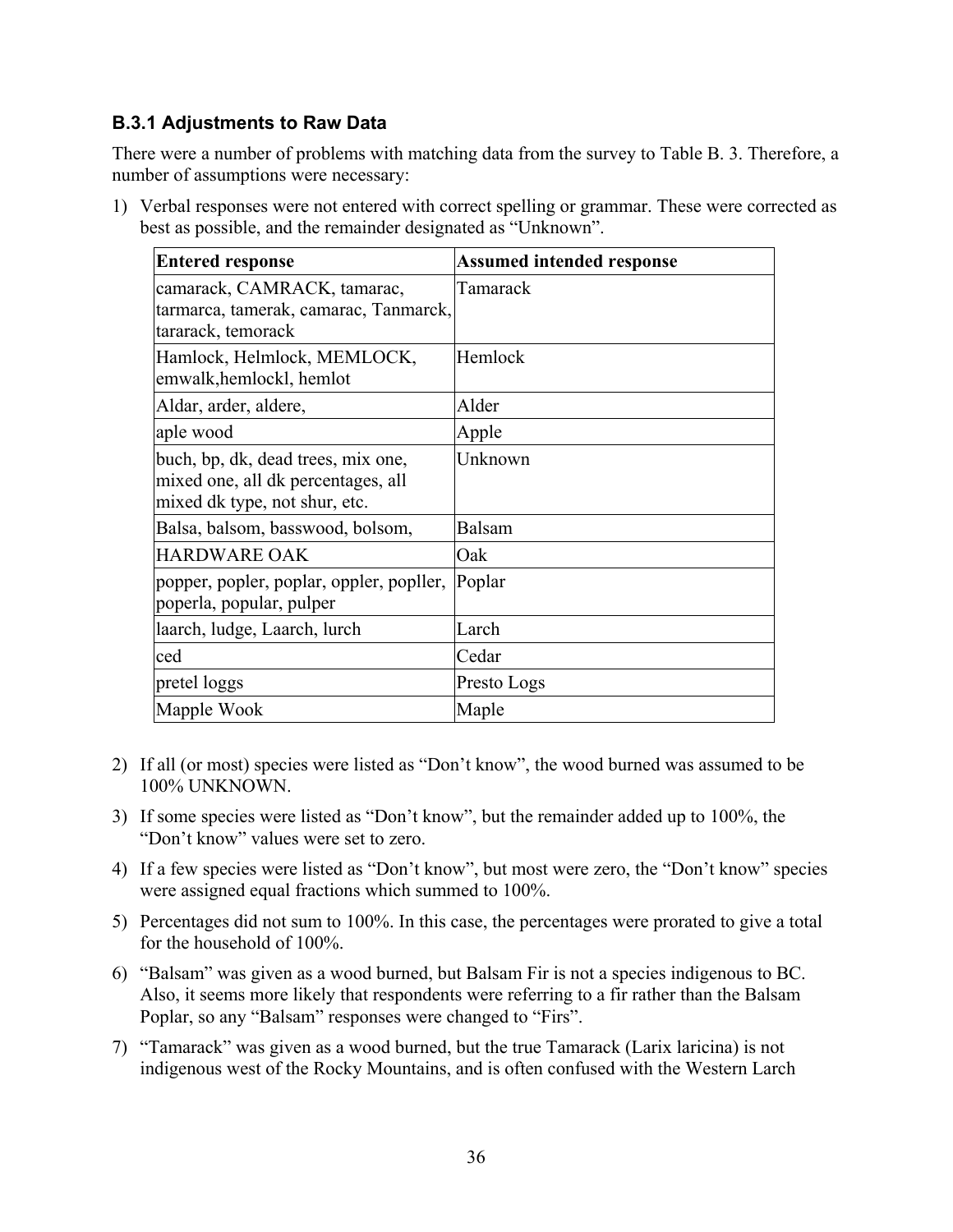(Larix occidentalis). Therefore, Tamarack was changed to Western Larch, as there were no "Tamarack" responses for north-eastern BC.

- 8) There were a number of ambiguous cases.
	- a) The most general was the case where a species was UNKNOWN. In this case, all of the indigenous species which were mentioned by respondents were averaged to give the values in Table B. 3.
	- b) A more specific mention of SOFTWOOD, or HARDWOOD was given. In this case, the species were separated according to type, and a simple average was calculated.
	- c) A generic tree was mentioned, such as "Fir" or "Spruce". In this case, average values for all trees of that genus were calculated. See Table B. 3 for values.

Identifying and assigning a density for "UNKNOWN", "SOFTWOOD", "HARDWOOD", etc… accounts for roughly 8% of total fuel consumption.

Once the data for the number of cords and species were interpreted and entered into the database, it was possible to calculate the weight of fuel burned in each appliance.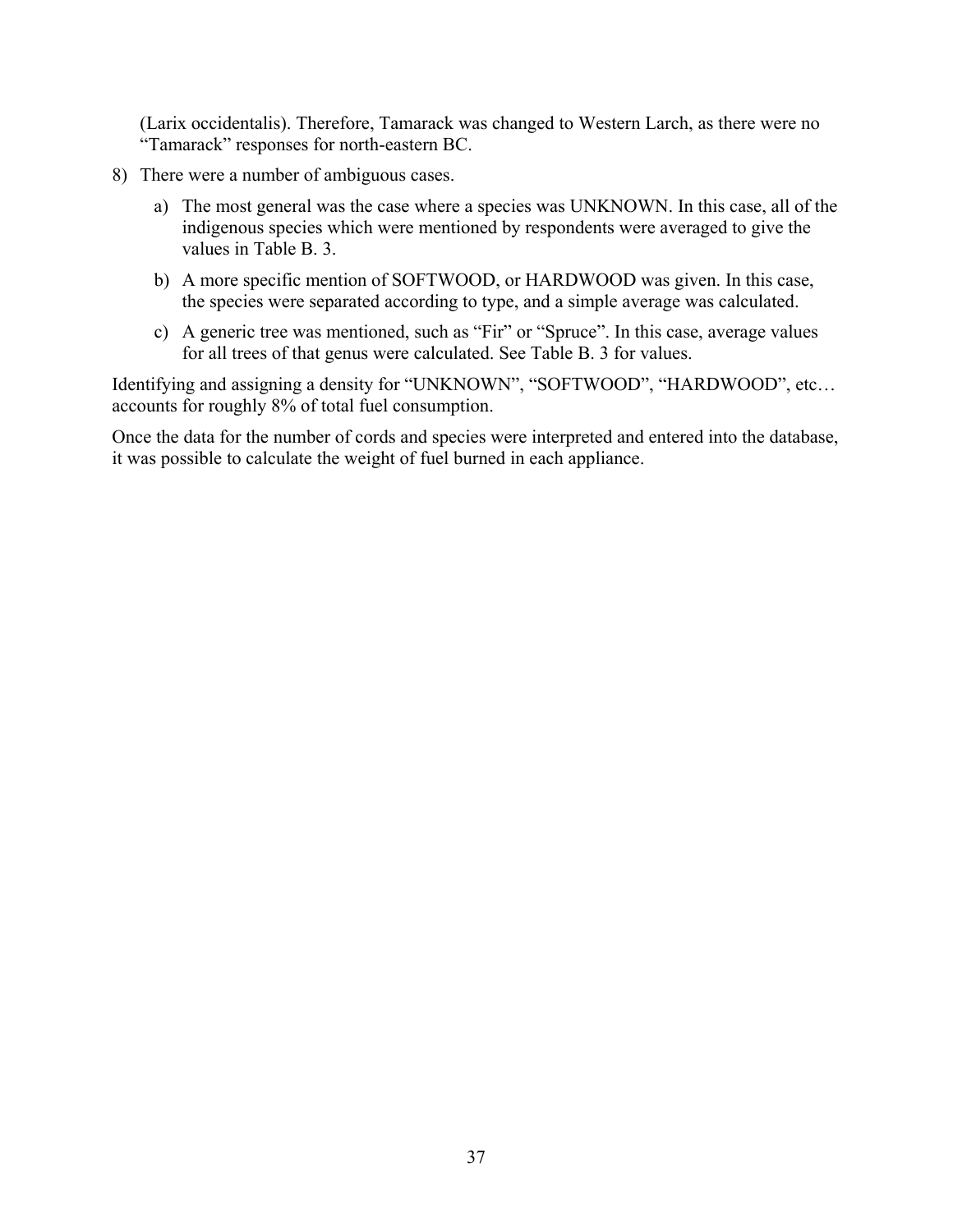### **Appendix C. Kelowna Results**

The emissions from Kelowna sources were calculated using the results of the *Okanagan Indoor*  Wood Burning Appliance Inventory Survey<sup>4</sup>, assuming that the Central Okanagan results are representative for Kelowna<sup>18</sup>. The results relevant to emissions are:

|  | Table C. 1: Okanagan Survey Results |  |
|--|-------------------------------------|--|
|  |                                     |  |

| Fraction of Central Okanagan<br>households using a wood<br>burning appliance | 18.7% of households burn wood    |                        |
|------------------------------------------------------------------------------|----------------------------------|------------------------|
| Fraction of each type of wood                                                | <b>Advanced Technology Stove</b> | 10%                    |
| burning appliances                                                           | <b>Conventional Stove</b>        | 42%                    |
|                                                                              | Conventional FP                  | 46%                    |
|                                                                              | Pellet stoves                    | $1\%$                  |
|                                                                              | Central Furnace                  | $1\%$                  |
| Fuel consumption by appliance                                                | <b>Advanced Technology Stove</b> | $2.2 \text{ cords/yr}$ |
| type                                                                         | <b>Conventional Stove</b>        | $2.7 \text{ cords/yr}$ |
|                                                                              | <b>Conventional FP</b>           | $1.2$ cords/yr         |
|                                                                              | Central Furnace                  | 7 cords/yr             |
| Fuel type by species                                                         | Pine                             | 33.5%                  |
|                                                                              | Douglas Fir                      | 20.9%                  |
|                                                                              | Apple                            | 13.2%                  |
|                                                                              | <b>Birch</b>                     | 10.6%                  |
|                                                                              | Spruce                           | 9.6%                   |
|                                                                              | Unknown (Don't know + Other)     | 12.3%                  |

Based on these results, we can estimate emissions in the following way:

$$
\begin{pmatrix}\nNumber of households \\
burning wood\n\end{pmatrix} = \begin{pmatrix}\nNumber of households \\
in Kelowna\n\end{pmatrix} \times \begin{pmatrix}\nfraction of households using \\
a wood burning appliance\n\end{pmatrix},
$$
\n
$$
\begin{pmatrix}\nNumber of one \\
type of appliance\n\end{pmatrix} = \begin{pmatrix}\nNumber of households \\
burning wood\n\end{pmatrix} \times \begin{pmatrix}\nFraction of each type of \\
wood burning appliance\n\end{pmatrix},
$$
\n
$$
\begin{pmatrix}\nWeight of wood burned \\
in one type of appliance\n\end{pmatrix} = \begin{pmatrix}\nFuel consumption \\
by appliance type\n\end{pmatrix} \times \begin{pmatrix}\nFraction of fuel \\
type by species\n\end{pmatrix} \times \begin{pmatrix}\nD \times 2.27 \times 10^{-3}\n\end{pmatrix}.
$$

The weight of wood burned in one type of appliance is the base quantity, which, multiplied by the emission factors for that appliance, gives the emissions from that appliance.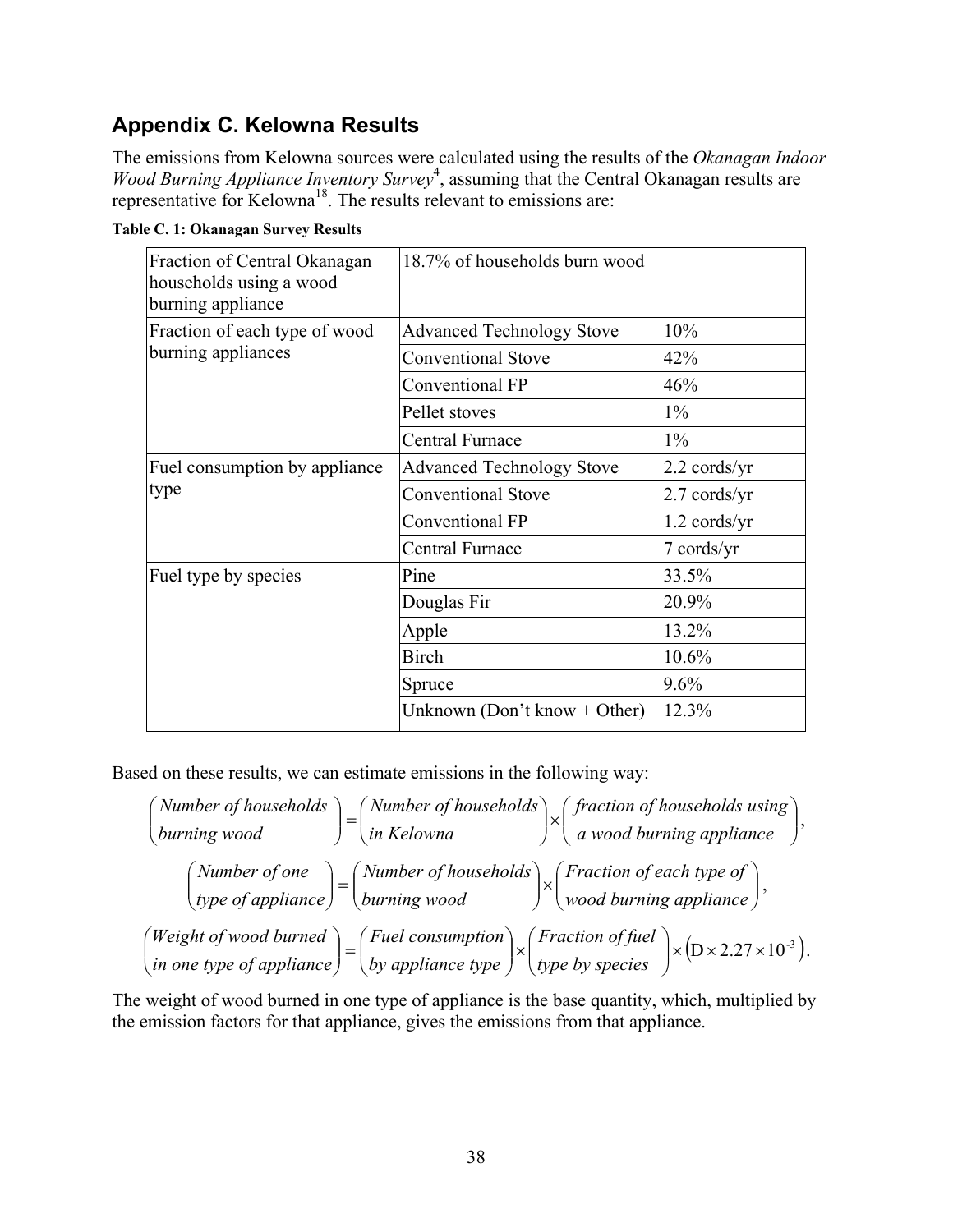For example, to calculate the amount of CO emitted from apple burned in conventional fireplaces:

 $\times$ (fuel consumed)  $\times$  (% apple)  $\times$  (emission factor) *CO* emissions = (num households)  $\times$  (% that burn)  $\times$  (% conv. fireplaces)  $= 31582 \times 0.187 \times 0.46 \times (1.2 \times 0.00227 \times 774) \times 0.132 \times 77.7$ 

 $= 58747 Kg = 58.7$  tonnes

To obtain the total emissions for Kelowna, the emissions from each type of fuel wood and each type of appliance were summed to give the results in Table C. 2.

**Table C. 2: Kelowna Wood Burning Appliance Emissions (tonnes/year)** 

|         | <b>CO</b> |      | $NOx$ SOx | VOC   | Part  | $PM_{10}$ | PM <sub>2.5</sub> |
|---------|-----------|------|-----------|-------|-------|-----------|-------------------|
| Kelowna | 1301.2    | 20.4 | 2.9       | 345.4 | 299.6 | 283.8     | 283.4             |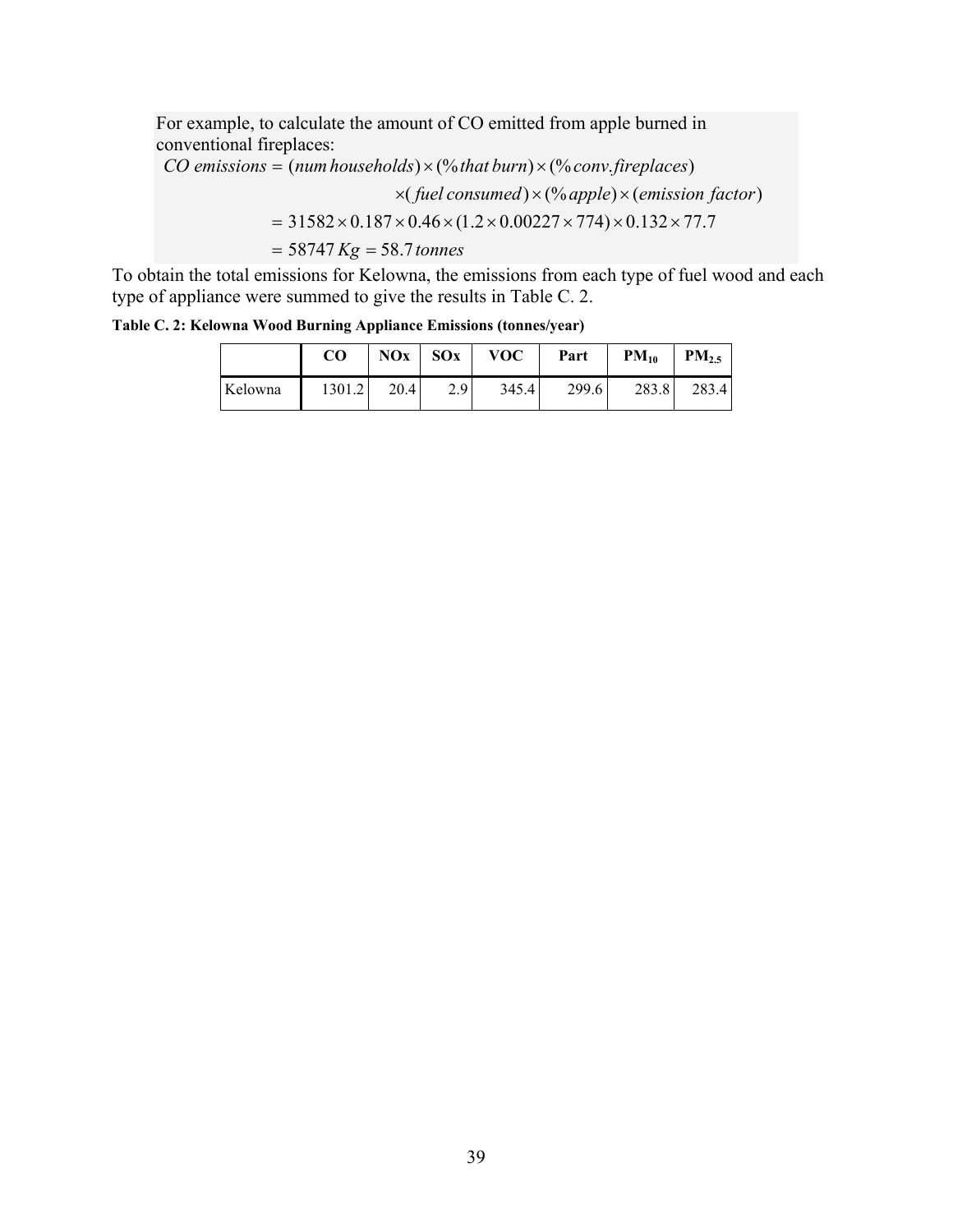## **Appendix D. Lower Fraser Valley Results**

|                          |           |            |        | (tonnes)   |            |             |              |
|--------------------------|-----------|------------|--------|------------|------------|-------------|--------------|
|                          | CO        | <b>NOx</b> | SOx    | <b>VOC</b> | <b>TPM</b> | <b>PM10</b> | <b>PM2.5</b> |
| Anmore                   | 2.123     | 0.025      | 0.0036 | 0.380      | 0.242      | 0.231       | 0.230        |
| Belcarra                 | 2.300     | 0.027      | 0.0039 | 0.412      | 0.263      | 0.250       | 0.249        |
| <b>Bowen Island</b>      | 10.107    | 0.120      | 0.0171 | 1.809      | 1.154      | 1.100       | 1.093        |
| Burnaby                  | 278.180   | 3.304      | 0.4720 | 49.780     | 31.760     | 30.278      | 30.092       |
| Coquitlam                | 176.209   | 2.093      | 0.2990 | 31.533     | 20.118     | 19.179      | 19.061       |
| Delta                    | 164.278   | 1.951      | 0.2787 | 29.398     | 18.756     | 17.881      | 17.771       |
| Langley City             | 40.841    | 0.485      | 0.0693 | 7.308      | 4.663      | 4.445       | 4.418        |
| Langley Township         | 159.021   | 1.889      | 0.2698 | 28.457     | 18.156     | 17.309      | 17.202       |
| Lions Bay                | 2.813     | 0.033      | 0.0048 | 0.503      | 0.321      | 0.306       | 0.304        |
| Maple Ridge              | 109.768   | 1.304      | 0.1862 | 19.643     | 12.532     | 11.948      | 11.874       |
| New Westminster          | 83.751    | 0.995      | 0.1421 | 14.987     | 9.562      | 9.116       | 9.060        |
| North Vancouver City     | 64.104    | 0.761      | 0.1088 | 11.471     | 7.319      | 6.977       | 6.934        |
| North Vancouver District | 142.588   | 1.693      | 0.2419 | 25.516     | 16.279     | 15.520      | 15.424       |
| Pitt Meadows             | 27.653    | 0.328      | 0.0469 | 4.949      | 3.157      | 3.010       | 2.991        |
| Port Coquitlam           | 83.233    | 0.988      | 0.1412 | 14.894     | 9.503      | 9.059       | 9.004        |
| Port Moody               | 38.103    | 0.453      | 0.0646 | 6.819      | 4.350      | 4.147       | 4.122        |
| Richmond                 | 282.817   | 3.359      | 0.4798 | 50.610     | 32.289     | 30.783      | 30.594       |
| Surrey                   | 520.969   | 6.187      | 0.8839 | 93.227     | 59.480     | 56.704      | 56.356       |
| Vancouver                | 750.709   | 8.916      | 1.2737 | 134.339    | 85.709     | 81.710      | 81.208       |
| West Vancouver           | 80.211    | 0.953      | 0.1361 | 14.354     | 9.158      | 8.731       | 8.677        |
| White Rock               | 39.696    | 0.471      | 0.0673 | 7.104      | 4.532      | 4.321       | 4.294        |
| Electoral Area 'A' [UEL] | 5.695     | 0.068      | 0.0097 | 1.019      | 0.650      | 0.620       | 0.634        |
| <b>GVRD</b> Total        | 3,065.170 | 36.403     | 5.2004 | 548.512    | 349.953    | 333.626     | 331.591      |
|                          |           |            |        |            |            |             |              |
| City of Abbotsford       | 678.008   | 6.314      | 1.2319 | 126.931    | 79.622     | 74.659      | 74.339       |
| Chilliwack               | 527.004   | 4.908      | 0.9575 | 98.661     | 61.889     | 58.031      | 57.783       |
| Harrison Hot springs     | 10.463    | 0.097      | 0.0190 | 1.959      | 1.229      | 1.152       | 1.147        |
| Hope                     | 46.942    | 0.437      | 0.0853 | 8.788      | 5.513      | 5.169       | 5.147        |
| Kent                     | 32.244    | 0.300      | 0.0586 | 6.036      | 3.787      | 3.551       | 3.535        |
| Mission                  | 188.480   | 1.755      | 0.3425 | 35.286     | 22.134     | 20.754      | 20.666       |
| Electoral Areas A - H    | 89.934    | 0.837      | 0.1634 | 16.837     | 10.561     | 9.903       | 9.861        |
| <b>FVRD Total</b>        | 1,573.075 | 14.649     | 2.8582 | 294.498    | 184.735    | 173.219     | 172.478      |
|                          |           |            |        |            |            |             |              |
| LFV 2000 Total           | 4,625.384 | 50.932     | 8.0352 | 840.602    | 533.178    | 505.429     | 502.659      |

**Table D. 1: Total LFV Residential Wood Burning Emissions for 2000** 

Table D. 1 is excerpted from the GVRD Residential Wood Burning Survey<sup>5</sup> details provided by the GVRD.